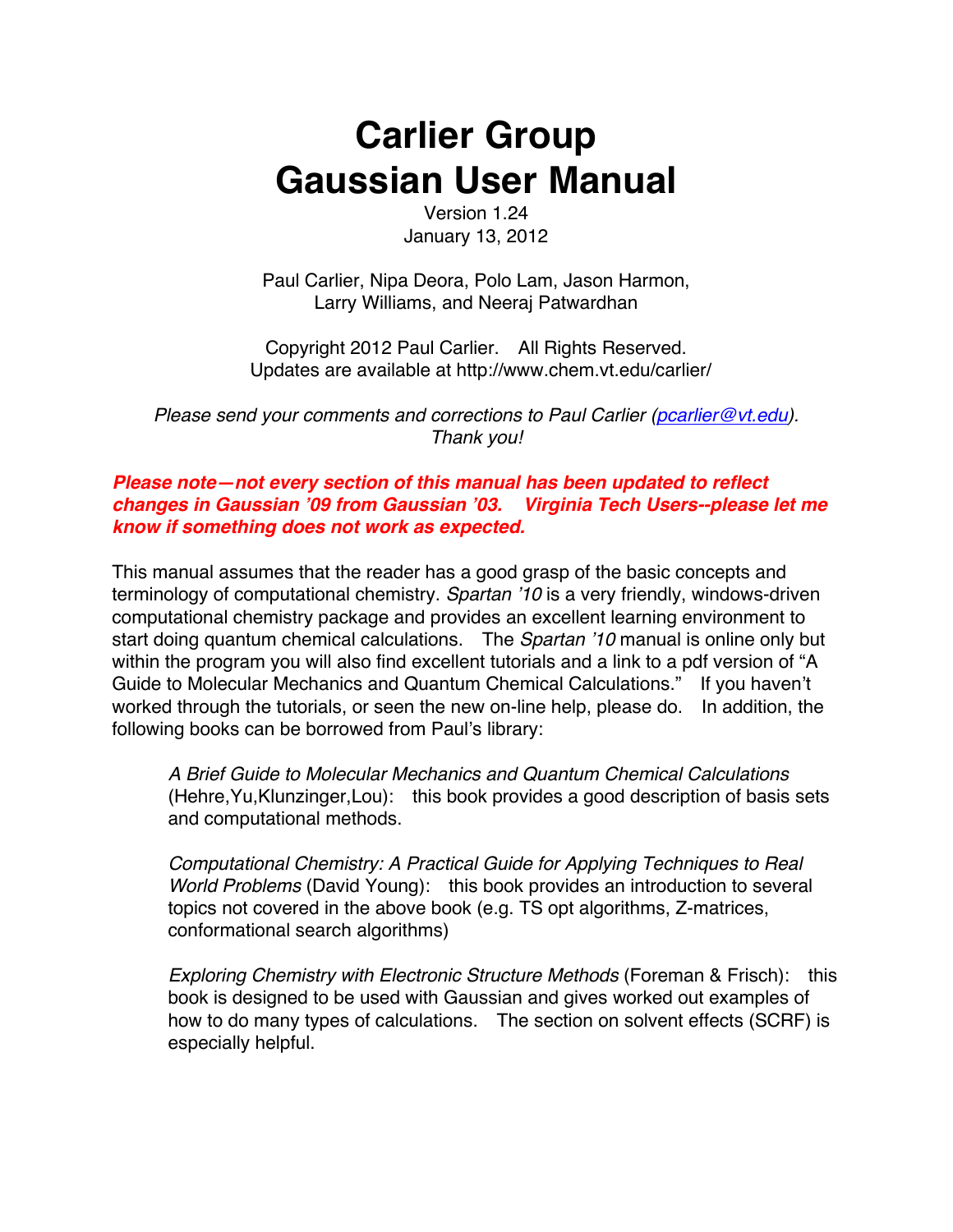*Essentials of Computational Chemistry* (C. Cramer): very nice description of different computational methods, discusses thermodynamics in great detail.

*Introduction to Computational Chemistry* (Jensen): At present this is our most detailed reference on the subject. Very thorough and has a lot of math, for those that like that sort of thing.

*A Chemist's Guide to Density Functional Theory* (Koch & Holthausen): A great book covering the basics of density functional theory. Quite theoretical and discusses the different types of density functionals.

*Introduction to Quantum Mechanics in Chemistry* (Ratner & Schatz): A great book detailing the basics and the theory behind quantum chemistry.

*Modern Quantum Chemistry: Introduction to Advanced Electronic Structure Theory* (Szabo & Ostlund): An terrific book detailing the theory behind ab initio methods. Very good reference for Hartree**-**Fock theory (we do not have this book at present: it is available in the library ISBN 0029497108)

To use Gaussian successfully on Inferno2, you will need to learn the basics of the Unix operating system. In the group we have three books that may be helpful to you:

*Unix-Visual Quickstart Guide* (Jay & Jay): this is one of my favorite unix resources. Start here.

*Teach Yourself Unix in 24 Hours* 3rd Ed. (Taylor)—this is my other favorite unix book. Particularly good sections are those on permissions and filters and pipes, and handling the data they generate (section on .awk).

*Unix for Dummies* (Levine & Levine Young): I find the style of writing annoying, but the section on Text editors is pretty good—you will find a bunch of useful hints for vi here.

Nipa Deora also recommends *google* to find the answers to your questions. A brief summary of the basic commands and concepts you will need to master is given in Section 01. below.

### **01. Unix General**

### **A. File management**

You will need to master these basic commands. We recommend creating a 'run' directory in which you can store all your current calculations. As these finish, move them to a 'store' directory and delete the temporary files. Consult Section 09. 'Archiving Calculations' below for further tips.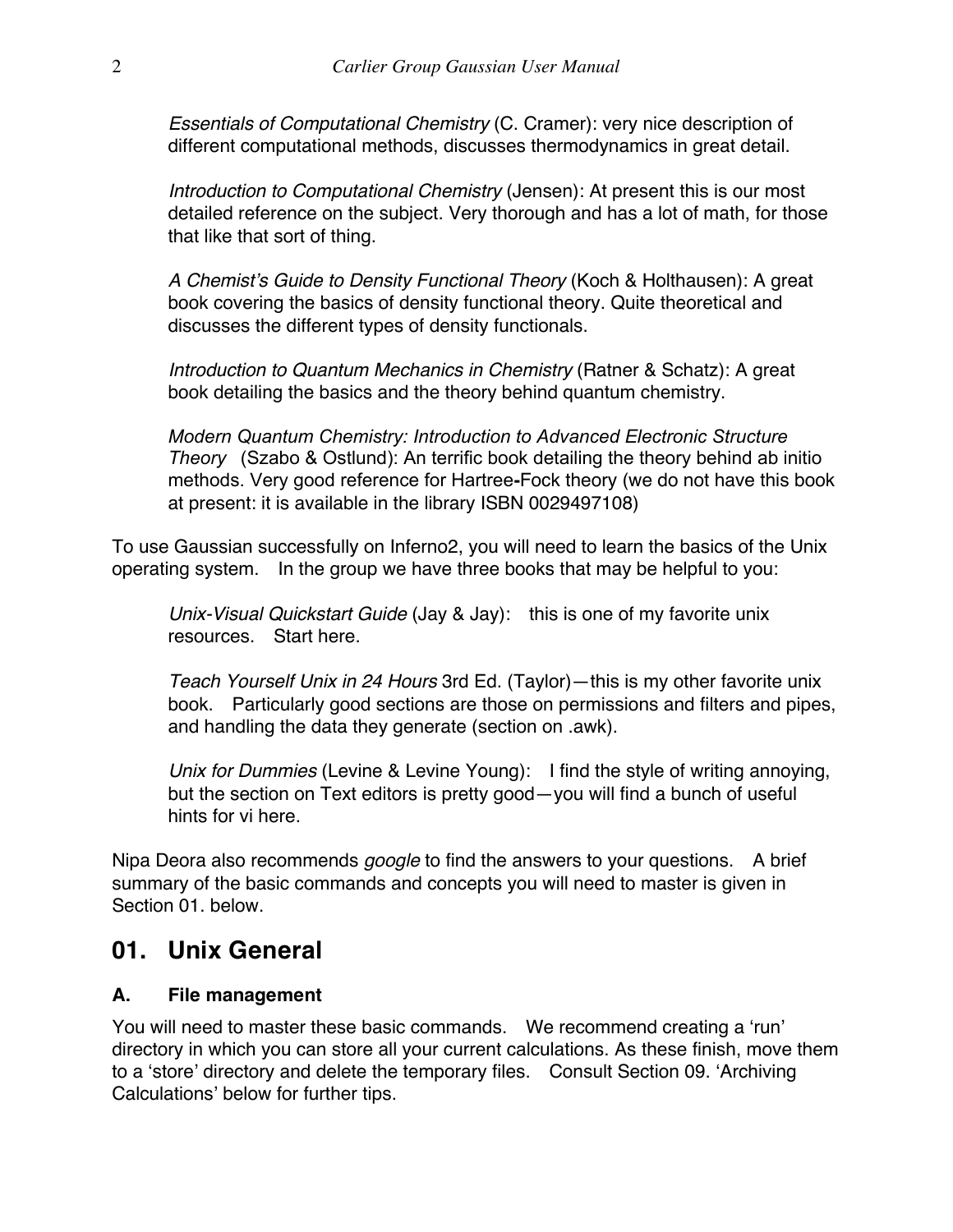Basic commands:

```
mkdir to create directory
rm to delete file
mv to move file
cp to copy file
```
Directory symbols:

a single period . means the current directory two periods .. means the directory above,

The two period symbol .. is very useful for moving around and for copying/moving files with relative pathnames (see below).

#### **B. Pathnames**

Absolute pathnames start with / because this symbolizes the root directory relative pathnames start without a / --that is the key difference

To move a file to a directory in another branch, you must pay attention to this distinction. If you want to use an absolute pathname you must start with /home. If you want to use relative pathnames, you can use the .. symbol to go up a level. For example

ex. file in run, want to move to store, both run and store directories are in pcarlier

from the run directory type

```
mv filename.gjf /home/pcarlier/store/
```
or you can use a relative pathname

mv filename.gjf ../store/

### **C. Text Editors**

You will need to use a text editor to create and modify your g09 input files, and to search your output files. As far as I know, *vi* (or *vim*) is the only editor available on Inferno2. This is the least friendly, but most powerful editor in Unix. Consult our Unix books for how to use it. If you choose vim, here are some helpful hints:

1. Vim is a modal editor. On launch you are in "command mode." To get to "insert mode," type "i". Now you can type or delete text as you would in a normal word processor. To get back to command mode, hit the "esc" key.

2. In command mode, a few helpful commands to get you started are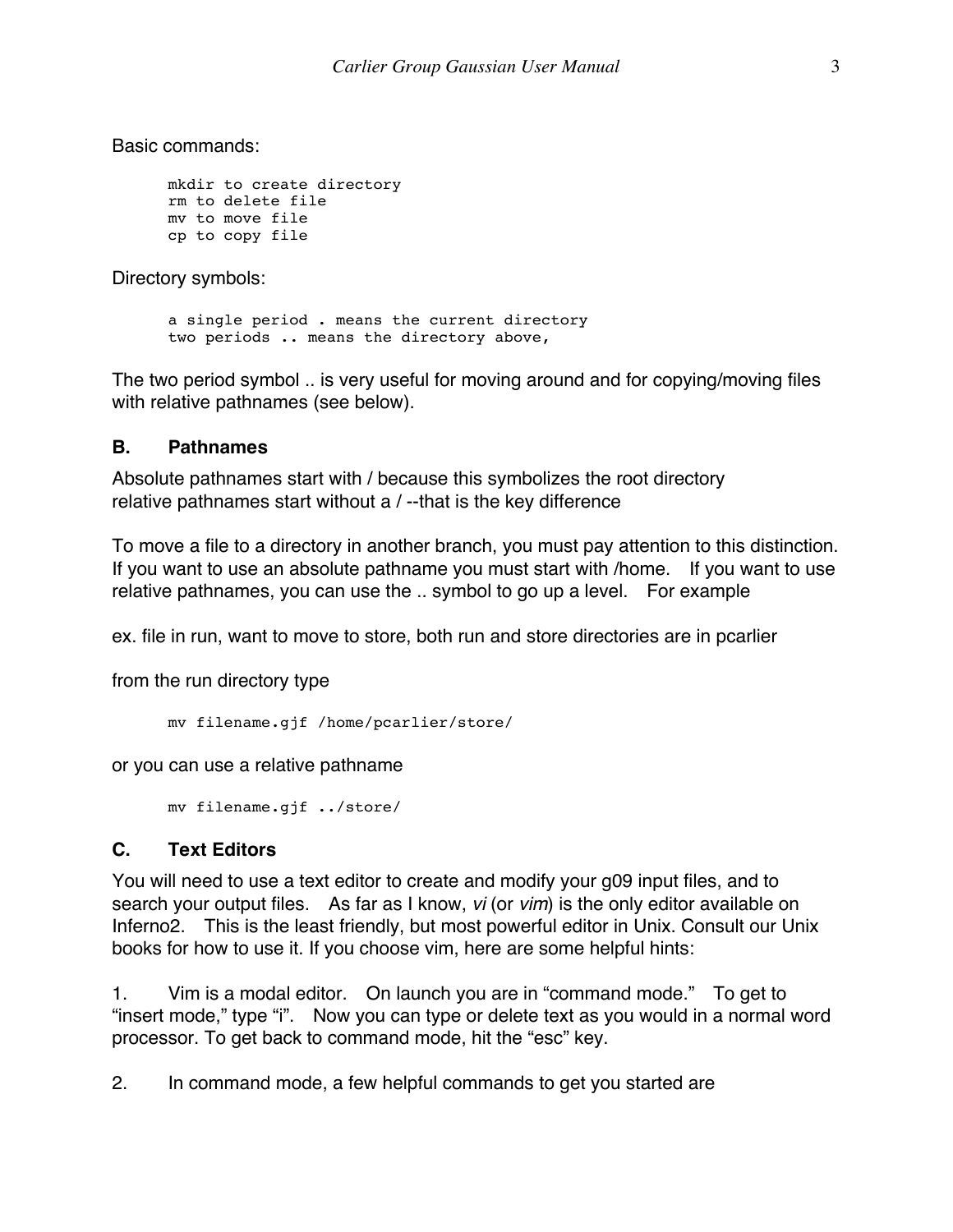to save your work, type ":w"

to exit if no changes have been made since the last save, type "q"

to exit without saving your work, type ":q!"

to save your work and exit in one step, type ":ZZ" (note you have to hold down "shift"!)

3. If you don't know what mode you are in, hit "esc" two or three times—you will here a beep to let you know you are back in command mode.

Lots more vim commands will be found through this manual, but I also recommend p. 135-136 of *Unix for Dummies* and p.78-85 of *Unix-Visual Quickstart Guide*.

### **D. Helpful Unix commands**

To view a file on screen

cat filename.out

To see a file screen by screen

more filename.out

To see the beginning screen of a file

head filename.out

To see the ending screen of a file

tail filename.out

This is useful when calculations fail, since you go right to the error message

To look at the end of the file as it is being generated:

tail -f filename.out

This command is useful if you want to look at the output file as it is being written, for example to be sure that your calculation gets started right (cntrl-C to get out).

To look at a file screen by screen

more filename.out

Just type 'q' to get out. Alternatively, the less command is also very useful:

less filename.out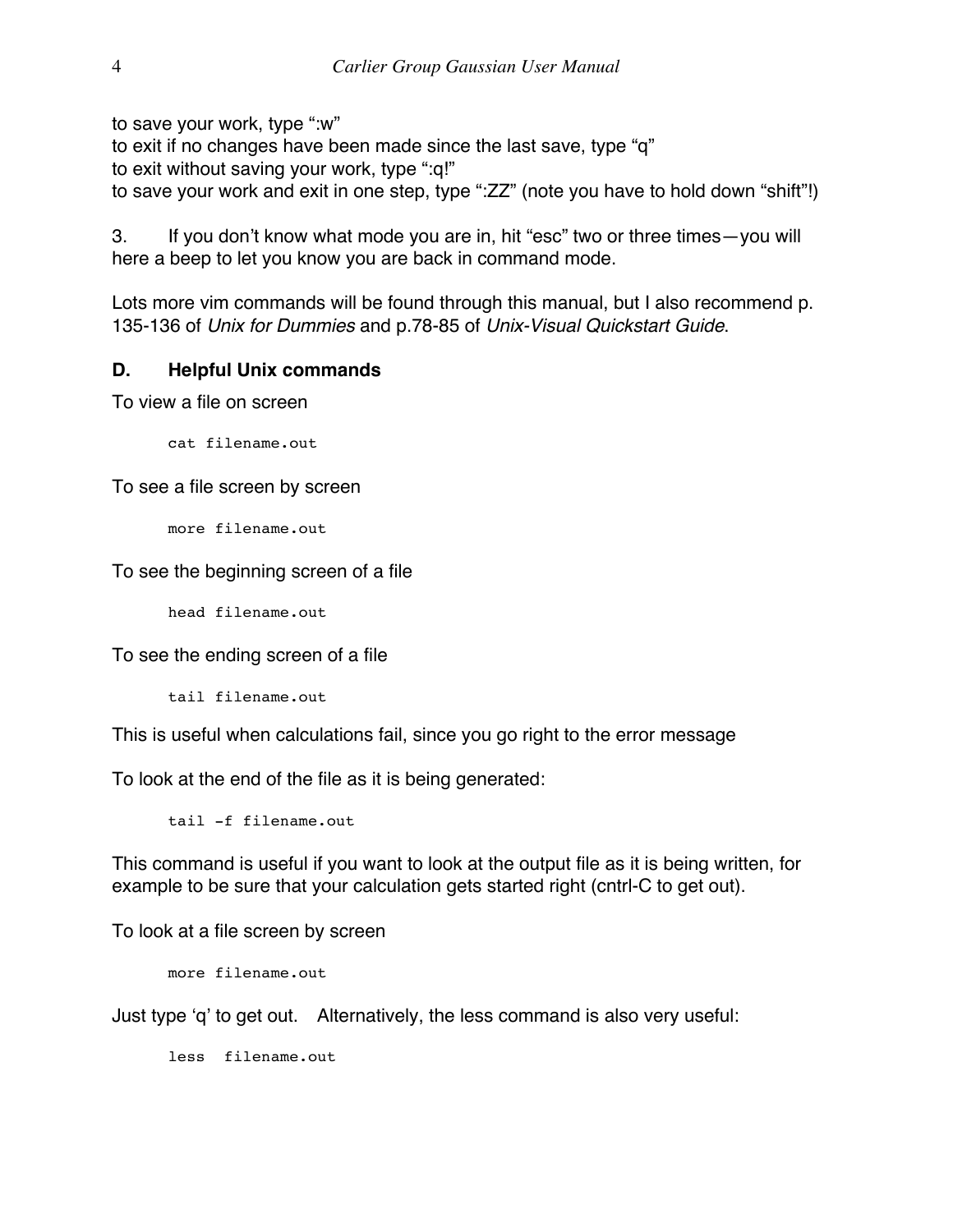With this command one can scroll up and down instead of just down with the more command)

While using *more* or *less*, you can skip ahead to the search term you desire by typing

```
/search term
```
You can also feed the input of a certain command to more, such as

ls \*.gjf | more

The vertical line is called a 'pipe' and it takes the output of the first command ls \*.gjf and displays it screen by screen. In this case you will get a listing of all the .gjf files in the directory.

To look for a particular word or multi-word phrase in a file

```
egrep word filename.out
egrep 'multiword phrase' filename.out
```
These commands will look for the line containing the searchterm within a file and print it out. You need the single quoted only for the multiword phrase search. This is a fantastic command that you will use all the time. Note the egrep and grep are very similar and in most cases can be used interchangeably.

#### **E. Permissions**

*Note: as described below in 1.I below, we have a new group directory at /home/PRC. I highly recommend use of this directory to share files within our group. Permissions are set to make this filesharing as seamless as possible. Nevertheless, if you are interested to learn about how to set permissions in your own directory, please read this section.*

To gain a better understanding of this important subject I recommend that you refer to *Unix for Dummies* or *Unix-A Visual Quickstart Guide*.

If you want to allow everyone to view and copy files from a folder in your directory, go to your home directory and type:

chmod 755 .

The string 755 defines permissions and will be explained below. The period signifies the current directory and this will change the accessibility on your home directory to make the contents viewable, then, go to the public directory (e.g. pub)

cd pub chmod 755 .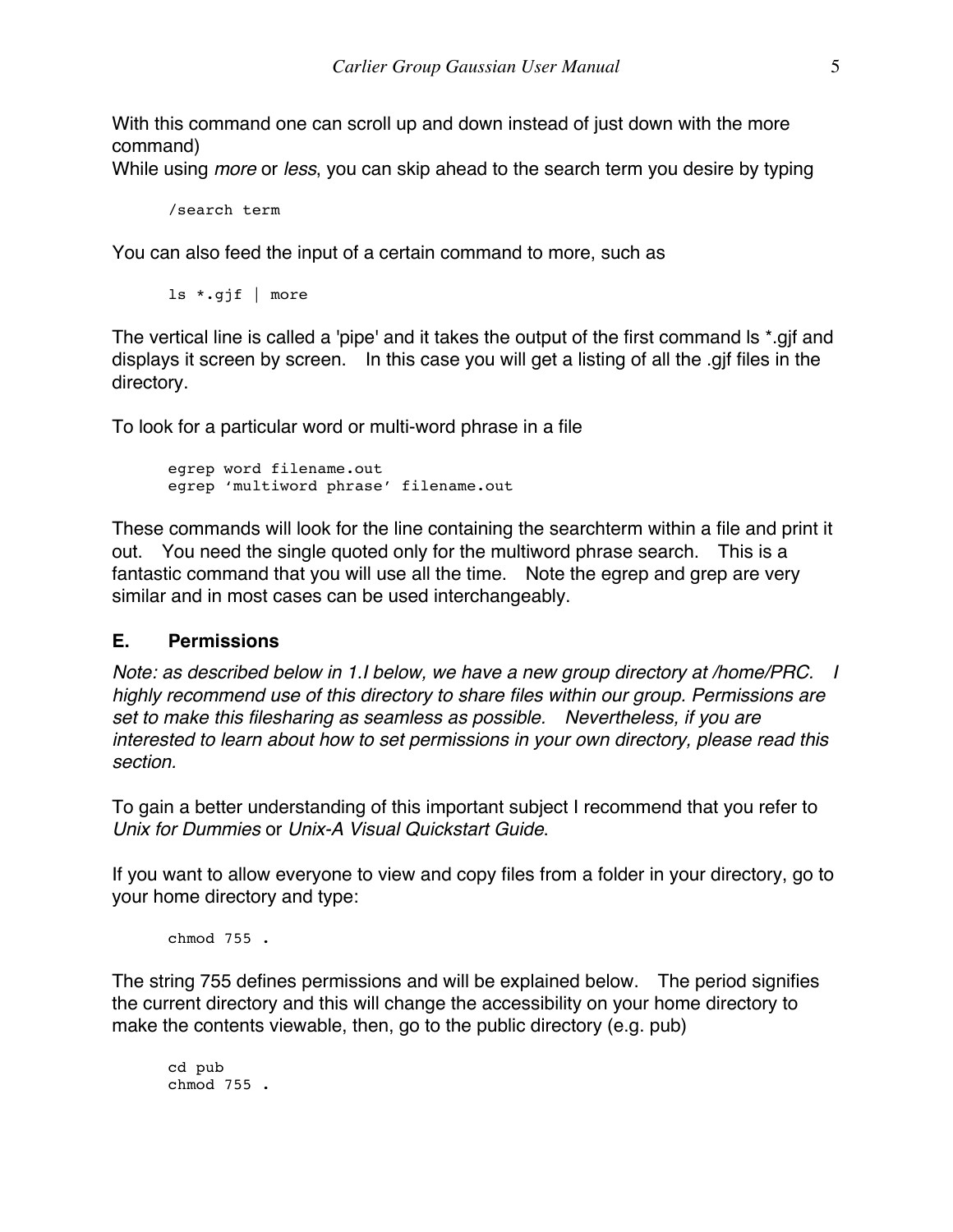This will make the pub directory accessible. Then type

chmod 755 \*.\*

This makes all the files in the pub directory accessible to the world.

To make the pub directory and all the files within it accessible only to the owner and the group, repeat these steps with the 750 as the permission code.

By default the group classification will be the same as the owner. To change the group classification, the group must be created by the system administrator. Once that group membership is defined, you can change the group classification of your directory by

```
chgrp prc cyclopropyl
```
Now the directory cyclopropyl has a group classification of prc (defined below).

To see permissions and group classifications within a directory, use the ls –l command. Here is an example from my account.

| $paramer@inferno2:-> 1s -l$           |  |                     |                     |  |                                  |  |                                        |
|---------------------------------------|--|---------------------|---------------------|--|----------------------------------|--|----------------------------------------|
| total 9760                            |  |                     |                     |  |                                  |  |                                        |
| drwxr-x---                            |  | 2 pcarlier pcarlier |                     |  | 4096 2005-04-04 10:44 amide      |  |                                        |
| drwxr-x---                            |  | 2 poarlier poarlier |                     |  | 8192 2005-06-08 20:30 bzd        |  |                                        |
| drwxr-x---                            |  | 2 pcarlier prc      |                     |  |                                  |  | 4096 2005-03-10 09:43 cyclopropyl      |
| drwxr-x---                            |  | 2 pcarlier pcarlier |                     |  | 12288 2005-06-08 18:38 dimer     |  |                                        |
| drwxr-x---                            |  | 2 pcarlier prc      |                     |  | 4096 2005-05-19 00:01 epoxide    |  |                                        |
| drwxr-x---                            |  | 2 pcarlier pcarlier |                     |  | 67 2005-04-27 09:54 mail         |  |                                        |
| $drwxr-x---$                          |  |                     | 2 pcarlier pcarlier |  | 4096 2005-06-21 17:34 misc       |  |                                        |
| drwxr-xr-x                            |  |                     | 5 pcarlier pcarlier |  | 12288 2006-09-07 08:05 molden4.4 |  |                                        |
| $-\text{rw-} \text{r}$ - $-\text{r-}$ |  | 1 pcarlier prc      |                     |  |                                  |  | 9861120 2006-07-07 13:56 molden4.4.tar |
| drwxr-x---                            |  | 3 pcarlier pcarlier |                     |  | 18 2005-06-11 00:44 polo         |  |                                        |
| drwxr-xr-x                            |  | 2 pcarlier prc      |                     |  | 4096 2006-10-24 15:23 pub        |  |                                        |
| $-rwxrw-r--$                          |  | 1 pcarlier pcarlier |                     |  | 95 2005-05-18 00:05 recent       |  |                                        |
| $-rwxrw-r--$                          |  | 1 pcarlier pcarlier |                     |  | 105 2005-05-18 00:05 recently    |  |                                        |
| drwxr-x---                            |  |                     | 2 pcarlier pcarlier |  | 12288 2007-06-24 22:05 run       |  |                                        |
| $drwxr-x---$                          |  |                     | 5 pcarlier pcarlier |  | 8192 2005-05-03 15:24 store      |  |                                        |
| drwxr-x---                            |  | 2 pcarlier pcarlier |                     |  | 8192 2005-05-13 07:07 tacrine    |  |                                        |
| drwxrwxr-x                            |  | 2 pcarlier pcarlier |                     |  | 4096 2005-06-21 17:29 test       |  |                                        |
| $-\text{rw-} \text{r}$ - $-\text{r-}$ |  | 1 pcarlier pcarlier |                     |  | 25 2006-08-04 21:21 testfile     |  |                                        |
| drwxr-x---                            |  | 2 pcarlier prc      |                     |  | 146 2005-05-23 22:04 tools       |  |                                        |
| $-rwxr-x---$                          |  | 1 pcarlier pcarlier |                     |  | 2 2005-05-02 21:26 #tryit#       |  |                                        |
|                                       |  |                     |                     |  |                                  |  |                                        |

Permissions are listed in the first column in a string of 10 characters. a)The first character is d, if it is a directory—if it is a file, a hyphen will appear. b)The remaining 9 characters describe the permissions for the file/directory in question: there are three user classifications (owner, group, world) and three types of permission (read, write, execute). Characters 2-4 pertain to the owner, 5-7 to the group, and 8-10 to the world. Each of these classifications are important. Note that as a default the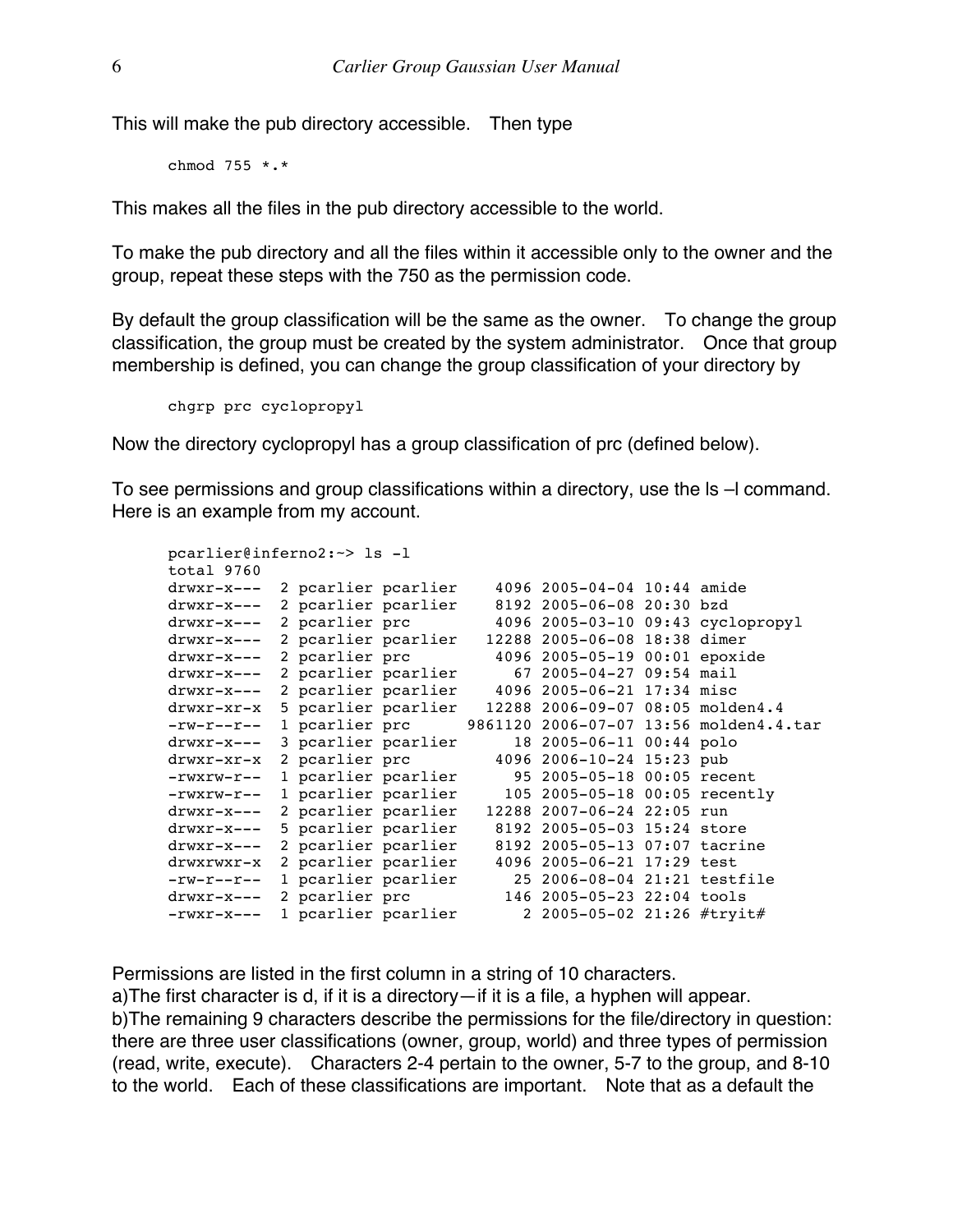group membership is the same as the owner. For our convenience, we have defined the group "prc"—contact Paul if you are not yet a member of this group.

a)for the directory **run** the owner (pcarlier) has read, write, and execute permissions; the group (pcarlier) has read and execute permissions; the world does not have permission to move to this directory (via a cd command).

b)for the directory **cyclopropyl**:

the owner (pcarlier) has read write and execute permissions; the group (prc) has read and write permissions; the world does not have permission to move to this directory (via a cd command).

c)in contrast, for the directory **pub**: the owner (pcarlier) has read, write and execute permissions; the group (pub) has read and execute permissions; the world has read and execute permissions.

This means that the world can move to this directory (via a cd command) and view the contents. Note that individual permissions in this directory may be set in such a way to allow access to all, some, or none of the files within.

### **F. Communication**

You will need an SSH client to communicate with Inferno2. Telnet is not secure and is not supported. On the PCs you should find a program called *SSH Shell Client*. On the Macintosh, you can use the *Terminal* or *X11* application. On the Mac to use Molden (an X-windows application) you must use *X11*.

As of April 2009, VT ARC currently has three SGI Enterprise ALTIX 3700 Superclusters which provide Virginia Tech researchers with access to high performance computing on SGI hardware (see http://www.arc.vt.edu/arc/sgi/index.php):

| <b>Hostname</b>     | <b>CPUs-Speed</b> | <b>Memory</b> | <b>Operating System</b> |
|---------------------|-------------------|---------------|-------------------------|
| inferno.cc.vt.edu   | 20-1.3 GHz        | 32 GB         | SLES10-ProPack5         |
| inferno2.cc.vt.edu  | 128-1.6 GHz       | 512 GB        | SLES10-ProPack5         |
| cauldron.arc.vt.edu | 64-1.5 GHz        | 320 GB        | SLES10-ProPack5         |

Inferno2 and Cauldron are accessed via a queuing system via the head nodes charon1.arc.vt.edu or charon2.arc.vt.edu, see the latest details see SGI Queuing System.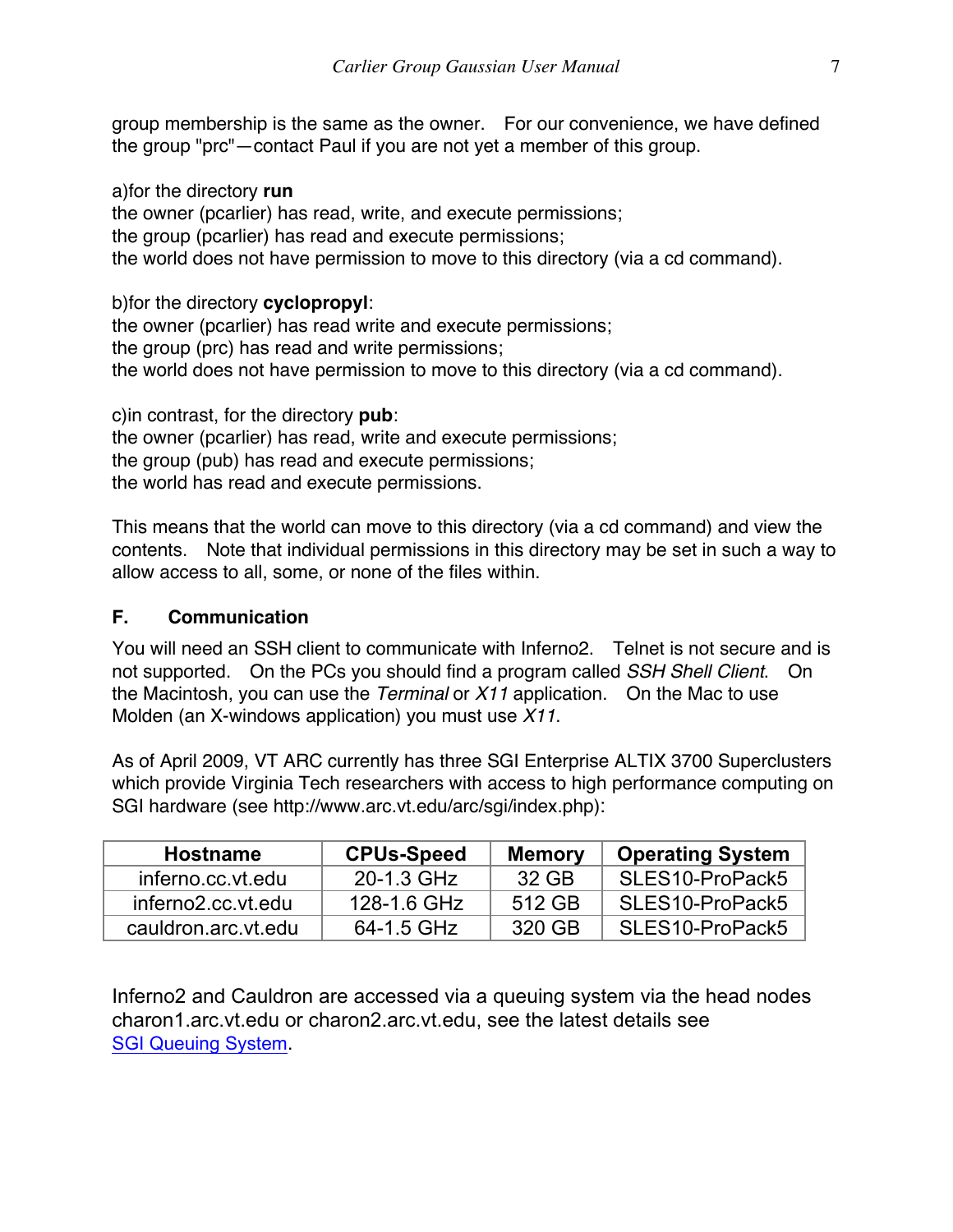To connect from *Terminal*

ssh username@charon1.arc.vt.edu

To start an X-windows session using *X11*

ssh –X username@charon1.arc.vt.edu

To transfer files to and from inferno

sftp username@charon1.arc.vt.edu

#### **G. Process management**

Note that you can kill only those processes of which you are the owner! Why would you want to kill a process? If your monitoring of a calculation (see Section 07. below) shows it is not going in the right direction, then kill it for your and everyone else's benefit. It's a timesharing system! See Section 2.D. below for use of the qdel command.

#### **H. Bash Shell settings**

To allow easy use of Gaussian09 utilities, you will want to edit your .bashrc file to include some useful aliases. I have added aliases (in blue below) for two utilities I use often, newzmat and freqchk:

```
# Sample .bashrc for SuSE Linux
# Copyright (c) SuSE GmbH Nuernberg
# There are 3 different types of shells in bash: the login shell, 
normal shell
# and interactive shell. Login shells read \sim/.profile and interactive
shells
# read ~/.bashrc; in our setup, /etc/profile sources ~/.bashrc - thus 
all
# settings made here will also take effect in a login shell.
#
# NOTE: It is recommended to make language settings in ~/.profile 
rather than
# here, since multilingual X sessions would not work properly if LANG 
is over-
# ridden in every subshell.
# Some applications read the EDITOR variable to determine your 
favourite text
# editor. So uncomment the line below and enter the editor of your 
choice :-)
#export EDITOR=/usr/bin/vim
#export EDITOR=/usr/bin/mcedit
# For some news readers it makes sense to specify the NEWSSERVER 
variable here
#export NEWSSERVER=your.news.server
```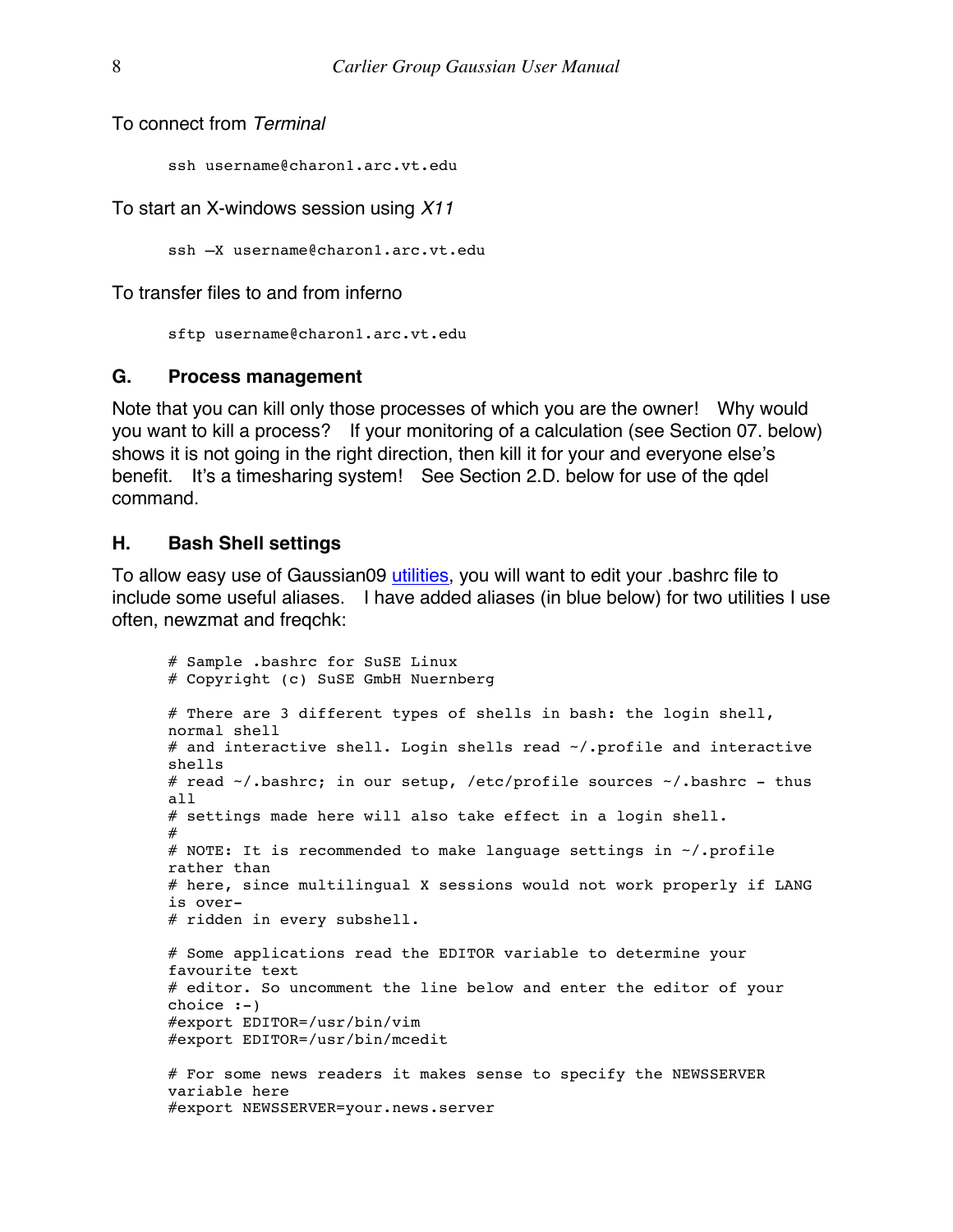```
# If you want to use a Palm device with Linux, uncomment the two lines 
below.
# For some (older) Palm Pilots, you might need to set a lower baud rate
# e.g. 57600 or 38400; lowest is 9600 (very slow!)
#
#export PILOTPORT=/dev/pilot
#export PILOTRATE=115200
test -s ~/.alias && . ~/.alias || true
alias newzmat='/apps/packages/gaussian09a02/g09/newzmat'
alias freqchk='/apps/packages/gaussian09a02/g09/freqchk'
umask 027
```
Basically the .bashrc file is hidden and to see it you will need to invoke ls –a. You can edit it with the vi text editor. Note—before modifying it would be good to copy the original file to another file name just in case you mess it up. Then, to make the change in the .bashrc file active, either log-off and log on again, or type !source and the modified .bashrc file will be read

```
pcarlier@charon1:~> !source
source .bashrc
```
Note that the alias gives the complete routing of the newzmat and freqchk commands. If you fail to set these aliases, and type "freqchk" you will get the response "command not found." If you want to conveniently use other Gaussian09 utilities, you can create the corresponding aliases in your .bashrc file. Thanks to Ryan Fortenberry (Crawford Group) for helping me with this!

#### **I. Group Shared Directory**

We have a shared directory at /home/PRC, and current g09 users in our group should be members of the group prc and thus should have access to it. I have placed awk scripts and other useful files here. Worth copying to your run directory right away are:

```
header
testE.gjf
testE.sh
unixdosconvert.awk
enantiomer.awk
```
You can check membership of the group prc by the following command:

getent group prc

You can identify a person's full name from their PID, e.g. "pcarlier" by the command by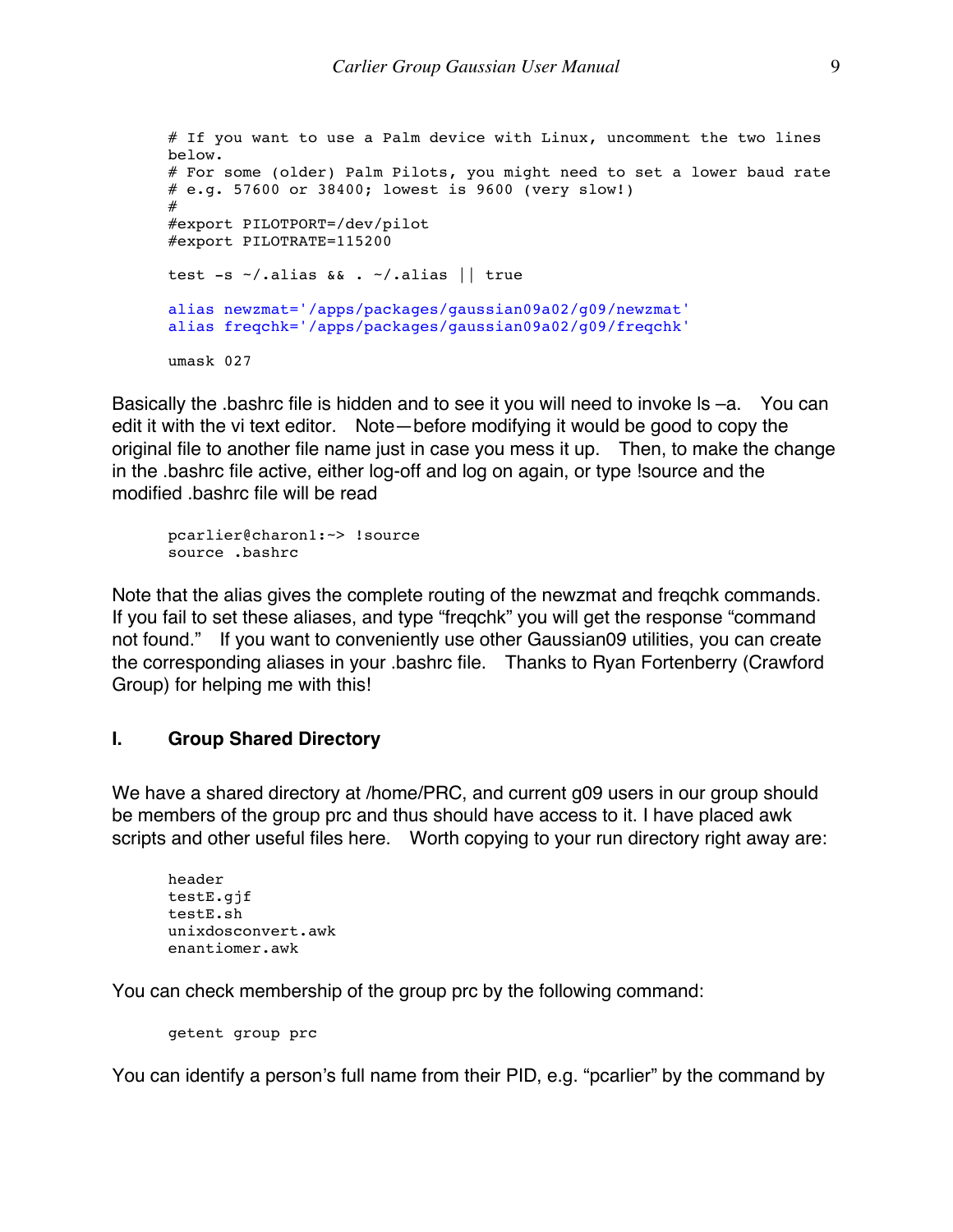getent passwd PID

The special usefulness of the /home/PRC directory is that you can put files there for me and other group members to access.

### **02. Gaussian General**

### **A. Input Files**

Note that the suffix can be anything--by convention unix input is .com, windows .gjf, but it really doesn't matter. Here is the basic structure of an input file, including our suggested header:

```
%mem=4GB
%scr=xxx
%rwf=xxx
%int=xxx
%d2e=xxx
%nosave
%chk=xxx
#route section here
Title card required (Please replace this text with a description of 
your calculation, including the source of your starting geometry)
charge multiplicity
geometry information
```
### **Make sure there is an extra carriage return at the end of your input file! That means there must be a blank line with nothing in at the end of the input file.**

Why is there so much information in the header? Let's explain. When g09 runs a job, it generates up to six types of scratch (temporary) files:

filename.chk filename.rwf filename.scr filename.int filename.d2e filename.inp

Unless otherwise specified, these will be stored in the /tmp directory and normal termination of a g09 job will cause most of them (.scr, .chk, .rwf, .int, .d2e) to be automatically deleted. However, if a job crashes, these files will remain in the /tmp directory. Since the .chk, .scr, and .rwf files can be quite huge, the accumulation of these files in the /tmp directory is a nuisance. Thus, to avoid this from happening, we recommend that before the route section of your g09 input file, you include the following: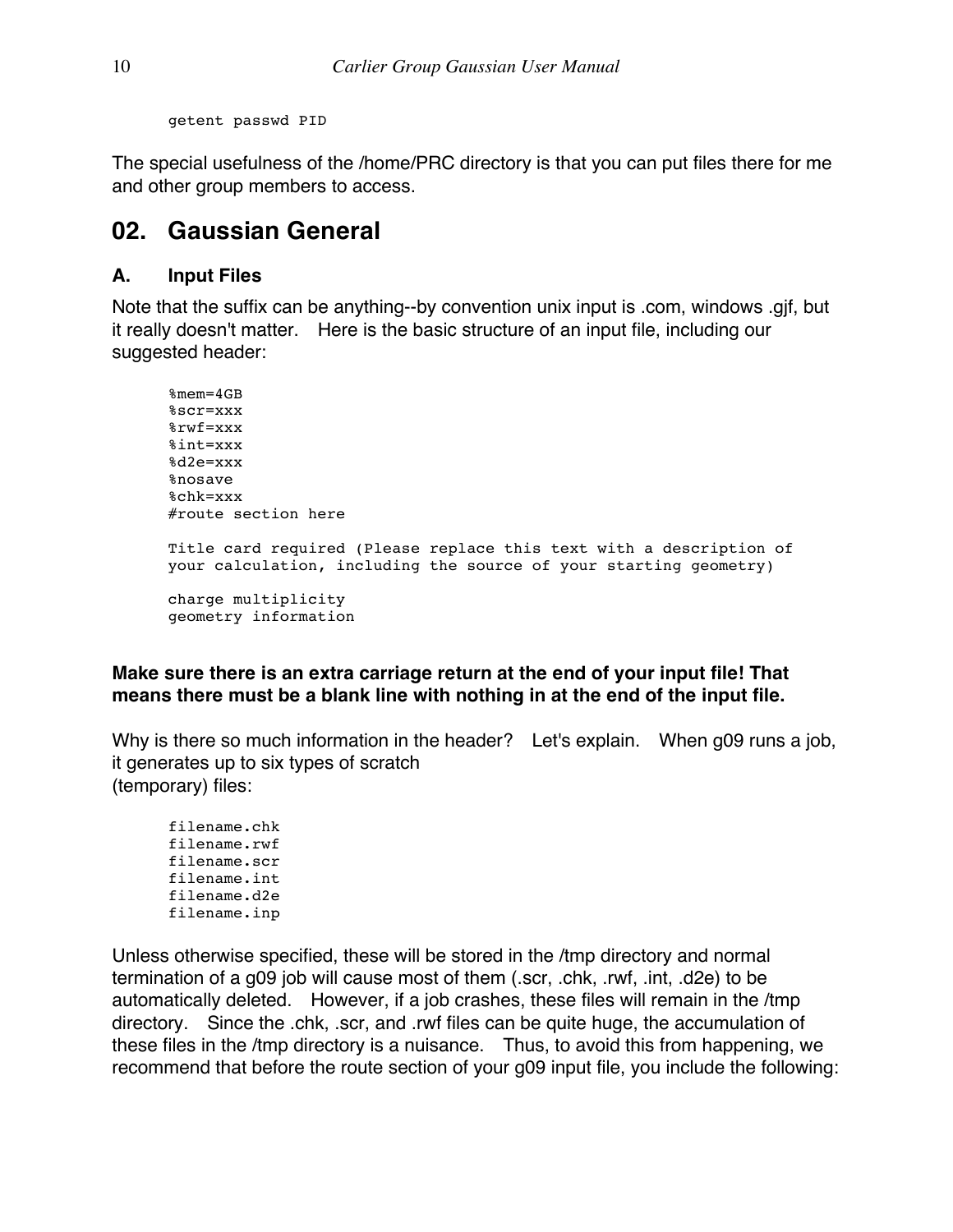%scr=filename %rwf=filename %int=filename %d2e=filename %nosave %chk=filename

where filename matches the name of your input file. These commands will locate the .scr, .rwf, .int, .d2e, and .chk files in the directory from which you launch your g09 command. Upon successful termination of the g09 job, the first 4 temporary files will be deleted, but the .chk file will be retained. We recommend retaining the .chk file since it is a useful source of the geometry and wavefunction, as well as force constants and frequency information, if a frequency job was performed.

Of course, if the job does not terminate normally, all the temporary files will be retained in your directory; these should be then be deleted manually.

With these preliminaries now out of the way, here is a sample input file:

```
%mem=4GB
%scr=h0006a
%rwf=h0006a
%int=h0006a
%d2e=h0006a
%nosave
%chk=h0006a
# rb3lyp/6-31G(d) opt(TS,CalcFC,noeigentest) freq
this is the cyclopropylnitrile/LiNH2 deprot TS, starting with the 
optimized Spartan geom
0 1
C
C 1 1.502018
C 1 1.515748 2 60.308719
H 1 1.087202 2 117.748539 3 -109.713774
H 2 1.088607 1 118.741447 3 -105.687970
H 2 1.087636 1 117.714428 3 109.702519
H 3 1.359060 1 126.035436 2 114.866487
C 3 1.407657 1 123.805164 2 -112.539484
N 8 1.179146 3 162.424838 1 -142.724248
Li 9 2.010977 8 92.742563 3 -0.161269
N 10 1.900574 9 117.278823 8 -0.153917
H 11 1.022058 10 121.108491 9 112.750388
H 11 1.023026 10 120.698282 9 -112.443206
H 1 1.088844 2 118.799820 3 105.619638
```
If you are getting your geometry from a checkpoint file, you obviously don't need to include a geometry specification section. But you still need to specify the charge and multiplicity: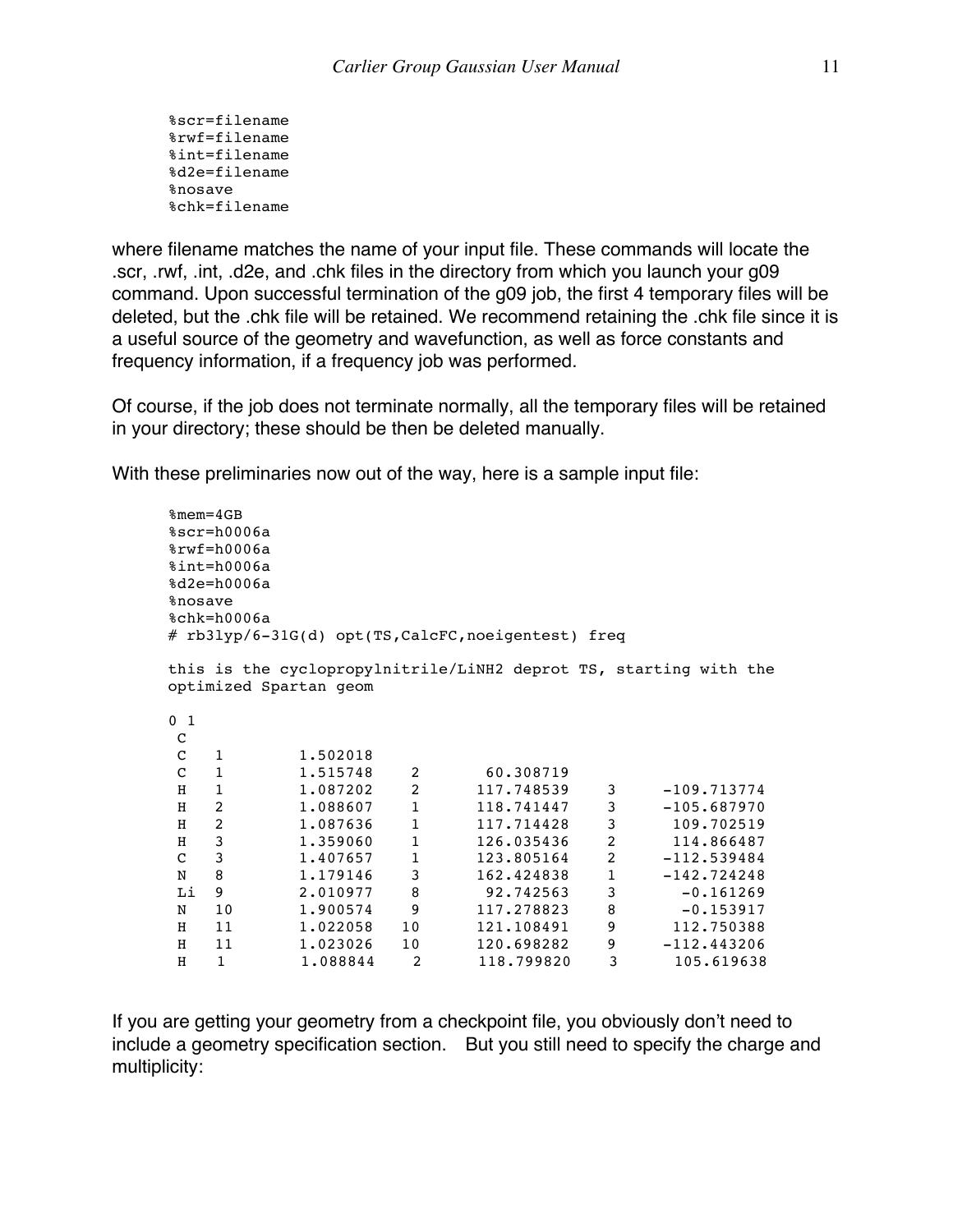```
%mem=4GB
%scr=h0092
%rwf=h0092
%int=h0092
%d2e=h0092
%nosave
%chk=h0092
# rb3lyp/6-31+G(d) opt(ReadFC) guess=read geom=checkpoint 
got geometry from h0035.chk This is the (S) NiPr ala BZD eq. geom. 
0 1
```
Notes on the route section: ReadFC reads the Force constants from the checkpoint, which can save you a lot of time, especially for transition state optimizations. In this case the route line should read

```
# rb3lyp/6-31+G(d) opt(TS,ReadFC,noeigentest) guess=read 
geom=checkpoint
```
The option guess=read means that the wavefunction guess will be taken from the checkpoint. I am not certain how much time this option saves, and it has caused some problems for me doing mp2 optimizations. A safer option is guess=Tcheck; in this case if there is some problem reading the wavefunction information a new guess will be generated. In any event the guess option can certainly be omitted. The option geom=checkpoint means you are getting the geometry from the checkpoint; I find this extremely convenient.

Notes on the header:

Calculations are fastest with 1 processor, memory for each processor is 4GB, the rwf,scr, int, and d2e are temporary files that otherwise will be stored in the temp directory of system. Upon normal completion of a calculation these files are apparently automatically deleted, courtesy of the %nosave command. However, if the calculation does not complete normally these files are not deleted. Since they can be quite large, this can present a problem. That is why we recommend you store them in your directory, so that you are responsible for deleting them. Finally, one last comment on the %nosave command: note that it precedes the %chk designation line. Checkpoint files are extremely useful, and I prefer not to delete them automatically. Since, %nosave precedes %chk, the checkpoint files are retrieved. Be aware however that these checkpoint files are extremely large.

### **B. Getting geometry information for your input file**

Historically we have used *Spartan* to build structures, and then moved them to Gaussian. This is not a bad approach, because the *Spartan* builder is so easy to use. We find it especially useful for adding pre-optimized fragments, such as  $Li(OMe<sub>2</sub>)<sub>3</sub>$ . Note that *Spartan '10* includes the option to save a structure in cartesian coordinates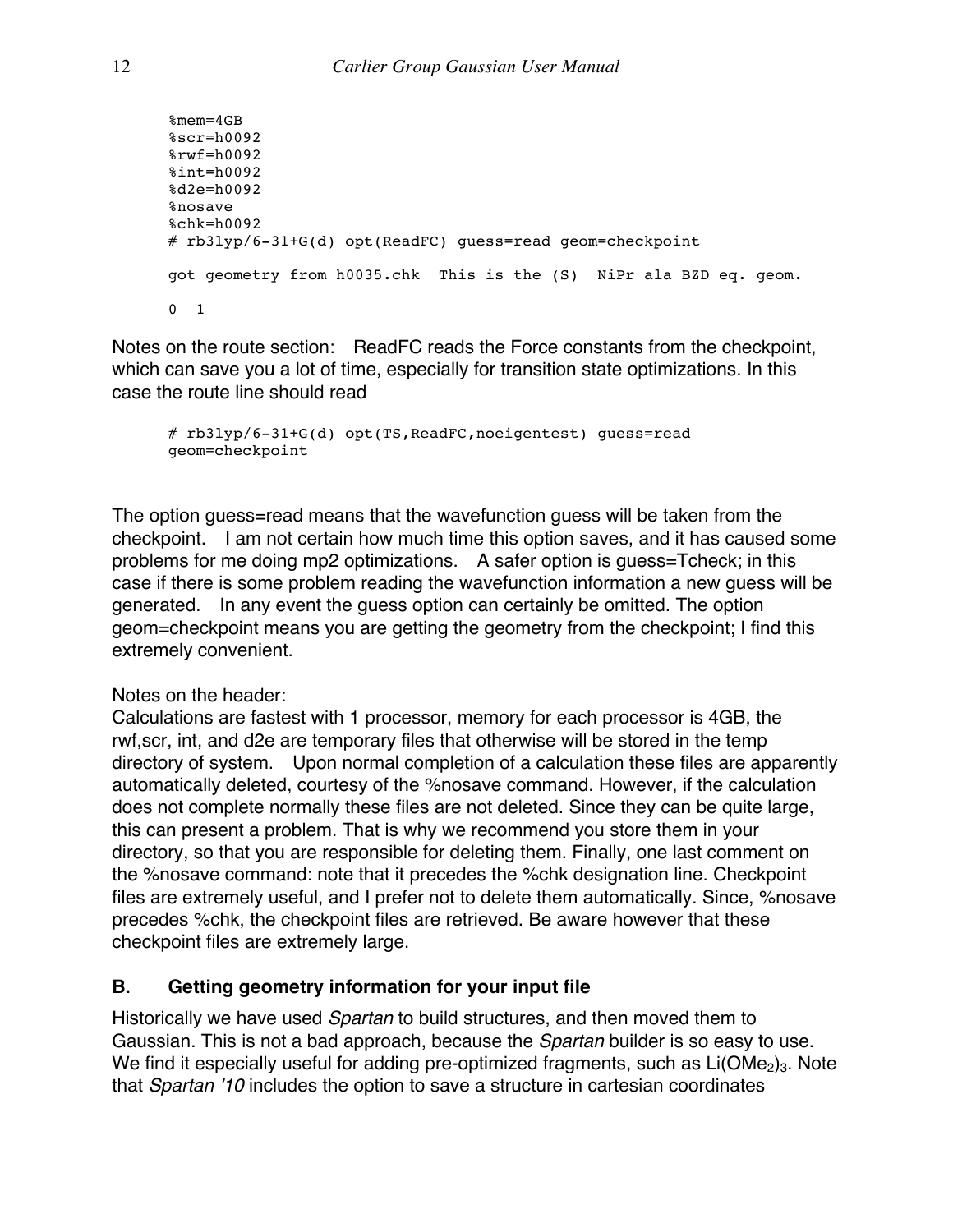The discussion below assumes you know the difference between internal and cartesian coordinates. If you are not clear on this distinction, go to Section 03. below.

i. Starting with *Spartan '10* Input

Take your *Spartan* structure and save as cartesian coordinates (.xyz).

a)On Macintosh: Open the .xyz file with TextEdit, select and copy the text; using Terminal, create a file with the vim editor, and paste into the file and save. In this way you will not transfer any unwanted special characters. Note this is also a good way to get coordinates into a unix file from published coordinates. All you need are single space between the element, X, Y, and Z coordinates.

b)On PC: Open the .xyz file with WordPad, select and copy the text, and paste it into a unix text editor.

Alternatively, you can use the following .awk script (in /home/PRC) to remove invisible characters from the Cartesian coordinate file

awk –f unixdosconvert.awk filename > filenameU

(The script must create a new file—I typically add a U or u to the end of the filename to signify it is now unix compatible).

You will now need to add the header information described above to the cartesian coordinates in order to get a proper g09 input file.

I have developed a simple way to do this. First copy the header file from my /home/PRC

Copy your filename.xyz to filename.gjf. Open .gjf file in vim. Scroll to the top of the file. Hit escape to be sure you are in command mode. Then type the following to insert the header file at the beginning of the cartesian coordinate file.

:r header

hit return, and voilà. Then go in and change all the xxx file addresses, add a description of your calculations, add/remove carriage returns as necessary, and then add two carriage returns at the end of the file.

ii. Getting geometry info from a previous Gaussian calculation.

a) You can get the geometry from a previous checkpoint file by copying that file to a new checkpoint file (specified in your input file), and then use the command geom=checkpoint. You will need to specify the charge and multiplicity, as usual, after the route section.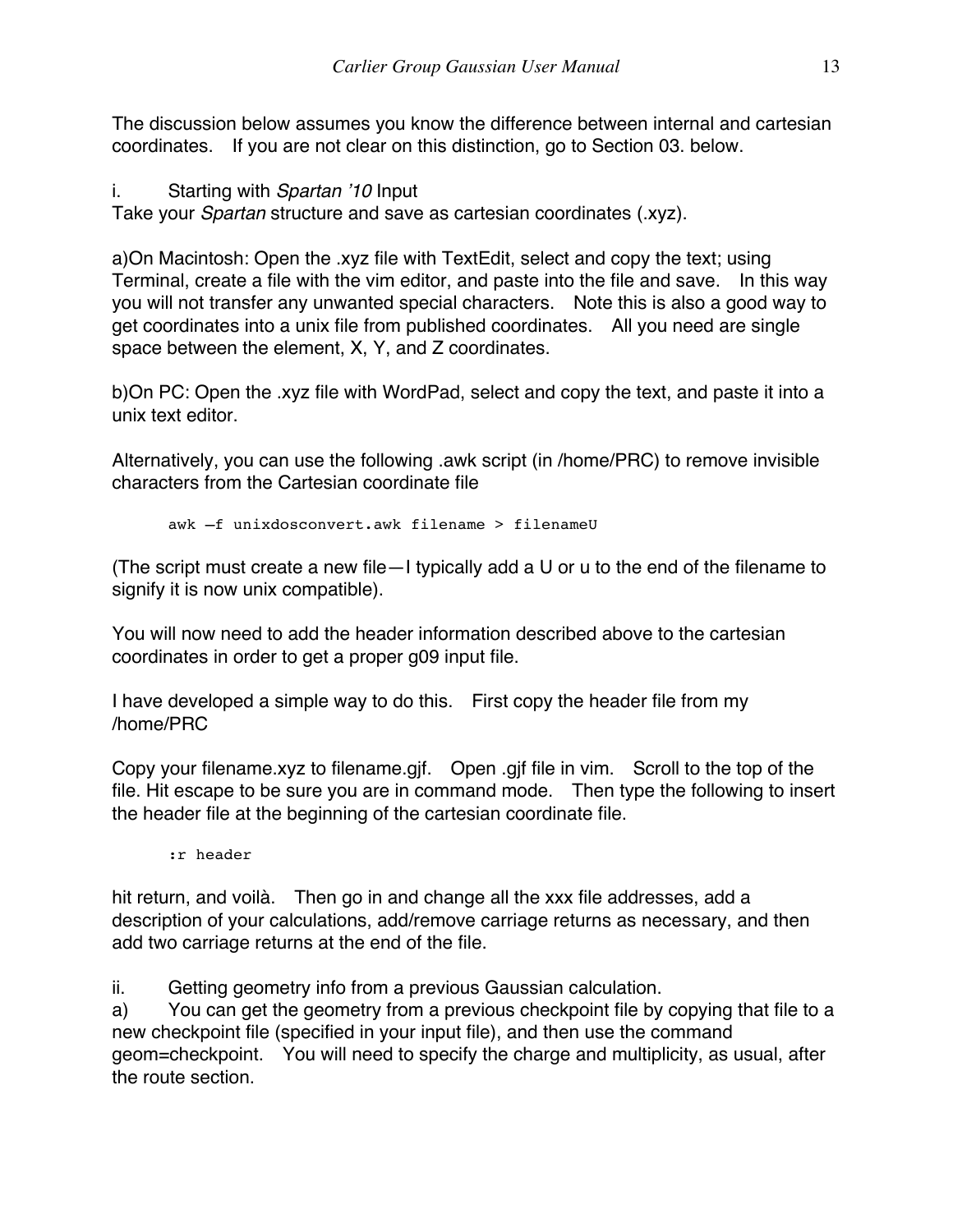b) An alternative is to use newzmat -ichk -oxyz. You will generate an .xyz file, to which you can add info to make a Gaussian info file. Note that you to use this command you will have to define an alias in your .bashrc file (see Section 01.H above). The actual coordinates that come out from this procedure and c) below are different, but this seems to stem from a different locus in space. The energies and geometries are the same. Note that you may have to type the following command once per login session before you use the newzmat command:

ulimit -s unlimited

c) To get cartesian coordinates from the .out file, do the following:

Open the .out file in *vim*, and search for the term Optimized,

:/Optimized

then scroll to the cartesian coordinates copy and paste into another file. Massage it to make it look like .xyz input: you basically have to remove columns 1 and 3, and change column 2 to the atom symbol (from atomic number). Then put the charge and multiplicity in front, as always, and give your typical header and calc. instructions.

When would you want to do this? If you need to get individual geometries out of a multiple optimization, say a dynamically constrained optimization. Alternatively you could do this to get unoptimized geometries to figure out what is going wrong with a calculation.

Intermediate geometries from a constrained optimization can be viewed and saved individually as .gjf files using *Gaussview4*. In case of unoptimized geometries intermediate geometries can be obtained using *Gaussview4* by clicking on 'Read Intermediate Geometries (Optimization only)' when opening the output file. You can view each of the intermediate geometries, and can save any of them as a .gjf file

d) If you are restarting, include the restart keyword and the calculation will get the starting geometry from the .chk file and will ignore any geometry info in the input file, but presumably will read the charge and multiplicity info.

There are many alternatives. The Collum Group uses *MOPAC*, the Troya Group uses *Molden*, and *Chem3D* can also generate Gaussian Input (apparently). iii. Starting with pdb input (including Hydrogens; not from experimental protein x-ray .pdb, that have no H)

To convert a Spartan-generated pdb file (this includes hydrogens) to cartesian coordinates we use another awk script: entitled Spartan3678.awk

awk –f Spartan3678.awk filename.pdb > filename.xyz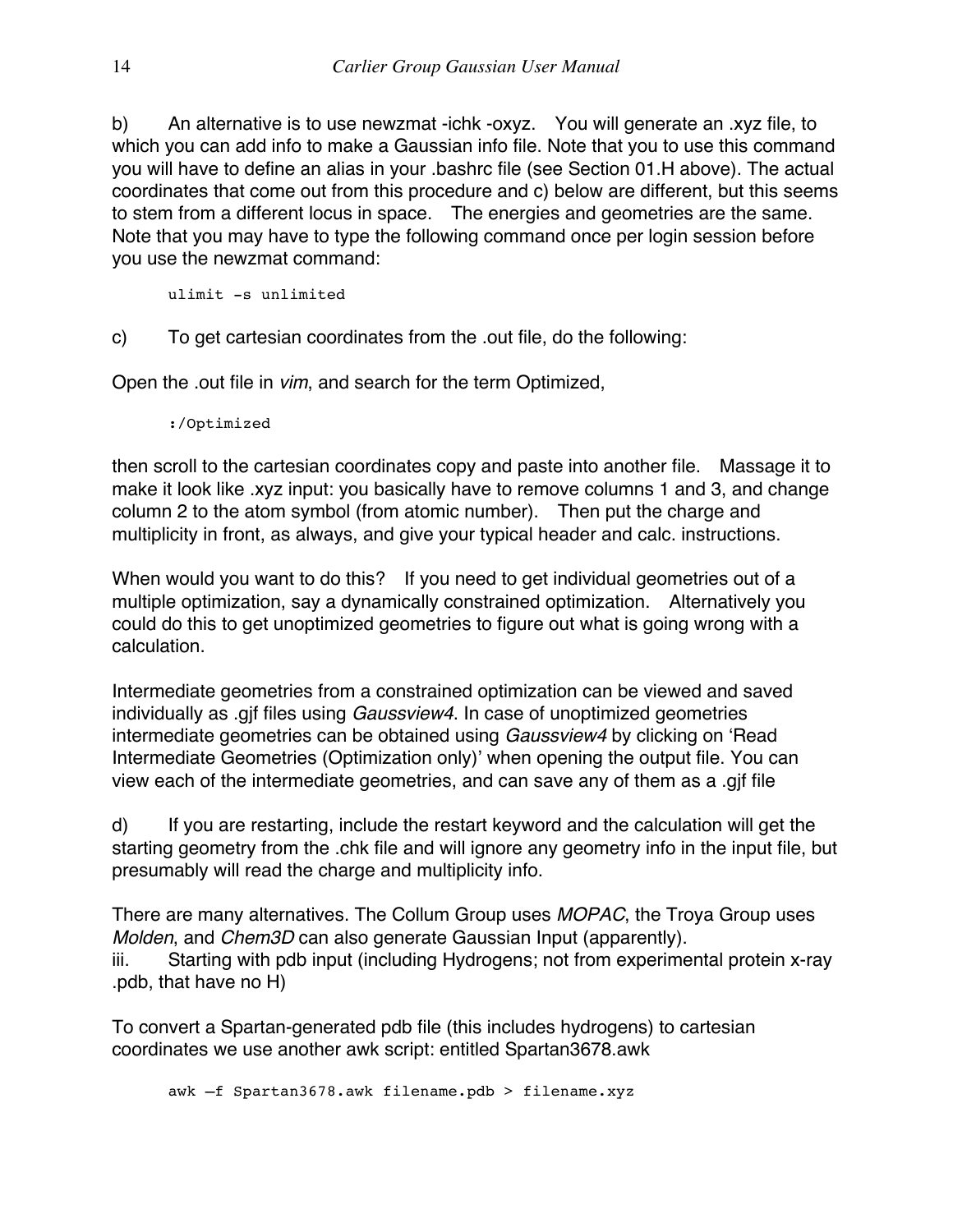The name refers to the fact that the awk script extracts columns 3,6,7, and 8 from the pdb file to create the cartesian coordinate file. Note that not all pdb files have this formatting, and the Spartan3678.awk script will work only pdb files that have Spartantype formatting. Then complete the input file as described in i) above.

### iv. Using *GaussView 4*

Gaussview 4 can be easily used to build geometries. It works really well for single molecules. For complexes or transition state structures involving more than one molecule, *Spartan* is definitely preferable. The greatest advantage is that one can directly generate a .gjf file which can then easily be converted to the unix compatible format. Overall though, *Spartan* is definitely much better for building geometries.

### **C. Special note on MP2 and CCSD Calculations**

MP2 and other higher order correlated methods such as CCSD can consume huge quantities of memory. If you want to avoid getting nasty messages from the System Operator, when you perform single points or optimizations using these methods you should include a maxdisk statement in your route section, such as

# rmp2/6-31+G(d) opt(ReadFC) geom=checkpoint maxdisk=1GB

This will prevent you from writing more than 1GB of disk any point during the calc. and changes the way the calculation is done to make this happen. If we don't specify this maxdisk limit the program will assume we have inexhaustible disk resources. You can see the g09 for more explanation.

### **D. Starting Calculations:**

*Submission of Gaussian09 jobs can only be done via the queuing system* SGI Queuing System. Therefore, in addition to creating an input file, you will need to create a script that embeds commands for starting the calculation and storing the results. One then submits the script file to the queue.

To submit your job to the queuing system use the command qsub:

```
qsub JobScript.sh
```
This will return your job name of the form xxxxx.queue.tcf-int.vt.edu. The number before the .queue.tcf-int.vt.edu is your job\_number. **You must make a note of this number!**

If you need to remove your job from the queue, use qdel:

```
 qdel <job_number>.
```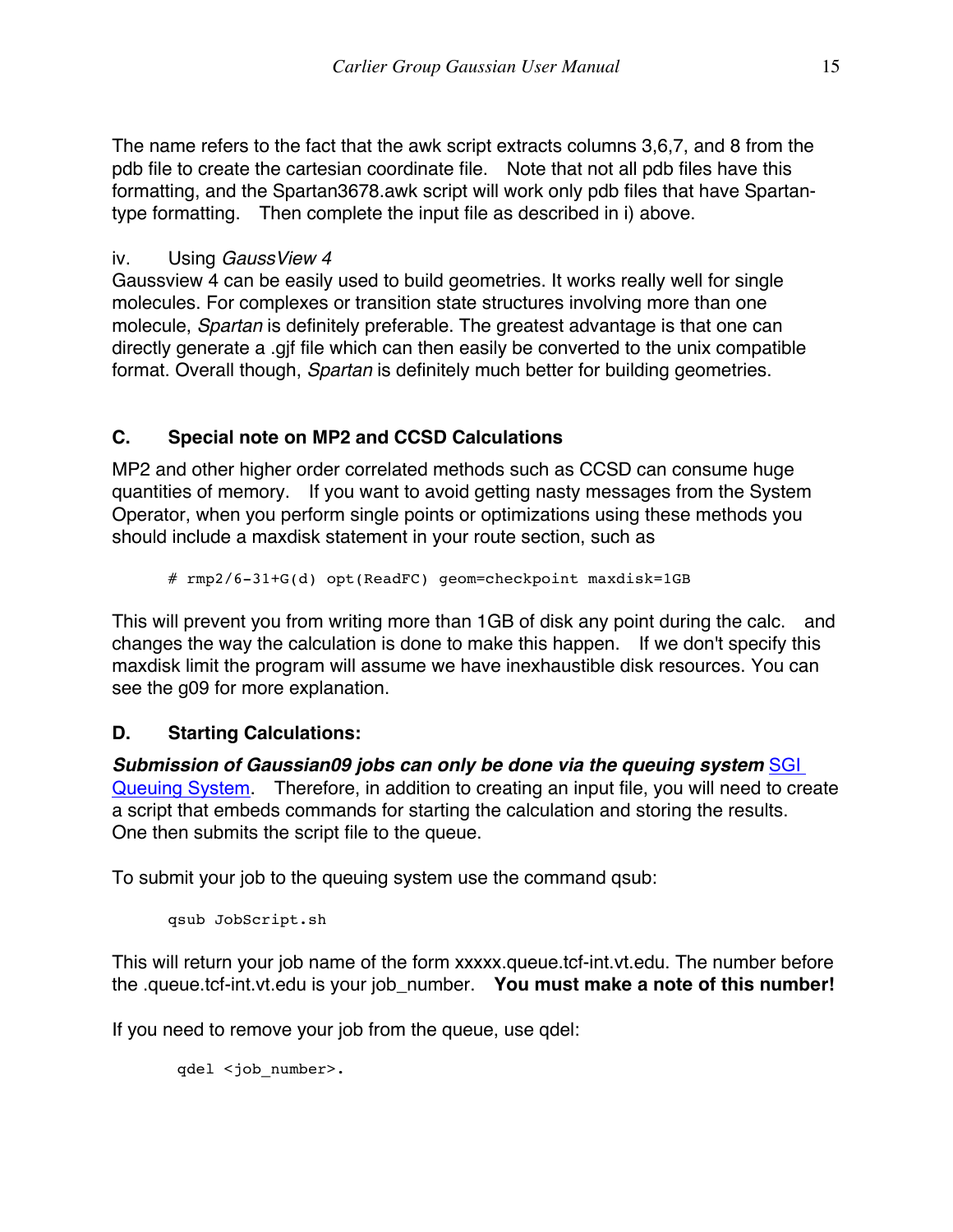To see status information about your job, you can use:

```
showstart <job_number> will tell you expected start and
                            finish times.
qstat -f <job number> qeneral information about the job.
```
When your job has finished running any outputs to stdout or stderr will be placed in the files .o<iob number> and .e<iob number>. These 2 files will be in the directory that you submitted the job from.

To find information about your queued or running jobs you can use the command "istat" or "showq -p INFERNO2" to see the queue and free CPUs on inferno2

If you would like detailed information on your job, use qstat -f <job number> or checkjob -v <job\_number>.

If you have a job sitting in the queue that you think should be able to run, use the command checkjob -v <job number> to see the reason the job is not running, as shown at the bottom of the output.

Now, what is the content of your jobscript .sh file? That is the critical issue. Here is the required information. Note that the text in blue receives specific comment below:

```
#!/bin/bash
# NOTE: Edit the number of cpus defined by "#PBS -lncpus" below to 
match the
# number of cpus defined by "%nprocshared" in your Gaussian input file.
#PBS -lwalltime=01:00:00
#PBS -lncpus=1#PBS -W group_list=sgiusers
#PBS -q inferno2_q
cd $PBS_O_WORKDIR 
source $g09root/g09/bsd/g09.profile
g09 testE.gjf testE.out
exit;
```
You can copy this file (testE.sh) from the shared /home/PRC directory. Comments on the important blue text follow below:

1. Estimating the wall time has important consequences. If the processors are all occupied, jobs with a short estimated wall time will start sooner than those with a long estimated wall time. But if your estimated wall time is less than needed to finish the calculations, the job will terminate. This is not a huge problem for optimizations, since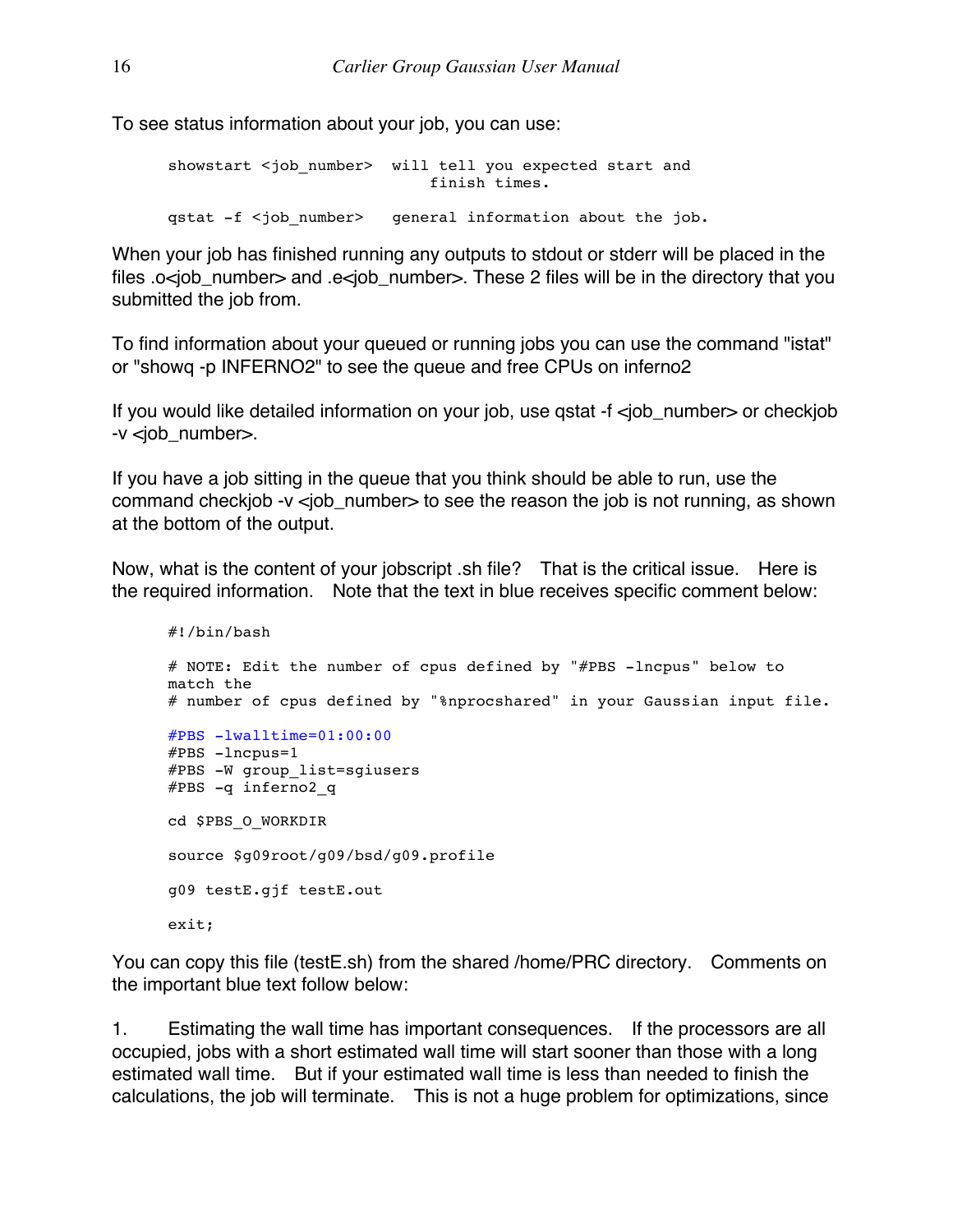these can be restarted (for example see sections 2.B., 4.A., and 5.B.). However, frequency calculations cannot be restarted—they start from the beginning. Experience will prove helpful here in setting the estimated wall time.

2. The default in this testE.sh file is to use one processor. Only use more than one if you know you need it!

You will note that the core of the .sh file embeds the launch command

g09 testE.gjf testE.out

Make sure you edit your .sh file to include the name of the input (.gjf) and output (.out) files that you want to use and write!

### **03. Z-Matrices**

### **A. Internal vs Cartesian coordinates**

Traditionally Z-matrices have implied the use of internal coordinates. But Gaussian seems to use this term more broadly sometimes to refer to cartesian coordinates. *GaussView* generates input files based on internal coordinates. What follows below is a description of internal coordinates.

How does it work? Everything is defined in terms of R, A, and D from other atoms

R is distance, A is angle, D is dihedral.

The first atom is at the origin. The second atom is defined only with a distance, the third with a distance and an angle, then the rest need three parameters. In this way one can understand the 3N-6 degrees of freedom of a molecule.

R, A, and D are defined with respect to atoms--note that the atoms are numbered sequentially (numbers not shown). In the example below C2 is 1.492004 Å away from C1. The distance of C3 from C2 is given, and the C3C2C1 angle is 60.314221 degrees. Finally, the Distance of H4 from C1 is given, as is the 412 angle, and the 4123 dihedral angle is -110.121478 degrees.

| C |          |            |               |               |
|---|----------|------------|---------------|---------------|
| C | 1,492004 |            |               |               |
| C | 1,504535 | 60.314221  |               |               |
| н | 1.077448 | 117,368114 | $\mathcal{R}$ | $-110.121478$ |

Note that a common *GaussView* and *Molden* format for Z-matrices lists variables R1, R2, in the matrix itself, and then specifies the value of each variable below the matrix. It's the same thing.

Proper cartesian coordinate formatting (for another structure) in Gaussian looks like this: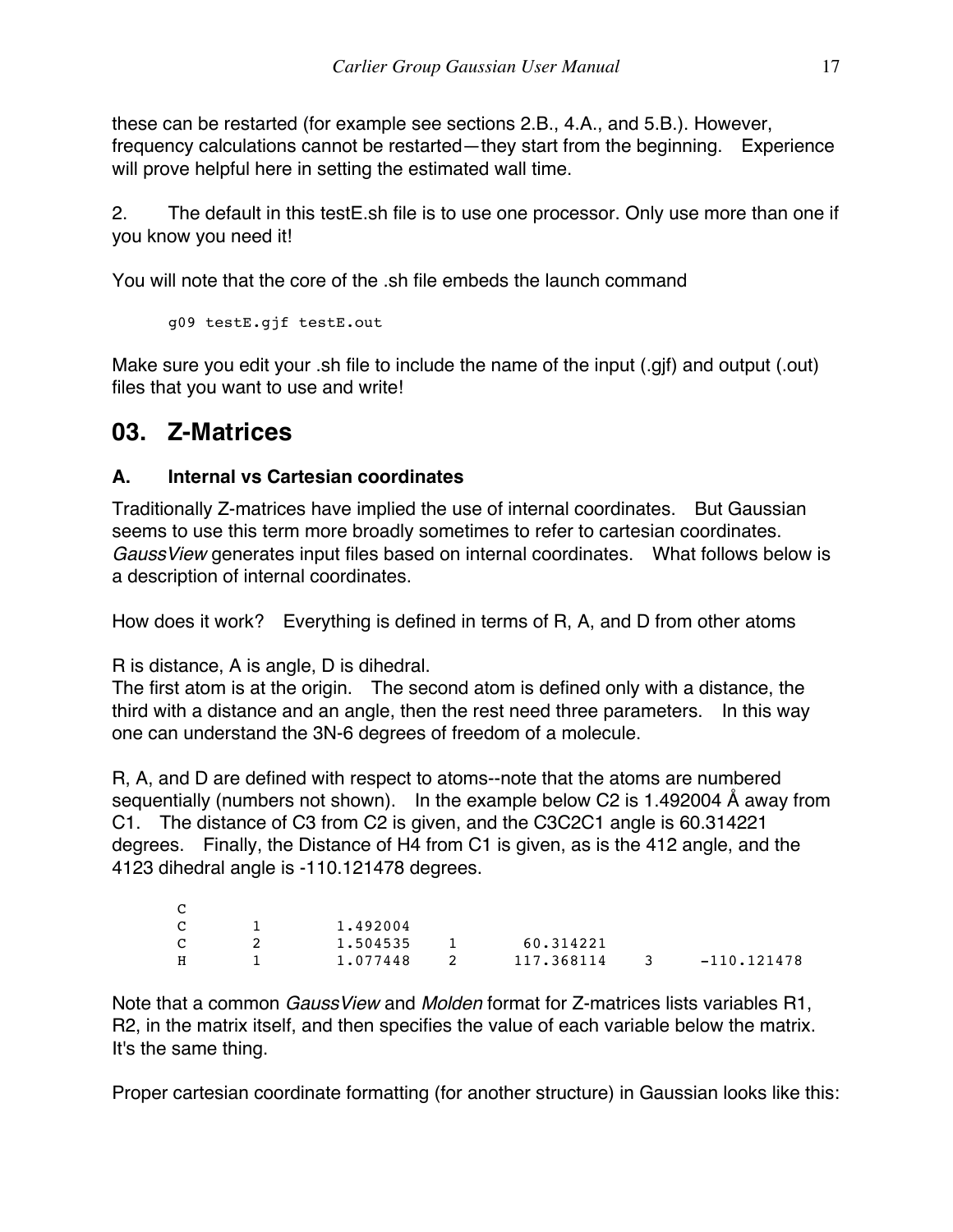| $-2.049483396021$ | $-0.217543797504$ | $-0.746273232373$ |
|-------------------|-------------------|-------------------|
| $-2.047273654168$ | $-0.218752008125$ | 0.751987769846    |
| $-0.722795562791$ | $-0.264606217493$ | 0.000864720920    |
| $-2.310203827396$ | 0.704488520113    | $-1.257647361157$ |
| $-2.322062833602$ | $-1.127764765367$ | 1.278962587352    |
| $-2.306482533438$ | 0.702453630005    | 1.265615166991    |
| $-0.128590176337$ | $-1.180975127251$ | $-0.000751044777$ |
| 0.154818794643    | 0.869471269358    | 0.000484656195    |
| 0.925807117143    | 1.744760715210    | 0.000052956257    |
| 2.587989711588    | 0.515810028825    | $-0.003417932413$ |
| 2.522448698964    | $-1.285377371677$ | $-0.004796115153$ |
| 2.738695938552    | $-1.872851709713$ | $-0.813052056868$ |
| 2.741114258643    | $-1.874173432797$ | 0.801845842204    |
| $-2.325827763896$ | $-1.125706083617$ | $-1.273900711753$ |
|                   |                   |                   |

Note that these are simply the X, Y, and Z coordinates of the individual atoms.

### **B. Converting Z-matrices or Cartesian Coordinates to Enantiomeric Structures**

To make the enantiomer: change the sign of the dihedral in the Z-matrix, or for cartesian coordinates, change the sign of one of the coordinates for each atom (i.e. all the x coord). Note that we have a new awk script to do this latter transformation for a geometry in cartesian coordinates:

awk –f enantiomer.awk file1.xyz>file1e.xyz

This awk script can be found in /home/PRC

### **C. Editing/Creating Z-matrices in** *Molden*

*Molden* has a fantastic Z-matrix editor. It has the ability to create Z-matrices from cartesian coordinates, and redefinition of the Z-matrix is very easy---you just click on the atoms in the order that you wish the Z-matrix to be defined.

### **04. Geometry Optimization**

#### **A. Basic Commands**

Since geometry optimizations are the basis for everything we do, please master the contents of this section.

i) In the absence of the opt keyword, only a single point energy will be determined.

**Thus** 

#rb3lyp/6-31G(d)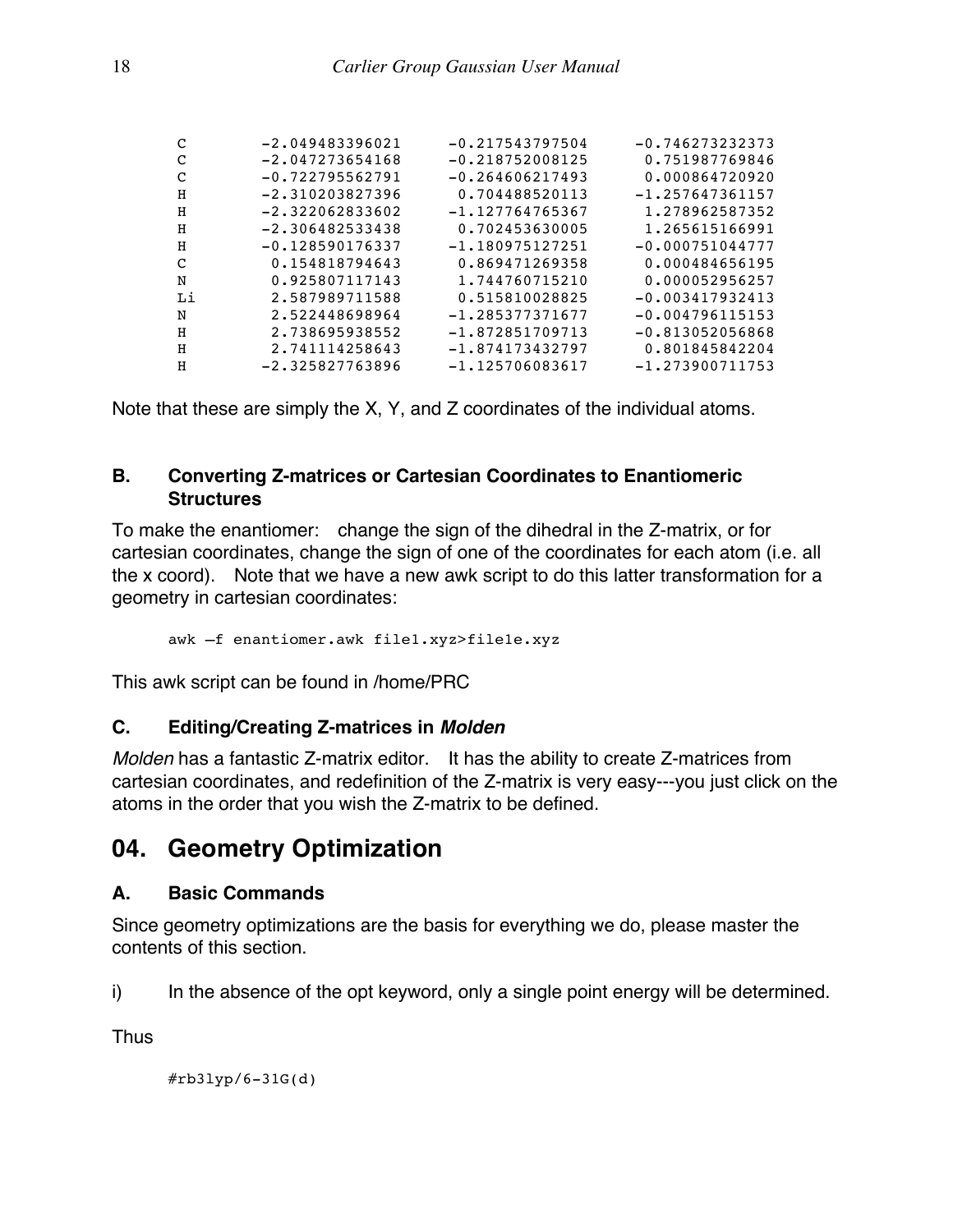and

```
#rb3lyp/6-31q(d) opt
```
are not the same.

ii) If you run out of optimization cycles, you can restart with the restart key word. This will ignore any geometry info in the input file and get the starting geometry from the specified checkpoint file.

```
#rb3lyp/6-31g(d) opt(restart,maxcycle=N)
```
Note that you can also increase the number of optimization steps by using an option.

#rb3lyp/6-31g(d) opt(maxcycle=N)

iii) The freq key word is used to generate frequencies (to verify a stationary point)

#rb3lyp/6-31g(d) opt freq

Frequency calculations are extremely time-consuming and memory-intensive. In certain projects we are approaching the limit of molecular size—sometimes frequency calculations just fail, even with 4GB of dedicated memory. We need to figure out how to get these to go. The utility freqmem can be used to estimate the memory requirements of a particular frequency calculation.

iv) Note that constrained optimizations are performed using the opt=modredundant keyword; this is described in Section 6 below

### **B. Options**

Note that since geometry optimizations can be so time-consuming it is worthwhile to use the following time-saving techniques

i) The gdiis option is good for the flat potential surface of DFT. I recommend this if you have trouble converging to a stationary point:

```
#rb3lyp/6-31g(d) opt=gdiis freq
```
ii) Calculations that include diffuse functions can be very time-consuming. You can significantly speed up these jobs if you have force constant and wavefunction information from a previous lower level calculation. The typical situation we would use this technique is in going from 6-31G(d) to 6-31+G(d).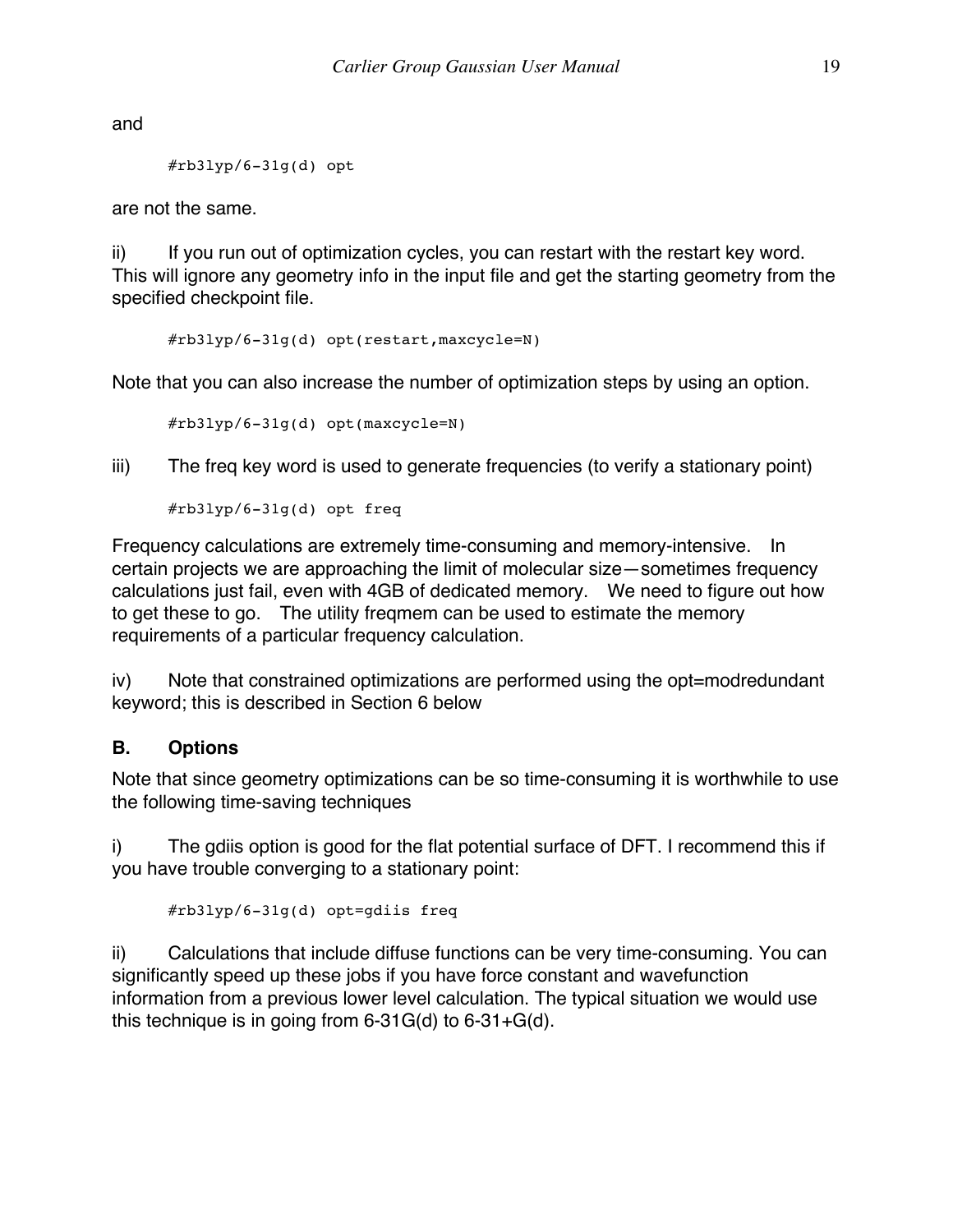First, copy the 6-31G(d) .chk file to a new file name, then use that .chk file to provide your initial geometry, force constants, and wavefunction guess. Then specify the following in the route section

#rb3lyp/6-31+G(d) opt(ReadFC) guess=read geom=checkpoint

Note that for ReadFC to work, you must have previously run a frequency calculation that is the source of the force constant information in the .chk file. Again, the guess=Tcheck option can replace the guess=read option. Don't forget to specify the charge and multiplicity!

The biggest time savings comes from having the force constants fed in (ReadFC), and in this regard correct force constants from a previous freq job are apparently greatly superior to the approximate force constants from a previous optimization.

iii) When having convergence problems,

```
opt=tight or opt=vtight
```
Polo also recommends

SCF=verytight int=ultrafine

We have not had much trouble in SCF convergence for single point calculations, except when using the MIDI basis sets. I think we had to loosen the SCF convergence criteria in these cases.

### **Note on Single Point Calculations**

If a single point calculations are performed at B3LYP/6-31+G\* on a B3LYP/6-31G\* optimized geometries, it is better to specify the command SCF=tight especially for bigger systems to avoid errors. If the option of SCF=tight is needed, you will see the following output on using the command - egrep SCF filename.out

Warning! SCF SP cutoffs with diffuse functions may be unreliable. Consider SCF=Tight SCF Done:  $E(RB+HF-LYP) = -1438.04848732$  A.U. after 10 cycles Population analysis using the SCF density.

### **05. TS Geometry Optimization**

### **A. Basics**

The most important concept in TS Geometry optimization is the good initial guess. Basically, finding a saddle point is more difficult than finding a local minimum, and unless you start very close to the TS geometry, the optimization will have difficulty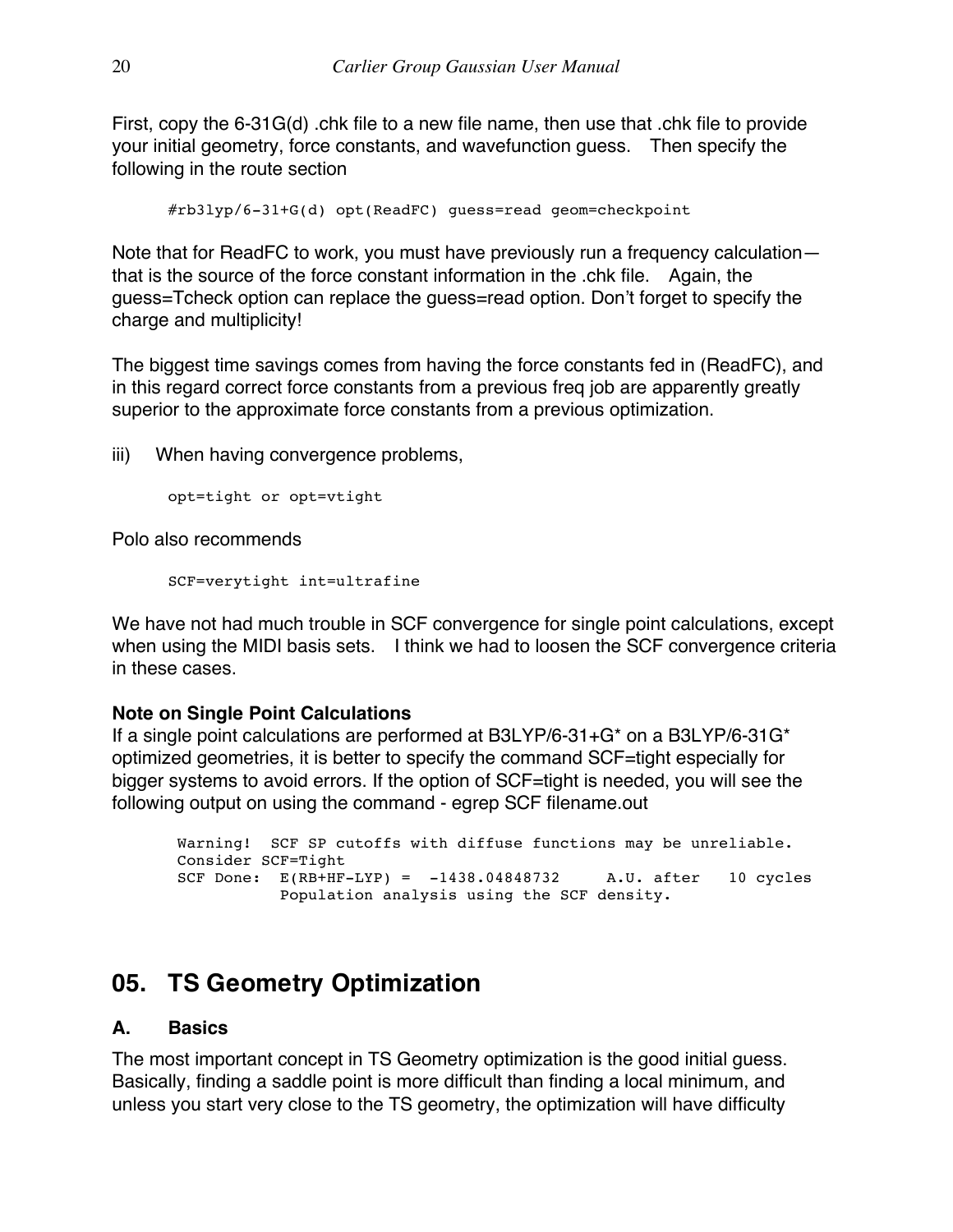knowing which way to go. *Spartan '10* has a TS geometry library and an intuitive TS drawing program. In conjunction with a semi-empirical method, you may be able to quickly generate a good guess. Alternatively, you can do a dynamically constrained optimization in *Spartan '10* to find the approximate TS geometry. We have used this method with great success for bond-breaking transition structures. Finally, *g09* has function opt=QST2 which when given two equilibrium geometries (with identical atom numbering) will attempt to generate a good TS guess in between the structures and then start a TS opt. I have not had success with this method yet. Up to now my favorite method for a previously unexplored transition structure is to quickly find an AM1 or PM3 transition structure, and then use this as a guess for DFT TS opt. If you have already found a transition structure at DFT, and want to look for analogous ones, your best bet is to take this structure into *GaussView* or *Spartan '10* and make the required edits.

Once you've got your good guess initial geometry loaded into a *g09* input file, the basic command you will use is

#rb3lyp/6-31G(d) opt(TS,CalcFC,noeigentest) freq

In some cases you will have already calculated the force constants at a lower level of theory, say HF. In these cases you can use the ReadFC keyword, and get the geometry and the force constant information from the checkpoint file.

```
#rb3lyp/6-31+G(d) opt(TS,ReadFC)
```
Do you need the 'noeigentest' option here? I don't know. Calculating the Force Constants can be a very time consuming process. I have one example where the first SCF calc took about 5 hrs clock time, then the FC calc took about 24 hrs clock time. Then the SCF calc finally started to roll in. I think that if you had an approximate hessian you would significantly shorten the time between the 1st and 2nd SCF calc. So with ReadFC we get the force constants from a checkpoint file--this is specified in the header.

As mentioned above, this technique would be very useful if you were going to rb3lyp/6- 31+g(d) from a rb3lyp/6-31g(d) transition structure and frequency job.

### **B. Restarting TS optimizations**

To restart a TS calc, use the restart keyword

```
opt(restart,TS,CalcFC,noeigentest)
```
Note that I wonder whether the ReadFC would be superior here, since you are getting the geometry info from the checkpoint. Polo has noted that here the CalcFC command seems to be ignored, as the FC come from the checkpoint file.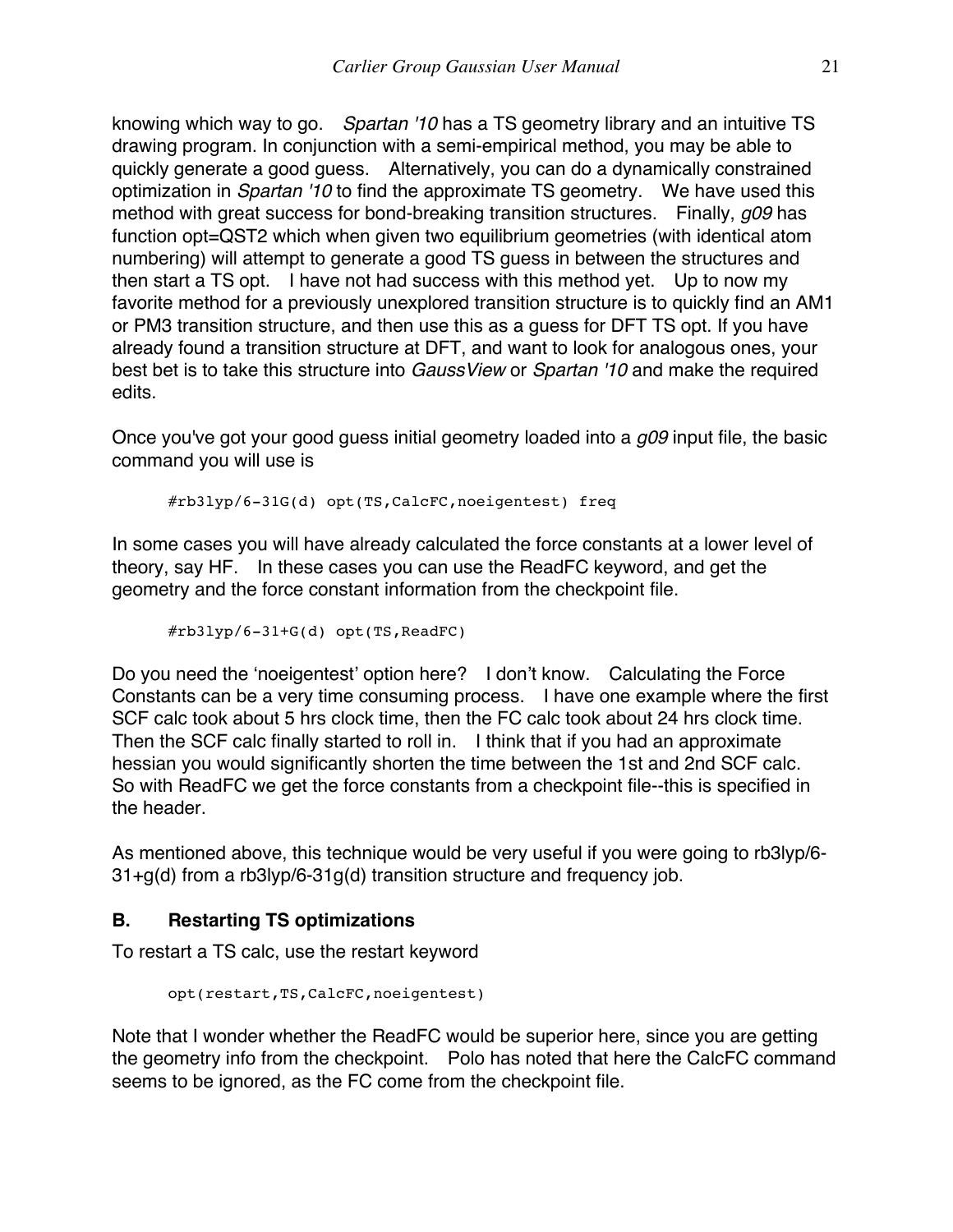See Sections 07. and 08. below on Monitoring Calculations and Visualizing Gaussian Output to determine the number of imaginary frequencies and to see the molecular motion corresponding to the imaginary frequency.

### **06. Constrained Optimizations**

### **A. Setup**

To perform constrained optimizations, the key command is

```
#rb3lyp/6-31g(d) opt=modredundant
```
You can use internal or cartesian coordinates. As usual, I prefer cartesian coordinates. The key is to know the atom numbers for your constraint. You can get these by looking at the structure in *Molden* (*GaussView* should also work). One atom constrains an atom to not move in 3D space. Two atoms define a distance, three an angle, and four contiguous atoms define a dihedral angle. Four non-contiguous atoms constitute an improper torsion which is a useful way to define or control the orientation of a group (D) relative to a plane (ACB).



Note that the improper torsion angle has the benefit of being signed, whereas a more conventional deformation angle is not signed.

After the geometry specification, include a carriage return, and then specify the distance, angle or dihedral you want to constrain, using the appropriate atom numbers; following this you can several different things

Examples of dihedral angle/improper torsion constraints

27 25 12 11 F

this would fix the 27 25 12 11 dihedral to what it is in the initial geometry: F stands for fixed.

27 25 12 11 10.0 F

this would fix the 27 25 12 11 dihedral to 10.0 degrees (note floating point, dihedral is different from initial geometry)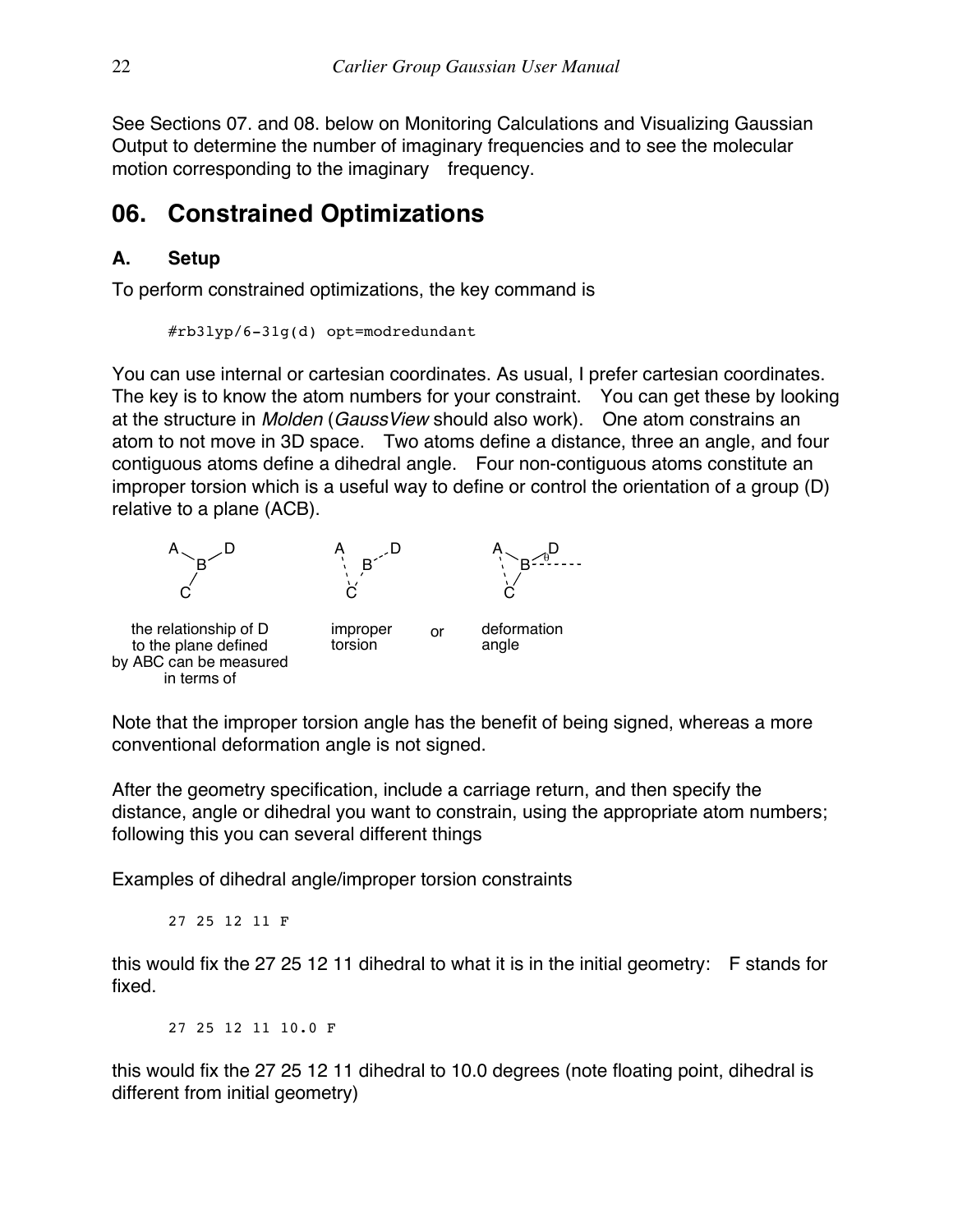27 25 12 11 S 2 10.0

this would perform a series of constrained optimizations, where the 27 25 12 11 dihedral is first constrained to its original value, and then incremented twice by 10.0 degrees. Here S stands for 'step.' Note the use of the floating point number for the increment.

27 25 12 11 30.0 S 8 10.0

this would perform a series of constrained optimizations, where the 27 25 12 11 dihedral is first constrained to 30 degrees (different from its original value), and then incremented eight times by 10.0 degrees. Note the use of the floating point number for the increment.

### **B. Multiple Constraints**

I have had occasion to perform optimizations with one fixed dihedral constraint and one dynamic dihedral constraint. As far as I can remember these have all failed. No atoms were shared in the constraints, and these calculations were also problematic in *Spartan*. What I have been able to do is perform optimizations with two fixed dihedral constraints

### **C. Monitoring constrained optimizations**

To check conveniently--find out the internal coordinate name for your constraint--this will be R# for a bond length, A# for an angle, D# for a dihedral

```
egrep D37 h0053.out
```
this will show you the final value for your constraint

when you have a series of calculations in the same job, and want to extract the energies,

```
vim filename.out
:/Summary
```
this will take you to a list of eigenvalues left to right, under columns representing each optimized step in the calculation. The eigenvalue is the energy. Note that semiempirical energies are given in hartrees and are very small (since they reflect heat of formation, not electronic energy).

If you want to get the geometries and energies out

```
vim filename.out
:/Optimized
```
then scroll up to SCF done--your energy for the first optimization is here.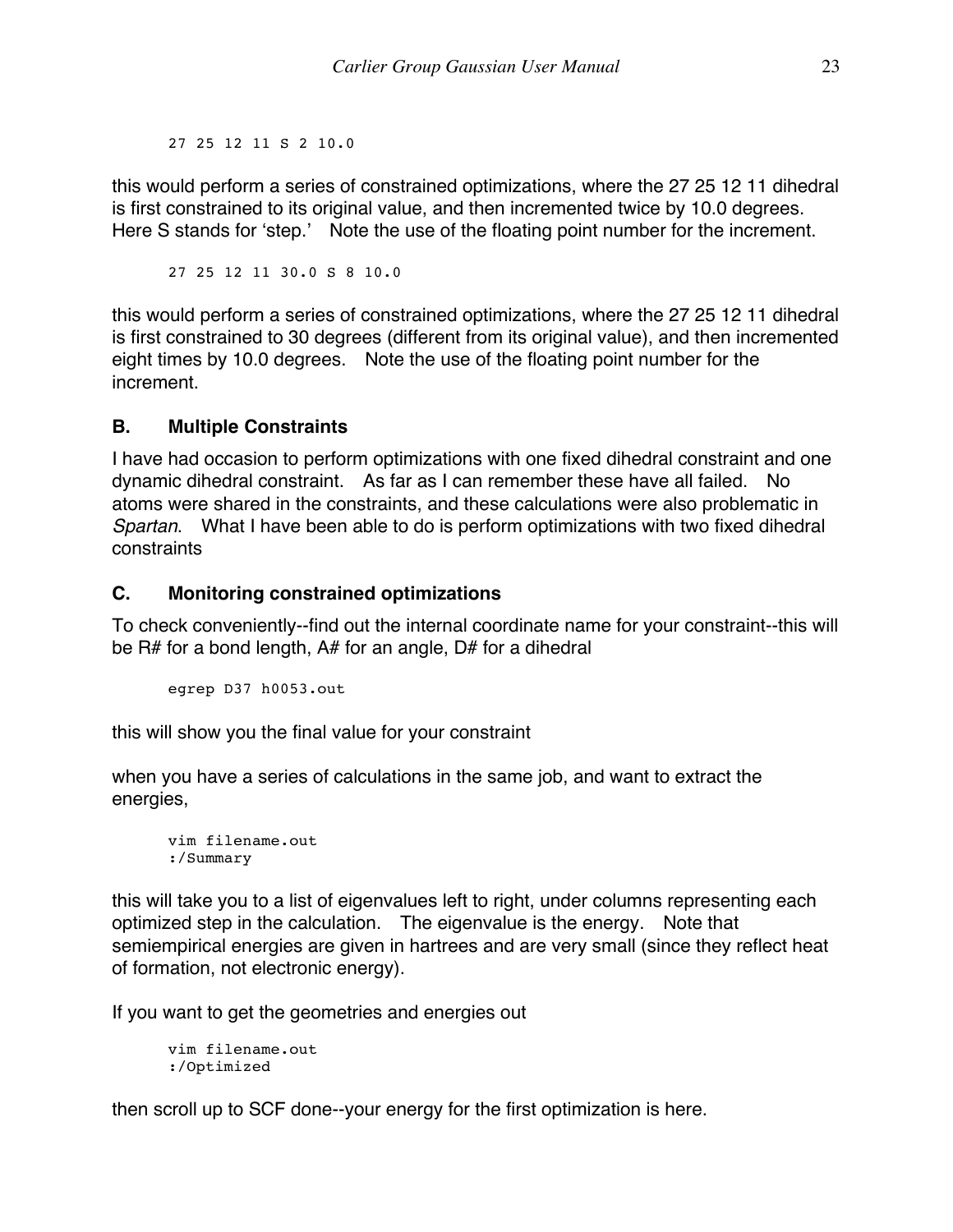Confirm the value of your constraint by searching for it

:/D50

(an example where D50 is the constraint you are interested). Do this one more time and you will see the value of the constraint in the optimized point.

```
:/Standard
or
:/Orientation
```
This takes you to the standard coordinates for the optimized point. Copy and paste into a blank file and edit to adopt .xyz format.

### **07. Monitoring Calculations**

*Molden* appears to be by far the best way to visually monitor your calculations in real time. Please see a group member about getting it installed on your Inferno2 account, and if you have a PC, that you have the *cygwin* application installed to provide a Linuxlike environment. You will need this to emulate X-windows. On Mac, the X11 application is an optional but easy install in Mac OS X and unlike *cygwin* is a true Xwindows application. *Gaussview4 also provides excellent way to monitory the progress of your calculation, by downloading the .out file and examining it offline (see below)* 

But monitoring your job from the command line is also extremely useful, and this is where we will start.

### **A. Monitoring your jobs from the command line**

i. To look at calculated energies

egrep SCF filename.out

If you are doing MP2 calculations:

egrep MP2 filename.out

For CCSD, you would egrep CCSD. Look out for energy loops—if they appear, kill the calculation and restart using opt=gdiis, or start from another geometry. The loop is not going to go away on its own. The best way to see such oscillation is to use *Molden* and click on "Geometric Convergence."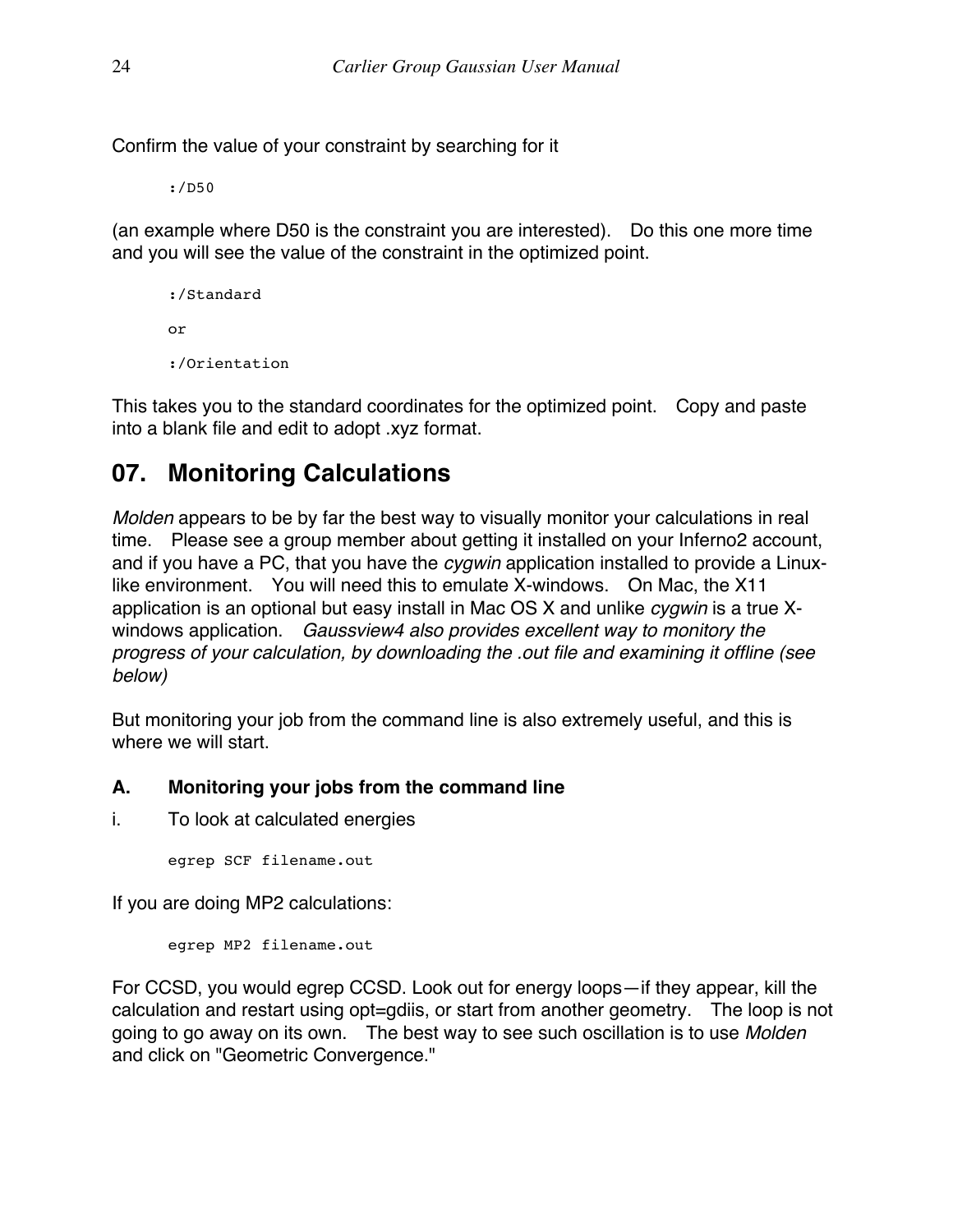ii. To see if you are getting close to convergence

egrep 'YES| NO ' filename.out

this will give you info on

Max Force RMS Force Max Displacement RMS Displacement

for DFT calc, forces often converge before Displacement. Under most circumstances, YES is needed for all four before the optimization will finish. Note that this command does not work with grep; you must use egrep. An example showing progression towards successful convergence (beginning omitted):

| Maximum Force |                      | 0.000066 | 0.000450 | YES        |
|---------------|----------------------|----------|----------|------------|
| RMS           | Force                | 0.000014 | 0.000300 | YES        |
|               | Maximum Displacement | 0.009215 | 0.001800 | NO         |
| RMS           | Displacement         | 0.001611 | 0.001200 | NO.        |
| Maximum Force |                      | 0.000037 | 0.000450 | YES        |
| RMS           | Force                | 0.000008 | 0.000300 | <b>YES</b> |
|               | Maximum Displacement | 0.003695 | 0.001800 | NO.        |
| RMS           | Displacement         | 0.000553 | 0.001200 | YES        |
| Maximum Force |                      | 0.000022 | 0.000450 | <b>YES</b> |
| RMS           | Force                | 0.000004 | 0.000300 | <b>YES</b> |
|               | Maximum Displacement | 0.002317 | 0.001800 | NO.        |
| RMS           | Displacement         | 0.000374 | 0.001200 | <b>YES</b> |
| Maximum       | Force                | 0.000012 | 0.000450 | YES        |
| RMS           | Force                | 0.000002 | 0.000300 | YES        |
|               | Maximum Displacement | 0.000918 | 0.001800 | YES        |
| RMS           | Displacement         | 0.000150 | 0.001200 | YES        |

#### iii. To see if the Opt is done on a Opt+Freq job, type

egrep Job filename.out

If you have only one Job line, then the Opt is done and the Freq job is going. When the Freq. job is done you will get two Job lines

iv. To check the progress of your frequency job,

egrep vectors filename.out

Which will give you output like

135 vectors were produced by pass 0. 135 vectors were produced by pass 1. 135 vectors were produced by pass 2.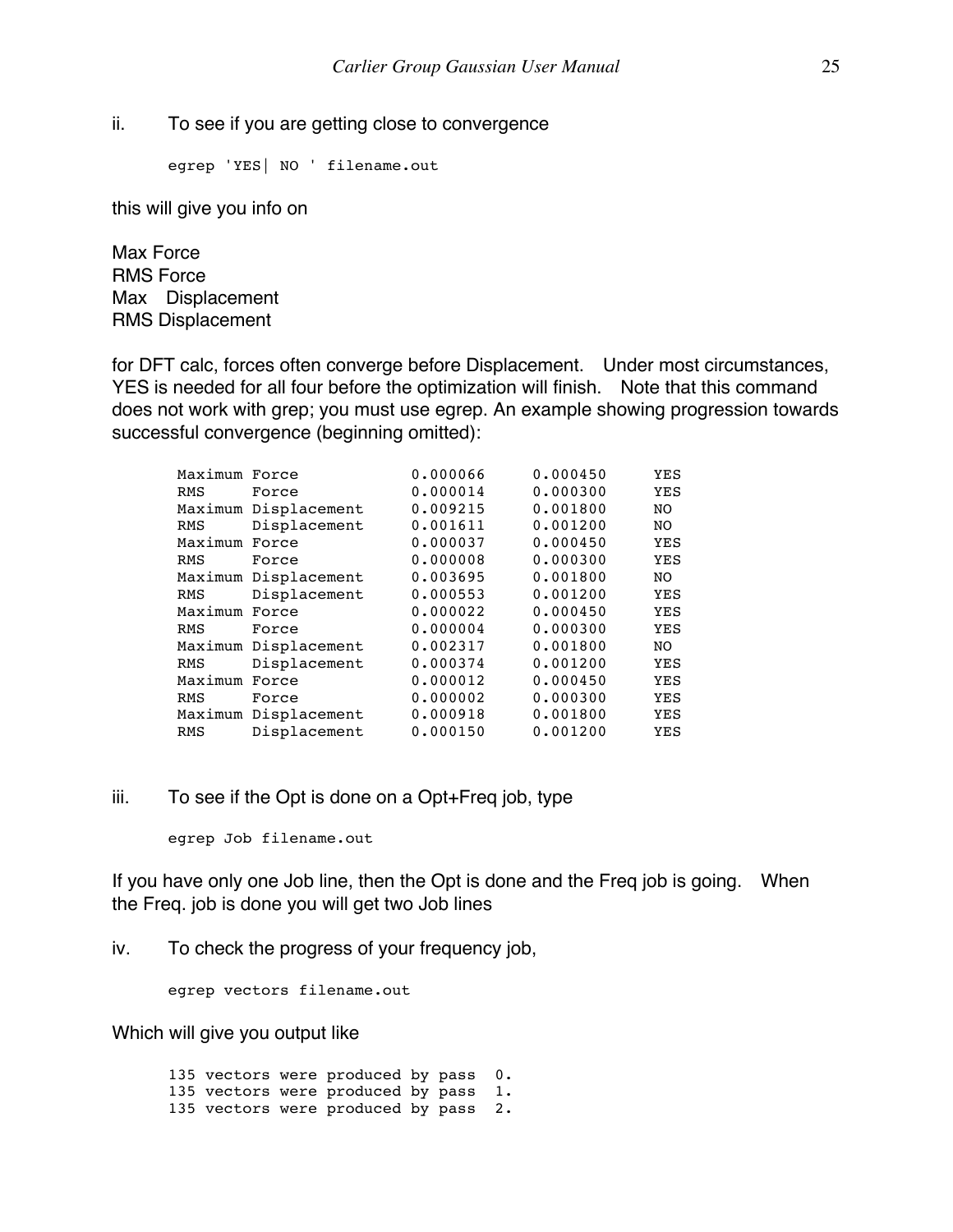135 vectors were produced by pass 3. 135 vectors were produced by pass 4. 100 vectors were produced by pass 5. 18 vectors were produced by pass 6. 3 vectors were produced by pass 7.

Note that frequency jobs can take an awfully long time. As the calculation progresses you will see a decreasing number of vectors. When does it stop? Usually you get down to "1 vectors were produced..." but in the current example apparently after 3 vectors are found the calculation quickly comes to a successful termination.

v. To see how many imaginary frequencies there are, type

egrep imaginary filename.out

or

egrep Frequencies filename.out

which will give you a list of all the frequencies. Any imaginary frequencies will appear at the head of the list as negative frequencies. A convenient way to see this is

egrep Frequencies filename.out|more

The pipe to more (i.e. "|more")allows you to see the output screen by screen.

### **B. Following your optimizations visually with** *GaussView, GABEDIT* **and**  *Molden***.**

To make the best use of your time, you need to know that the calculation is going in the right direction, and the best way to assess this is **visual inspection**: for this the most convenient method thus far is to use *GaussView, Gabedit,* or *Molden*. At the present time we do not have GaussView, and so PC users should use *Gabedit*, and Mac Users can use *Molden*. See Section 08 below.

### **08. Visualizing Gaussian Output**

*Gaussview4 and Molden* will provide the easiest way for you to visualize your output, which will make much of the text below obsolete. *Molden* also has the ability to make .gif files that look pretty good. For publication purposes I still think *Molecule and PyMOL* give the best looking figures (see D below).

### **A. Directly from** *GaussView4*

Reading your output file with *GaussView4* is a very convenient way to visualize the structures, animate frequencies, and generate pretty good looking pictures for your presentations. The output may not meet our standards for journal publications: for this purpose we regularly use *Molecule* and *PyMOL.*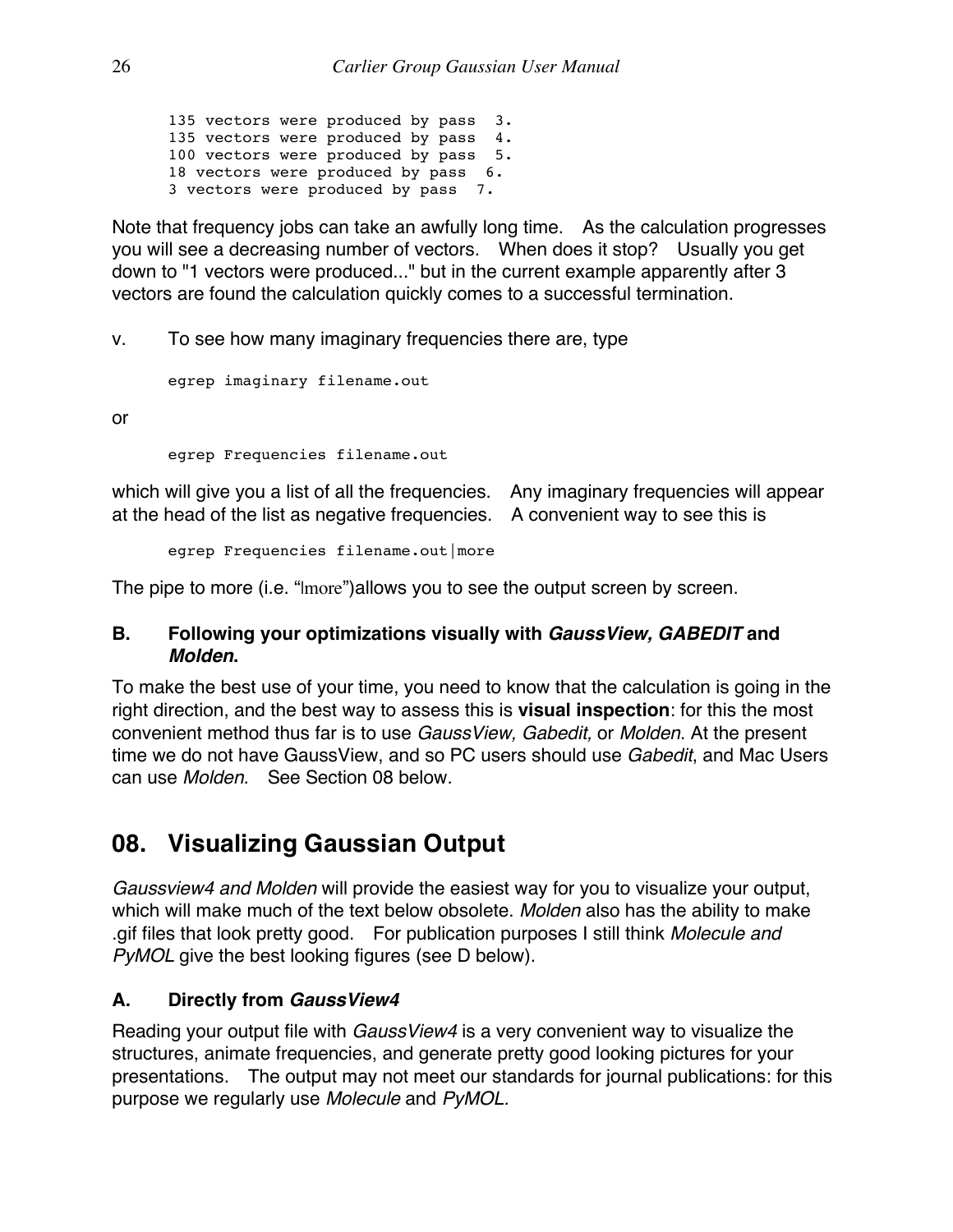With Gaussview (and Molden) there is not need of file conversion to any other format as it will directly read the .out file from Gaussian. The other good feature of Gaussview is that it usually gives an error message if the file has not terminated properly (This is really helpful if you have restarted a calculation, and you open up the first file with the intermediate geometry by mistake!).

Note: as of 1/11/12 we do not have a working copy of GaussView.

### **B. Installation and Use of** *Gabedit* **(PC)**

Gabedit is a free graphical user interface program for computational chemistry-available for download from the link http://sites.google.com/site/allouchear/Home/gabedit after registration. Registration is not required but advisable to do since the developers provide info on email about latest upgrades. The installation is generally smooth, but pop-up questions come up during the installation which needs to be answered. (Typical for installing any windows based program). The latest available version (as of 01/12/12) is 2.4.0.

**Visualization of Gaussian output files -** Following steps need to be followed for visualization of your \*.out files

- **1.** First using the file transfer utility of your SSH client, download the \*.out file to your hard drive – works better and faster than accessing a file at a remote location!
- 2. Launch Gabedit on your PC
- 3. In the main toolbar, go to Geometry -> Draw A separate window will open up
- 4. In this new window, on the top left hand corner, you will find a button with the letter M on it – click this button – then move cursor to the Gaussian tab in the drop down list, another dropdown list appears – choose view last geometry from a Gaussian output file
- 5. Select the saved \*.out file from your hard drive your structure should show up.
- 6. You can convert the model type to 'ball and stick' using the icons on the left pane
- 7. To view the intermediate geometries, again click on the 'M' button and go to Read>Geometries Convergence > from a Gaussian output file - select the output file on your hard drive - A graph will show up with points corresponding to energies on it – click on the point and you can see the corresponding geometry in the Geometry window.
- 8. To visualize IR vibrations click on the Display Geometry/Orbitals/ Density/Vibrations button (red and blue) on the main menu –A separate window will pop open– again select the 'M' button on the top left corner and point the cursor on the 'Animation'>'Vibration' option. Again a new window will open. In this new window-Go to Read>Read a Gaussian output file - and select the output file on your hard drive. Now you will see list of frequencies in this window – click on the frequency and hit 'Play' – you will see the animation in the earlier window. (Note: Just like Gaussview or Spartan you will see the imaginary frequencies at the top of the list)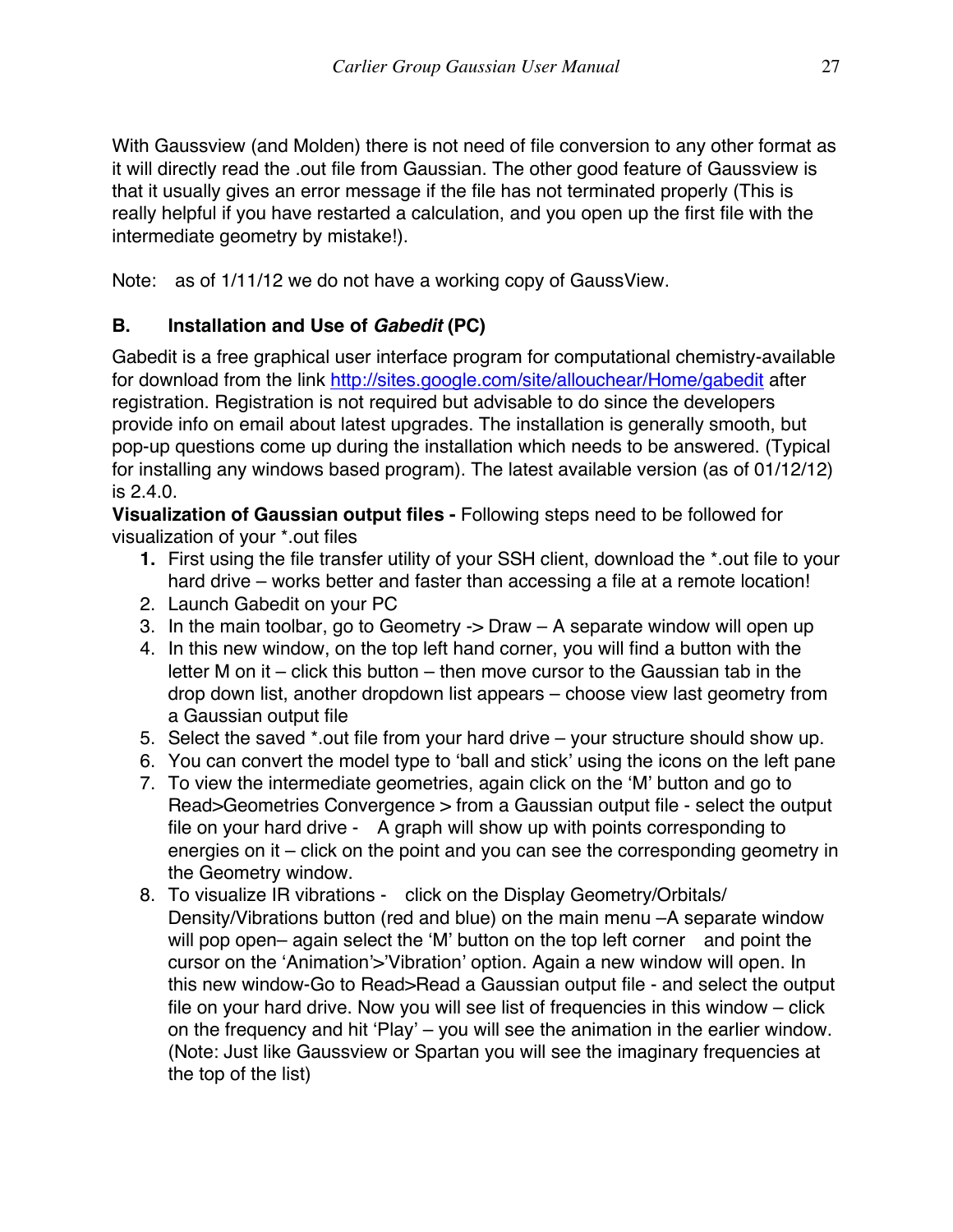### **C. Installation and Use of** *Molden (Mac)*

Note: You will need to have X11 installed on your computer—It should be in your Utilities folder, in Applications. If it isn't, get your OSX installation disk and pop it in your drive. This program should be available as an **optional** install. Do NOT reinstall OSX from scratch.

1. Download the latest version of Molden executable for MacOSX according to the instructions

http://www.cmbi.ru.nl/molden/molden.html

http://www.cmbi.ru.nl/molden/howtoget.html

As of 6/14/10, this was molden4.8.macosX (same for gmolden—openGL version, good for showing orbitals??)

Put it in the directory you want (Applications?)

2. Open a terminal window in X11, the X Windows application on Macintosh.

[Remember that in X11, to interact with a window, you must click on it to select it. At that point the mouse or the keyboard will control that window]

Go to the directory where you have located Molden

To use this application you will have to do two things

a)change the downloaded file to an executable:

chmod ugo+x molden4.8.macosX

[Note—this is what happens—it now becomes an executable for you: you are changing permissions for user (u), group (g), and other (o) to add "x" or execute"]

CarlierMacBookPro09-2:unix paulcarlier\$ ls -l gmolden\* -rwx------ 1 paulcarlier staff 3445780 Feb 14 21:16 gmolden4.8.macosX

CarlierMacBookPro09-2:unix paulcarlier\$ chmod ugo+x gmolden4.8.macosX

CarlierMacBookPro09-2:unix paulcarlier\$ ls -l gmolden\* -rwx--x--x 1 paulcarlier staff 3445780 Feb 14 21:16 gmolden4.8.macosX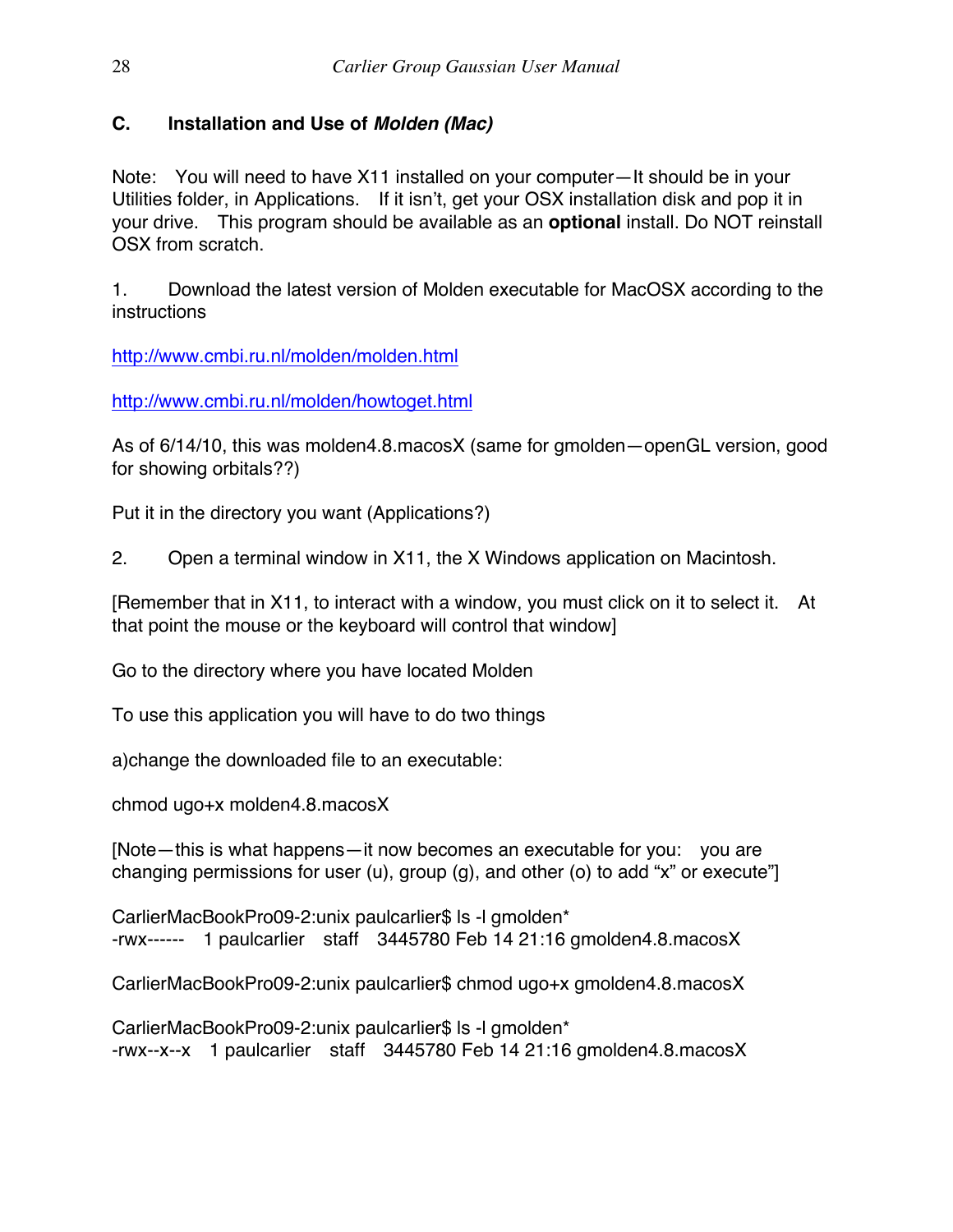b)change the suffix to get rid of the periods (you can name it anything unique!)

mv molden4.8.macosX molden4\_8\_osX

3. Now from the terminal window type

open molden4\_8\_osX

This will launch Molden. In addition to the xterm window, you will get a MOLDEN window (blank) and a Molden Control window.

4. To open a g09 output file it must be on your computer (i.e. downloaded from Inferno): In the Molden Control window, under Miscellaneous, click read. This will open the Molden File Select window.

You will need to navigate to the directory that has your file. You should probably be starting from your home directory, then type /directory/subdirectory etc to get to the directory you want. Then select the file from the window, scrolling if necessary. Your structure should appear in the MOLDEN window.

Note that *Molden* reads all the intermediate geometries, **and by default, shows the starting geometry**. To see the final geometry, click the "Movie" button and you will see all the structures move past. Alternatively you can use the "First" and "Next" buttons. Particularly useful is the graphical presentation of Geometric convergence. Click on the "Geom. Conv." button and you will get three graphs. Click on any point on the Energy vs. point graph and that will take you to the corresponding structure.

Note that Molden provides a convenient method to measure distances, angles, and dihedrals. You click on the button, then once in the structure window, and then click on the atoms you are interested in.

You may wish to de-select the Shade box under Draw Mode in the Molden Control window. With your cursor in the MOLDEN window you can now rotate your structure to the desired view.

5. To see the course of the optimization on the energies, click Geom. conv. under Convergence (Molden Control). You will get a new window called Geom. Convergence. This is an interactive plot-click anywhere and you will go to that structure.

6. To see the Frequencies, click the Norm. Mode box under Frequencies in the Molden Control window. This will give you two new windows, Spectrum and Molden Frequency Select.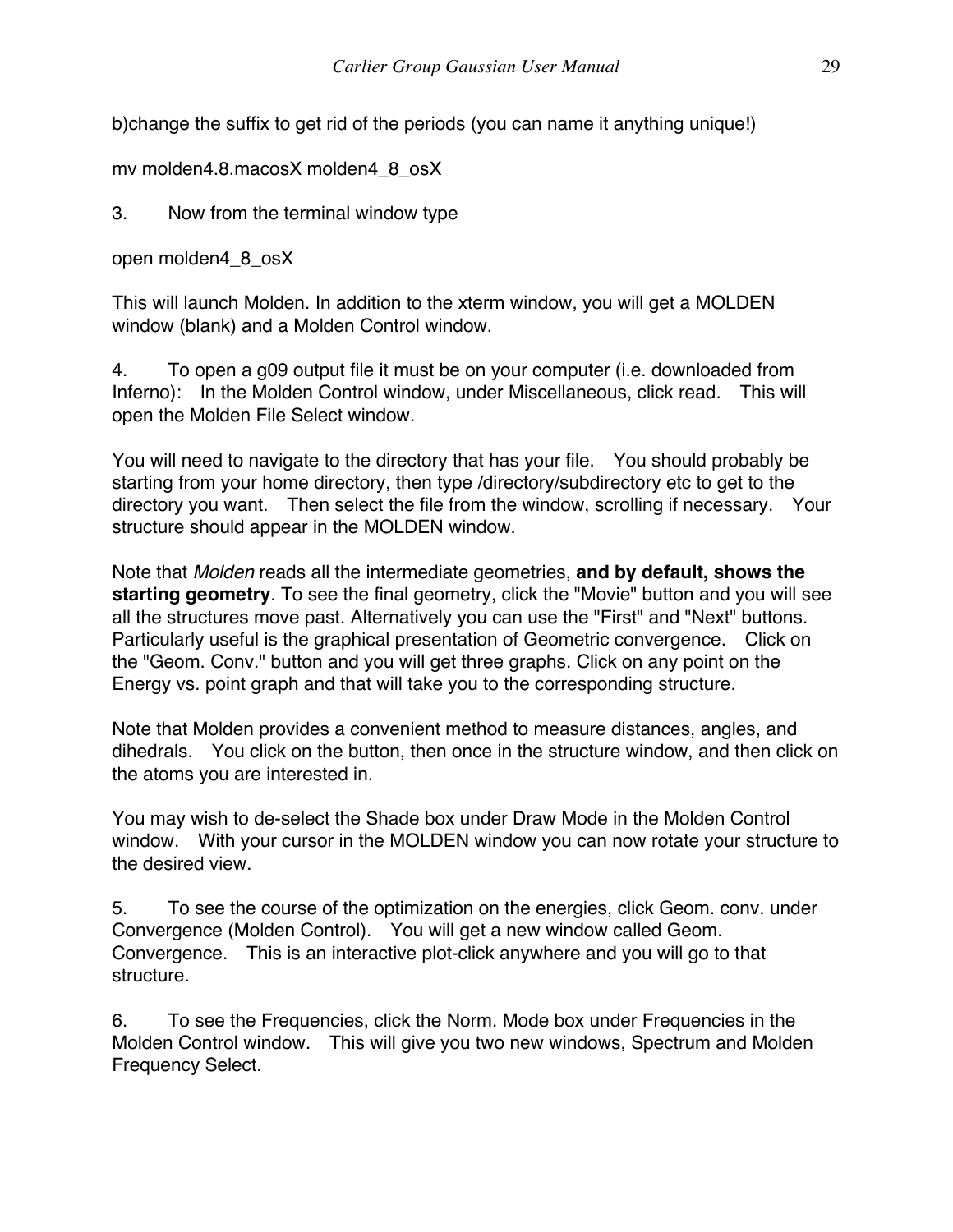To animate a particular frequency, click it in the Molden Frequency Select window. To stop the animation, deselect the Norm. Mode box in the Molden Control window.

7. To change to another structure, simply click the appropriate file name and the new structure will appear.

8. To exit Molden, simply click the Skull icon in the Molden Control window.

### **D. Export as .xyz and view in Spartan**

Use newzmat to generate a pdb file from your checkpoint file:

newzmat –ichk –opdb filename.chk filename.pdb

You can then view this using *Spartan '10*.

### **D. Export as .xyz and Open in** *Molecule*

I believe that *Molecule* makes the best B/W high resolution output for publication; we only have it on the Mac platform (current version we have is 2.006, from 7/16/08, which is Beta). Use newzmat to create a cartesian coordinate file:

newzmat –ichk –oxyz filename.chk filename.xyz

Then on the Mac launch *Molecule* and open the file (make sure you select "Enable: Readable Files"). You will get an error message "Error in input"; ignore this by clicking OK, and select "XYZ with tabs/spaces" when you are asked to specify the input type. *Molecule* is not the most intuitive software but it makes nice figures.

Note: as of 1/12/11 there is no version of Molecule that is compatible with OS 10.7. Paul may have a working copy of Molecule on an old Mac Notebook computer.

### **E. Export as .xyz or .pdb and Open in** *PyMOL*

*PyMOL* makes visually stunning figures in color, with shadows. There is so much you can do with this program! See Section 17. below for how to get started.

### **F. Visualizing Imaginary Frequencies**

To do a quick check that your imaginary frequency corresponds to the correct molecular motion, *Molden* or *GaussView4* are the easiest option. In *Gaussview4* these can be easily visualized by going to Results and then selecting 'Vibrations'.

GaussView4 now has an easy option for making movies as well. Imaginary frequencies associated with transition state calculations can directly be saved in the .gif movie format. Any vibration can be saved as a movie by clicking on the option of – 'Save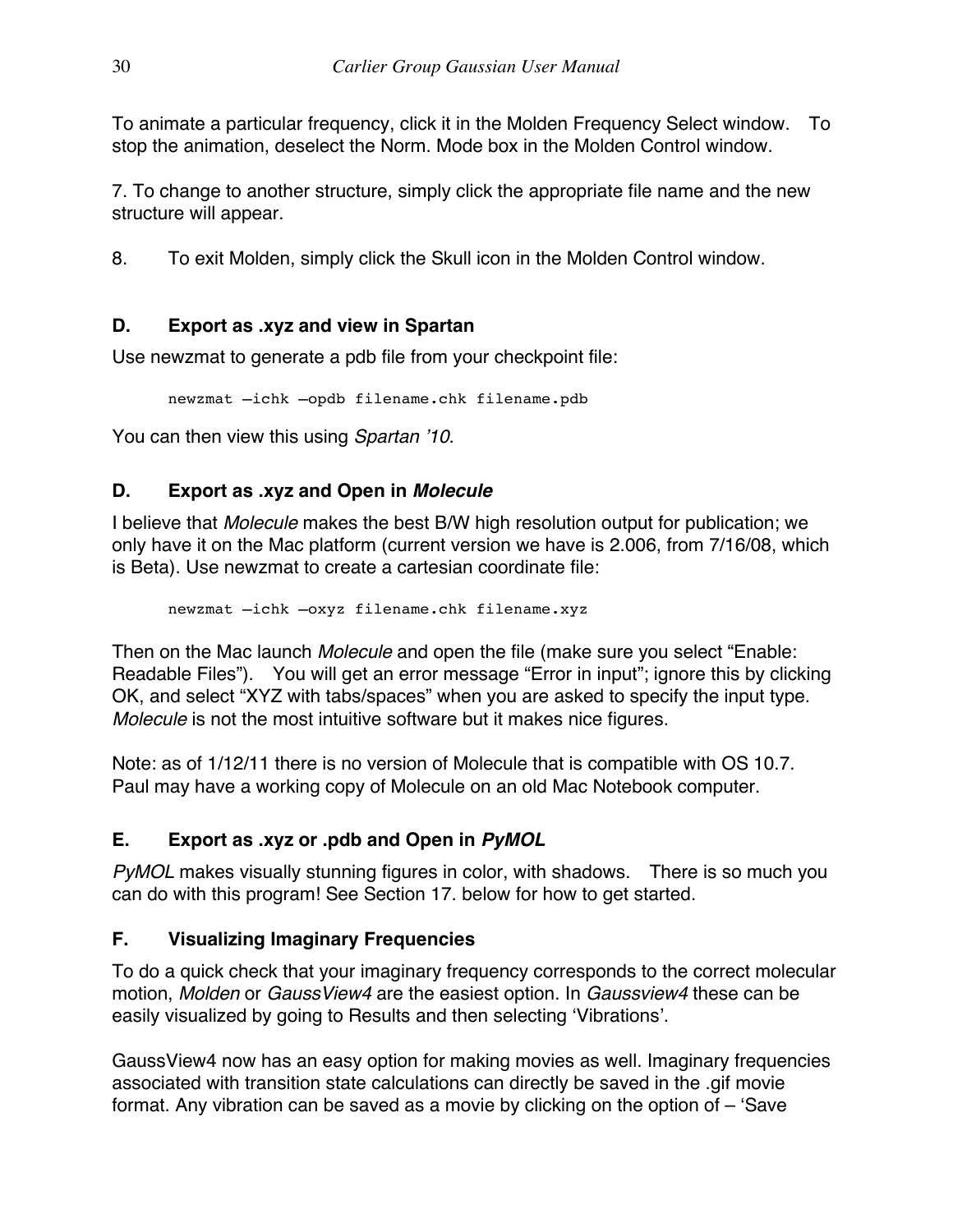movie' and selecting 'Save movie file'. These files can easily be incorporated into a powerpoint slide, and are animated in the presentation mode.

For another option on making movies, see the gOpenMol description in Section 10. below.

### **G. Measuring bond lengths, angles, dihedrals**

Please note that since coordinates in .pdb files are truncated to 4 decimal places, all measurements should be made on the original .out files in *GaussView4*, or on the .xyz files in *Spartan '10*, *PyMOL*, or *Molecule*.

### **09. Archiving Calculations**

First, remember that we use a shared resource. So get rid of all your temporary files: .int, .rwf, .d2e, .scr: if you formatted your input file correctly, these should be deleted in all cases except where your calculation crashed. Get rid of your .sh files.

Second, we suggest periodically moving completed calculations out of the run directory to project-specific storage folders in your home directory.

Third, when a project is finished, copy the files in each project directory to an external drive (we have a few in the lab), and erase them from your directory on the shared file system. This last step is crucial for the other users of the shared file system.

### **10. Implicit Solvation using SCRF**

There are many theoretical models for putting a molecule in a field of virtual solvent. Note this is different than explicitly including solvent molecules as ligands for Li. Note that Wiberg has shown that SCRF calculations with solvents as nonpolar as cyclohexane can result in significant stabilizations. However, the effect of implicit solvation with non-polar solvents on energy of reactions is often small (in our experience). Larger effects might be expected for non-polar solvents. One important exception we have seen is in ion pair separation of organolithiums. Here the separated ion pair is more stabilized than the stabilizations enjoyed by the contact ion pair and THF.

Two different solvation models are available in Gaussian03 – Polarised Continuum Model (PCM) and the Onsager solvation model. Both these methods calculate the energy of a molecule by placing the solute in a cavity, and applying a dielectric through it. Along with the treatment applied by these different solvation models, the main distinguishing feature between these solvation models is the type of cavity that is used for these calculations.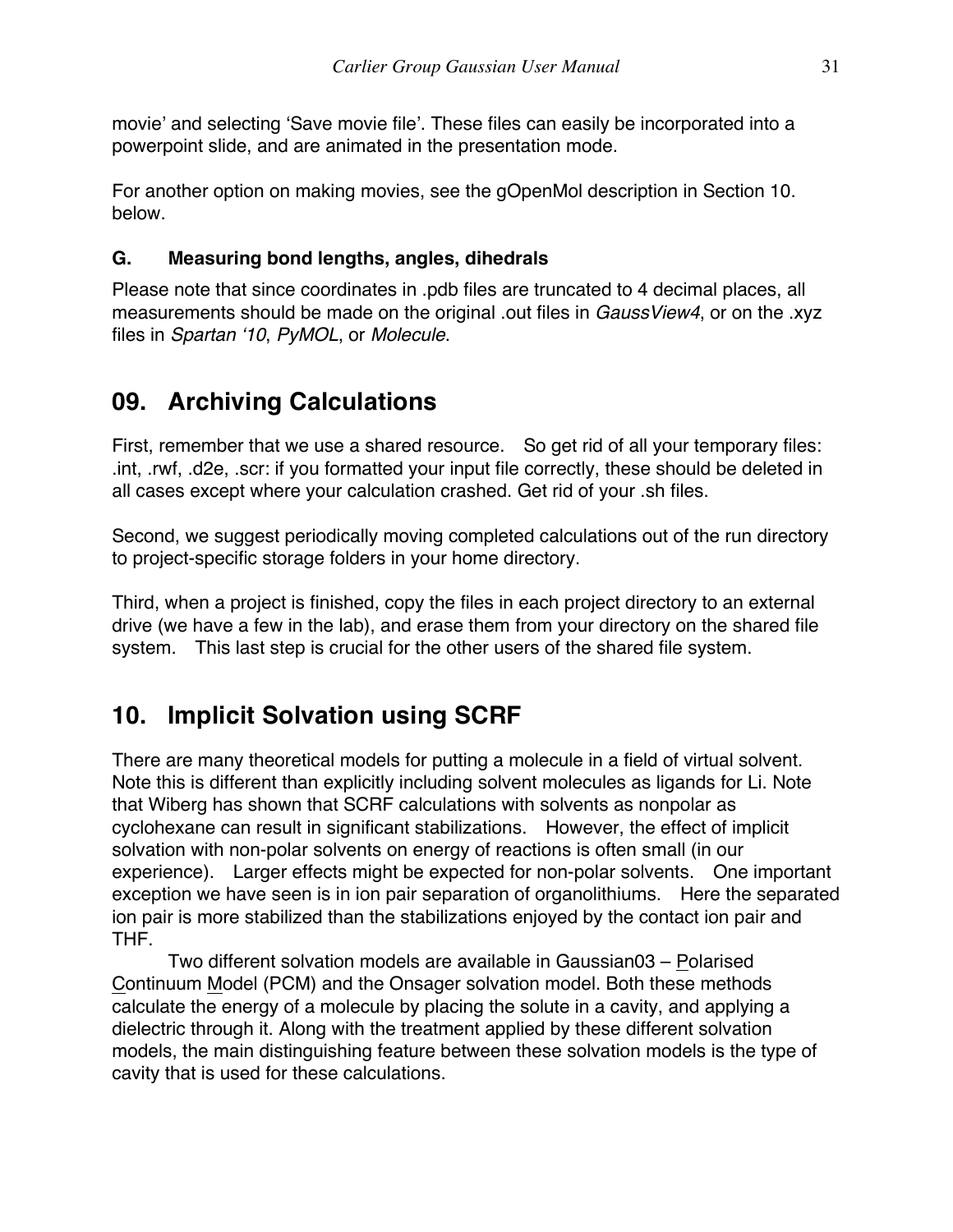### **Onsager Model:**

For the Onsager model, a radius for a spherical cavity has to be specified. One of the problems associated with this model is that for a non-spherical molecules, a spherical cavity might not be an appropriate fit. Our experience showed us that the input radius has significant effects on the energy obtained, varying by even up to 4 kcal/mol per angstrom. These radii values are obtained by running a 'Volume' calculation on the molecule. A significant problem that arises from this 'Volume' calculation is that the values obtained are not uniquely defined by the input geometry, because Gaussian03 invokes a Monte Carlo integration to determine the volume. Due to the sensitivity of Onsager energies to the radius employed  $(a_0)$ , uncertainty in radius propagates to uncertainty in energy.

If you need to calculate an Onsager energy, we recommend the following.

i) Perform the 'Volume' calculation on the vacuum optimized structure which you plan to use as your input geometry multiple times (10x) with the option 'tight' and take the average value as your input radius. As these calculations finish in a matter of minutes for big molecules, time should not be a constraint. The standard deviation of the radius could then be used with the mean to calculate single point energies at the mean a0, mean a0 + s, and mean a0 - s. In this way, the mean energy and standard deviation can be determined

or

ii) Perform the Volume calculation only once, but calculate energies at  $0.9<sup>*</sup> a<sub>0</sub>$  and 1.1 $a_0$  to determine the mean energy and standard deviation. This 10% variation in radius approach was taken in our 2010 J. Org. Chem. paper (Deora & Carlier).

A sample route line for a volume calculation:

```
#rb3lyp/6-31g(d) Volume=tight
```
The recommended radius can be easily located in the output file by using the command.

egrep SCRF filename.out

The output obtained looks like the following:

Recommended a0 for SCRF calculation = 3.91 angstrom ( 7.40 bohr)

Note that the recommended radius  $a_0$  obtained from the Volume calculations output is 0.5 Å larger than the radius that would be extracted from assumption of a spherical be in angstroms.

In order to perform a single point Onsager calculation the following should be your route line: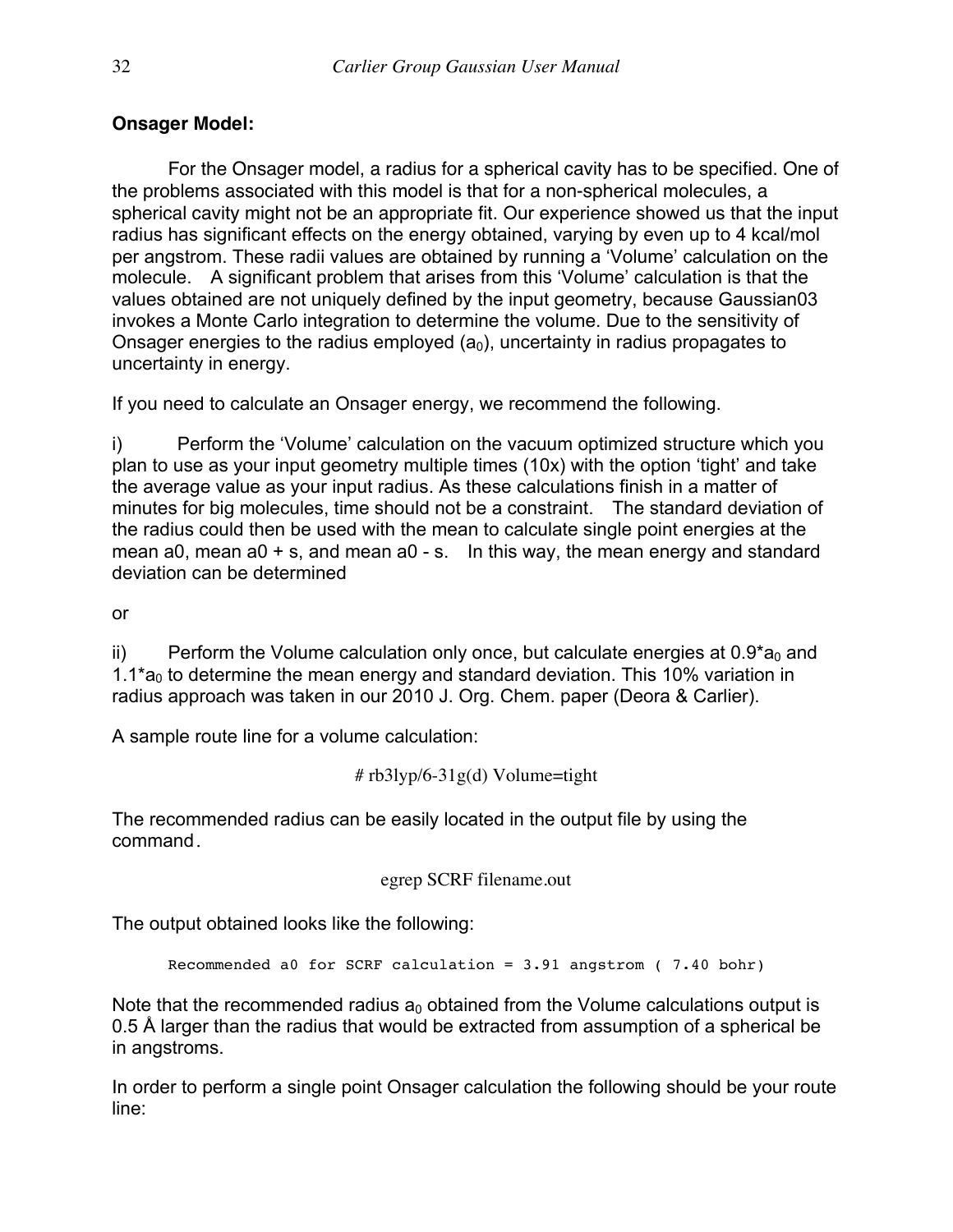#  $rb3lyp/6-31q(d)$  SCRF=(Dipole, Dielectric=7.58, a0=6.63, Solvent=thf)

where SCRF (Self-Consistent Reaction Field) for Onsager calculations is Dipole, the dielectric constant has to be specified (Gaussian has values for a number of solvents in their user manual), and the solvent (in this case - THF) is also specified. The average radius  $a_0$  can be obtained by the method described above.

The energy output looks like the output obtained from an energy calculation in vacuum

and can be obtained using the following command:

```
egrep SCF filename.out
```
Onsager optimizations are performed the same way with the addition of opt and freq options in the route line as follows:

```
# rb3lyp/6-31g(d) SCRF=(Dipole, Dielectric=7.58, a_0=6.63, Solvent=thf)
opt freq
```
Onsager calculations can be performed with DFT and HF methods. However, in Gaussian 03, they could not be performed using the MP2 method.

#### **Polarized Continuum Model (PCM):**

As mentioned earlier, the other solvation model that is frequently used is the PCM. Unlike in the case of the Onsager model, the PCM comes with the option of predesigned cavities, owing to which there are no fluctuations associated with the energies obtained. There are several different flavors of PCM (i.e. CPCM, SCI-PCM); but in Gaussian03 with our typically large molecules, we have had luck only with PCM itself.

UA0: This is the default radius in Gaussian03. In this model, the hydrogens are incorporated in the spherical cavities of the heavy atom they are bonded to.

Bondi: Uses the Bondi atomic radii for all atoms and treats hydrogens explicitly.

Pauling: Uses the Pauling atomic radii for all atoms and treats hydrogens explicitly. Is recommended for ionic molecules.

*Note: The new default for Gaussian 09 is UFF (Universal Force Field), and has explicit hydrogens unlike UA0. We have not used this yet.* 

We have used the default settings, as well Bondi and Pauling radii with great success. In some cases where Bondi has failed in generation of the cavity, Pauling has been applied successfully.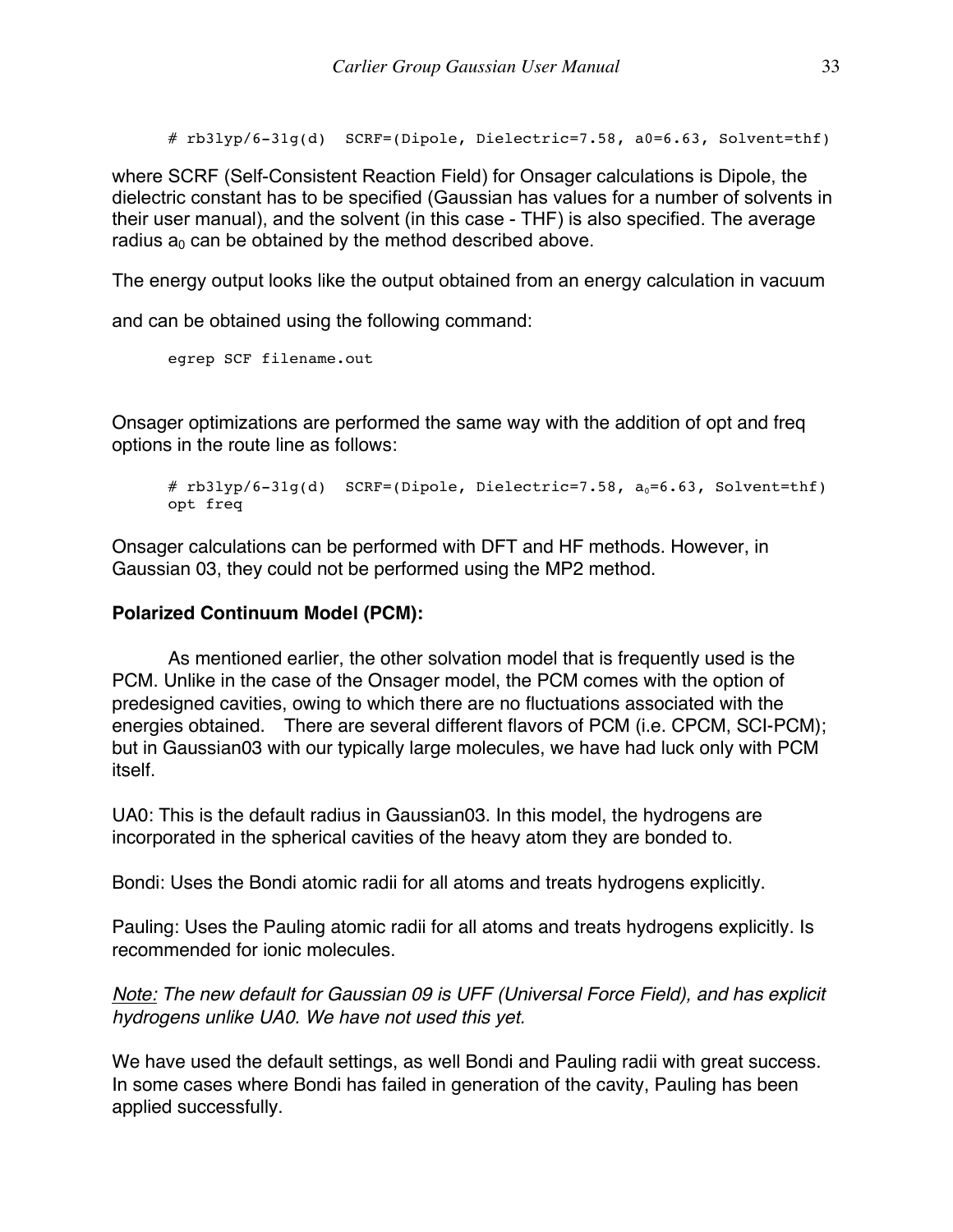The route line for default PCM single point calculations is as follows:

#rb3lyp/6-31G(D) scrf=(PCM,solvent=thf)

If you want to specify additional options, put "read" in the route section

#rb3lyp/6-31G(D) scrf=(PCM,solvent=thf,read)

at the end of the file you specify your options, such as

```
(empty line)
radii=bondi
surface=SES
(empty line)
```
where Surface=SES is the default for Gaussian 03. The default for Gaussian09 is Van Der Waals surface. The only other option for surface is SAS, though this seems less refined than the others.

So far, we have used only the option Surface=SES, and gotten good results.

PCM calculations can be performed using HF, DFT as well as MP2 methods with diffuse functions without any problems for single point calculations.

We have been able to perform Geometry Optimization on fairly big systems with the Onsager model only. Significant improvements have been observed in geometries of ionic compounds on incorporation of Onsager solvation during optimization. Geometry optimizations under PCM with *Gaussian03* have been possible in cases with up to 16 heavy atoms (work of Larry Williams). Perhaps the performance of PCM optimizations is improved in *Gaussian09.*

### **12. Thermodynamic Corrections**

### **A. Introduction**

.

In using computational chemistry to describe a chemical process, there are several ways to express energetic changes. Raw output from an energy optimization is the electronic energy. Comparing reactants vs. products shows a change in electronic energy, not ΔH or ΔG. These thermodynamic values must be calculated separately.

Thermodynamic parameters are determined through the use of a frequency calculation in Gaussian '09. There is a terrific document entitled "Thermochemistry in Gaussian" available at http://www.gaussian.com/g\_whitepap/thermo.htm . Please read through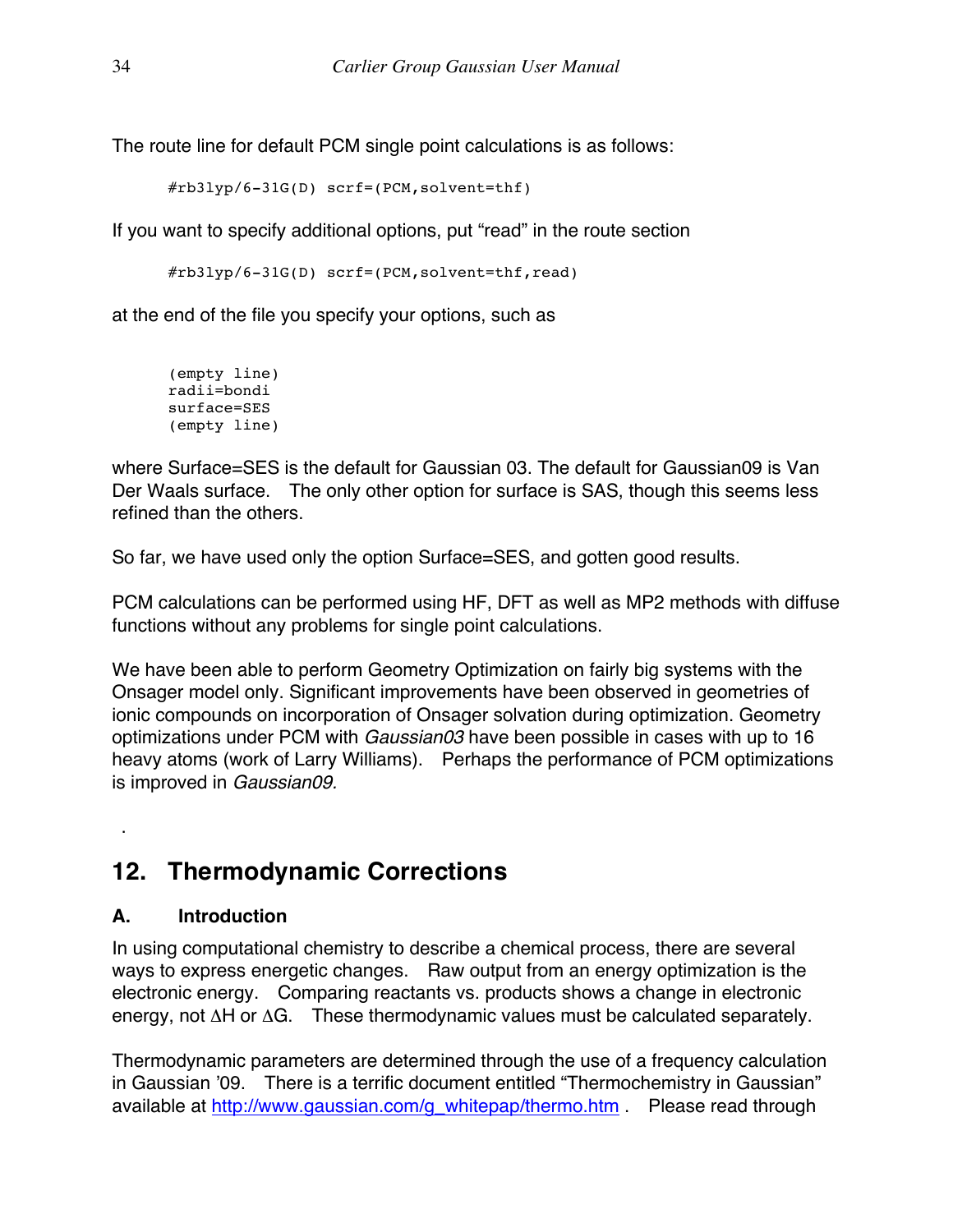this manual for a detailed explanation of the sources of thermodynamic quantities, thermochemical output, and some worked-out examples.

### **B. Setting up a calculation to obtain thermodynamic parameters**

Adding the 'freq' keyword to the route section prompts Gaussian to start calculating frequencies and thermodynamic parameters once the geometry is optimized. Note that the geometry of the structure must be optimized to obtain reliable thermodynamic data.

Example:

# rb3lyp/6-31g(d) opt freq

It is important to note how these values are actually calculated. Free energy (G), enthalpy (H), entropy (S), and zero-point corrections are all derived from the vibrational frequencies of the optimized structure. These values are calculated as correction factors to be added to the original electronic energy. The example below shows how enthalpy (H) would be determined for an optimized structure:

```
Example [thf: calculated at B3LYP/6-31G*]:
A) Electronic energy=-233.449443 (hartrees)
B) Thermal correction to enthalpy=0.123272 (hartrees)
C) Therefore H = Electronic energy + enthalpic correction = -233.326171 
(hartrees)
Multiplying this result by 627.51 will convert units to kcal/mol
-233.326171 (hartrees) * 627.51 kcal/mol/hartree = -145786.9955 
kcal/mol
```
This procedure must be applied to each molecular species in a thermodynamic cycle in order to obtain valid thermodynamic parameters.

### **C. Locating thermodynamic data in the output file**

i. To get the thermal and free energy corrections to enthalpy

```
pcarlier@inferno2:~/run> egrep correction h0498.out
Zero-point correction= 0.147025 
(Hartree/Particle)
Thermal correction to Energy= 0.152503<br>Thermal correction to Enthalpy= 0.153447
Thermal correction to Enthalpy=
Thermal correction to Gibbs Free Energy= 0.119061
```
Now you can take these corrections and apply them the electronic energy. This is especially convenient when you plan to apply the free energy correction at a lower basis (e.g. B3LYP/6-31G\*) to a higher basis single point energy, or a PCM-corrected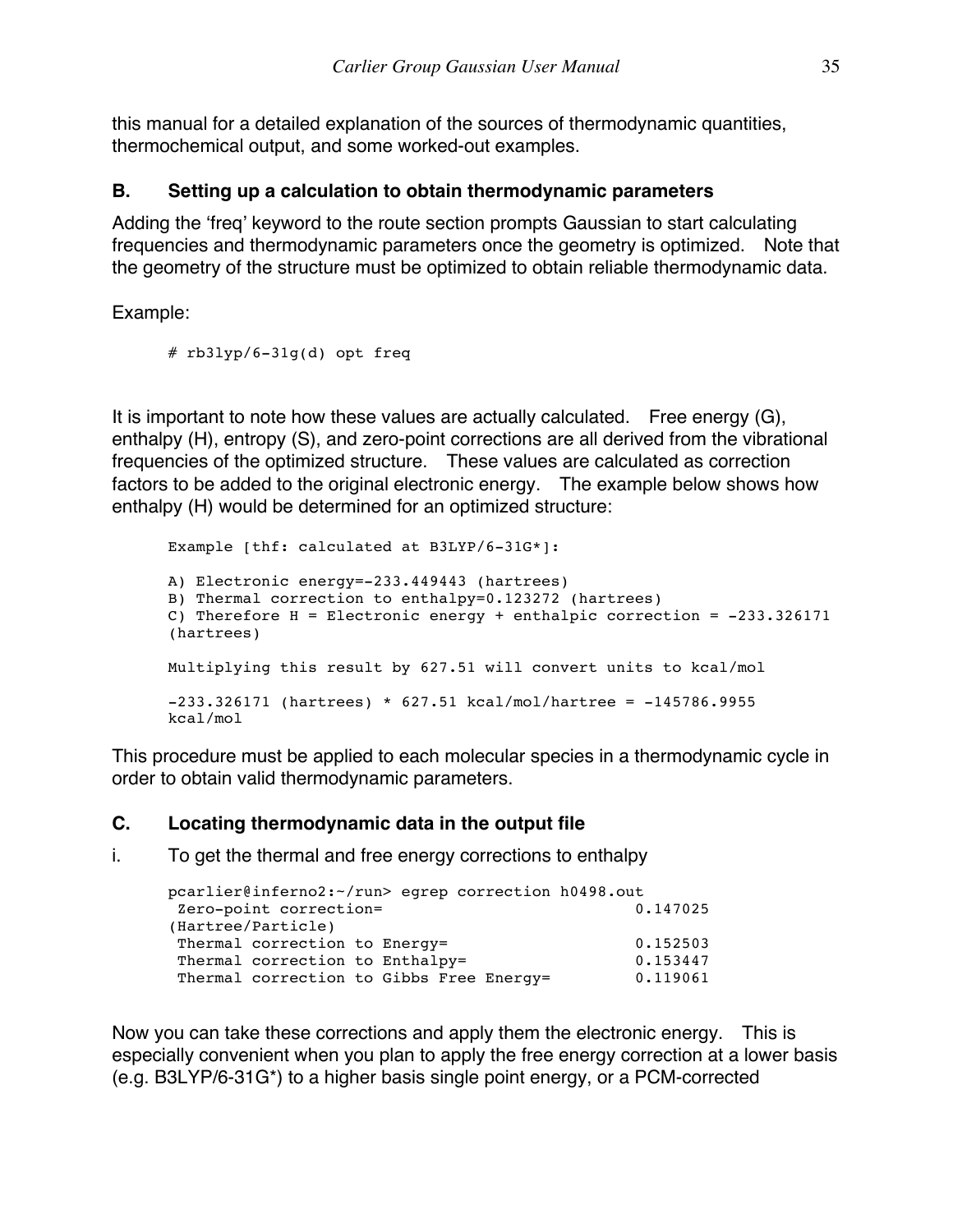electronic energy, a BSSE-corrected electronic energy, or an energy that includes all three!

ii. But if you prefer to get the sum of corrections and electronic energy:

```
pcarlier@inferno2:~/run> egrep Sum h0498.out
Sum of Mulliken charges= -0.00000
Sum of Mulliken charges= -0.00000
Sum of Mulliken charges= -0.00000
Sum of Mulliken charges= -0.00000
Sum of Mulliken charges= -0.00000
Sum of Mulliken charges= -0.00000
 Sum of APT charges= -0.00000
 Sum of APT charges= -0.00000
 Sum of electronic and zero-point Energies= -234.501264
 Sum of electronic and thermal Energies= -234.495786
 Sum of electronic and thermal Enthalpies= -234.494842Sum of electronic and thermal Free Energies= -234.529228
```
iii. To see detailed entropy information, type

more h0498.out

then within the more program, type

/Thermal

and you will get the following output (truncated at the bottom:

```
/Thermal
...skipping
Zero-point correction= 0.147025 
(Hartree/Particle)
Thermal correction to Energy= 0.152503Thermal correction to Enthalpy= 0.153447Thermal correction to Gibbs Free Energy= 0.119061
Sum of electronic and zero-point Energies= -234.501264
Sum of electronic and thermal Energies= -234.495786
Sum of electronic and thermal Enthalpies= -234.494842Sum of electronic and thermal Free Energies= -234.529228
 E (Thermal) CV S
 KCal/Mol Cal/Mol-Kelvin Cal/Mol-Kelvin
Total 95.697 21.296 72.372
Electronic 0.000 0.000 0.000
Translational 0.889 2.981 39.129
Rotational 0.889 2.981 24.809
Vibrational 93.919 15.335 8.433
```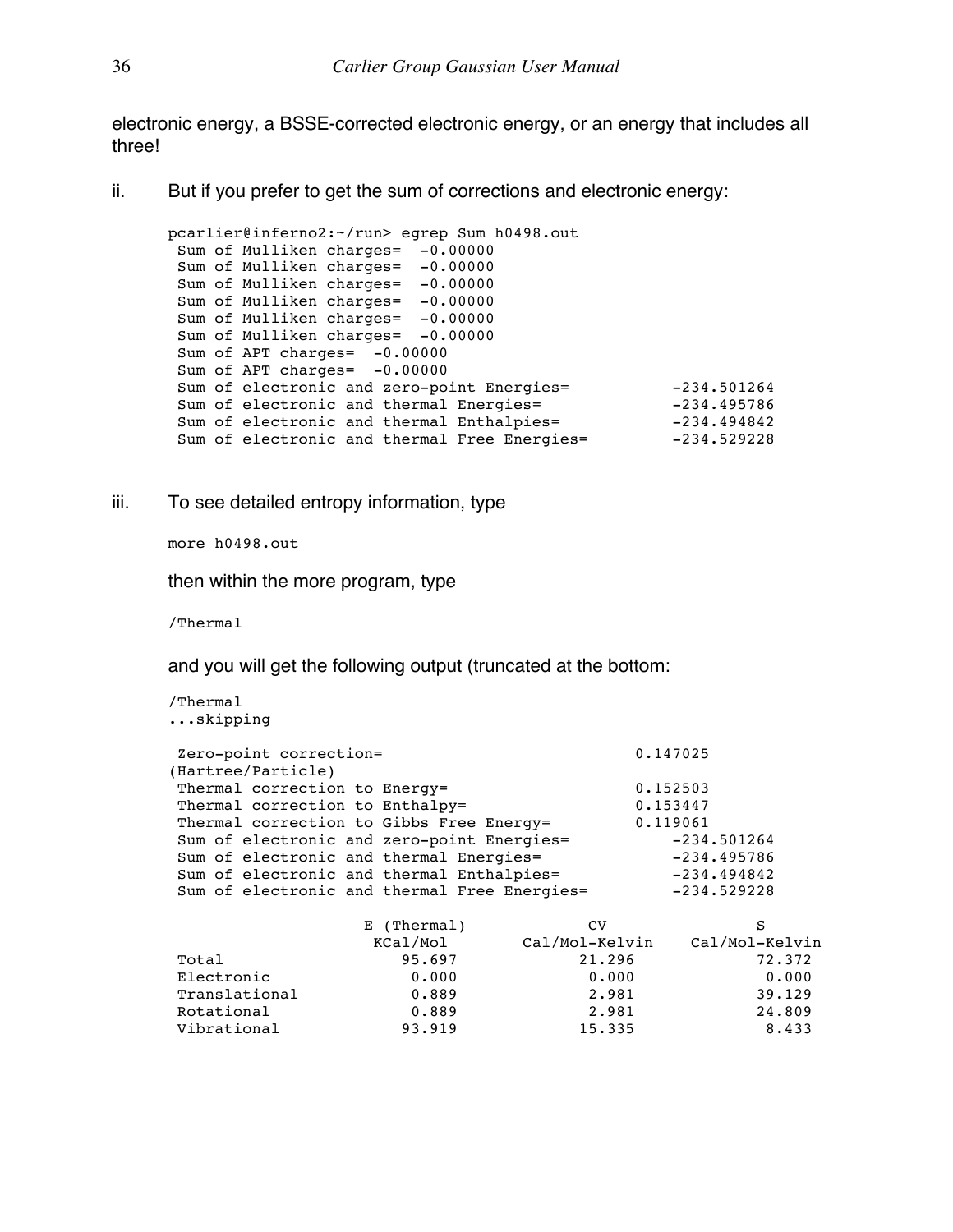### **D. Obtaining thermodynamic parameters at any temperature**

Gaussian '09 calculates thermodynamic parameters at STP (Standard Temperature and Pressure) which means 298.150 K and 1atm. Often, we desire these values at much lower temperatures. There is a utility built into Gaussian '09 called freqchk. This utility pulls thermodynamic values from filename.chk, and recalculates them for whatever temperatures and/or pressures you specify. This is an easy method for changing temperature and pressure after the calculation is completed

Example: (**user input** in bold)

```
pcarlier@charon1:~/sgi/run> freqchk
Checkpoint file? j0007.chk
Write Hyperchem files? n
Temperature (K)? [0=>298.15] 193
Pressure (Atm)? [0=>1 atm] 0
Scale factor for frequencies during thermochemistry? [0=>1/1.12]0.9804
Do you want to use the principal isotope masses? [Y]: y
---------------------------------------------------------------------
Center Atomic Coordinates (Angstroms)
Number Number X Y Z
---------------------------------------------------------------------
 1 12 -0.286520 -0.578356 -1.611669
 2 17 -0.830292 -1.383436 0.657515
 3 8 -2.141684 0.267642 -2.142086
(lots of data after this, then)
Project out gradient direction? [N] n
```
Notes on using this utility:

*Write Hyperchem files*? I enter 'no'.

*Temperature (K) [0=>298.15]:* Entering 0 means the system will automatically assume you want to use the standard temperature of 298.150K (default temp). Any other temperature will be read as is (remember—use degrees Kelvin).

*Pressure (Atm)> [0=>1 atm]*: As above, entering 0 will signify 1 atm (default pressure).

*Scaling factor [0=>1/1.12]:* This value is specific to the method/basis set of the calculation. For each level of calculation there is an appropriate scaling factor to be applied. Entering 1, signifies no scaling.

 $B3LYP/6-31G^* = 0.9804$ 

*Principal isotope masses?* Select yes for this question. Otherwise it will ask you what mass you want to use for each atom.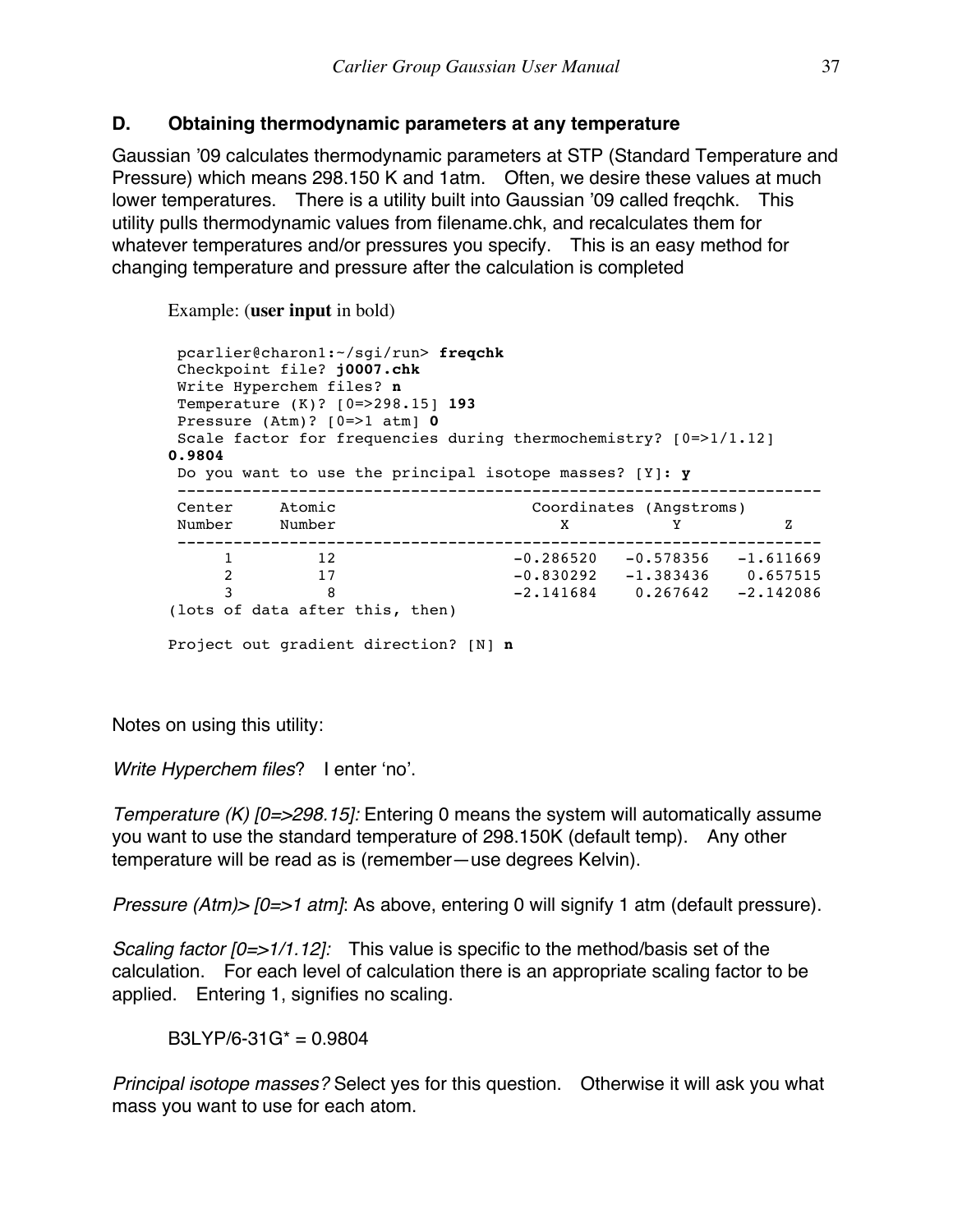While this utility is running, a large amount of data starts scrolling by. Fear not. The thermodynamic correction data you want is only a quick scroll up from the bottom.

### **13. Charge and Orbital Analyses of Calculated Structures**

### **A. Mulliken Charges**

Mulliken charges are calculated automatically during geometry optimizations, and can be recovered from the output file. They are calculated twice during the optimization: the first set is for the starting geometry and the second is for the optimized geometry.

Mulliken charges can be extracted using the 'more' command.

more \*.out

Since the output file contains two sets of mulliken charges, we need to get to the optimized section of the output file and for that we need to use the 'optimized' keyword while in the more command mode.

/Optimized

Once this is done, then type mulliken keyword, to get the charges of the optimized structure

/Mulliken

Sample mulliken charge output for a cation looks as follows:

Mulliken atomic charges:

| 1  | C           | $-0.598270$              |         |
|----|-------------|--------------------------|---------|
| 2  | Н           | 0.241501                 |         |
| 3  | Н           | 0.241487                 |         |
| 4  | $\mathbf C$ | 1.073842                 |         |
| 5  | C           | $-0.816830$              |         |
| 6  | Н           | 0.218026                 |         |
| 7  | Н           | 0.239357                 |         |
| 8  | Н           | 0.240034                 |         |
| 9  | C           | $-0.644768$              |         |
| 10 | Η           | 0.277717                 |         |
| 11 | Н           | 0.223774                 |         |
| 12 | Н           | 0.277934                 |         |
| 13 | $\Omega$    | $-0.279529$              |         |
| 14 | Н           | 0.305725                 |         |
|    |             | Sum of Mulliken charges= | 1.00000 |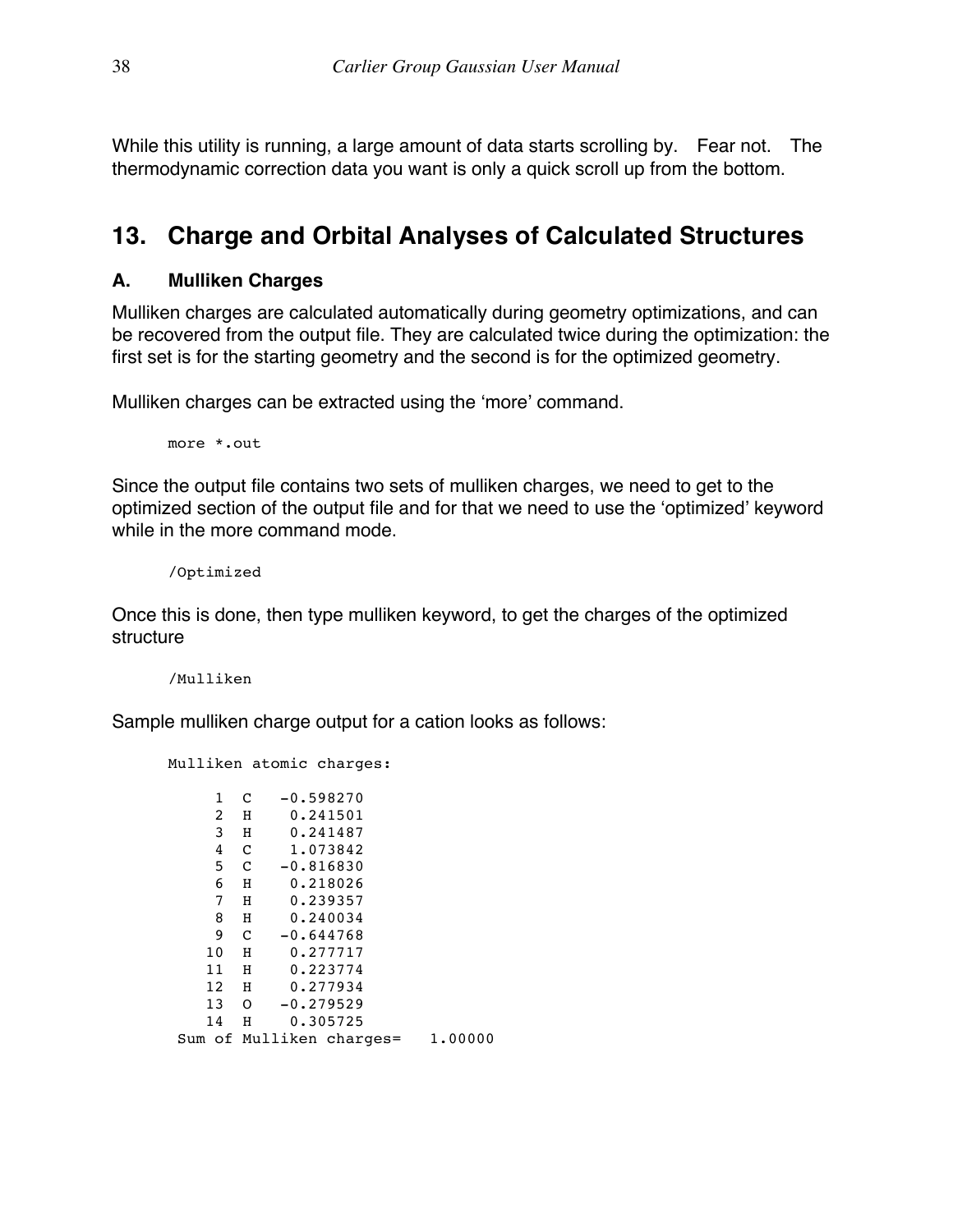In this case, the molecule is positively charged and therefore the sum of all charges equals one. Mulliken charges are also available with hydrogens summed into heavy atoms. These are found immediately after the Mulliken atomic charges.

### **B. Natural Bond Order (NBO)**

NBO analysis gives the occupancy of the bonds. It treats a bond as a Lewis type 2 electron bonds. The orbital is said to be occupied, if the number of electrons in the orbital is greater than 1.95.

The NBO analysis can be done as a single point calculation with the route section as follows:

```
%mem=4GB
%scr=*
%rwf=*
%int=*
8d2e=*%nosave
%chk=*
# B3LYP/6-311++G(d,p) geom=checkpoint Pop=NBORead
Protonated epoxide 5H+. Starting geometry B3LYP/6-311+G**
1 1
```
\$nbo bndidx \$end

The end line "\$nbo bndidx \$end" is required to calculate different types of Bond orders including NBOs, Wiberg bond index, AO and MO bond orders.

NBO output can be extracted from the output file using the command

more \*.out

followed by

/Natural

If the analysis is done as a part of a geometry optimization, then the NBO analysis is done twice, once at the beginning of the optimization and once at the end. In this case, the 'more' command should be followed by

/Optimized /Natural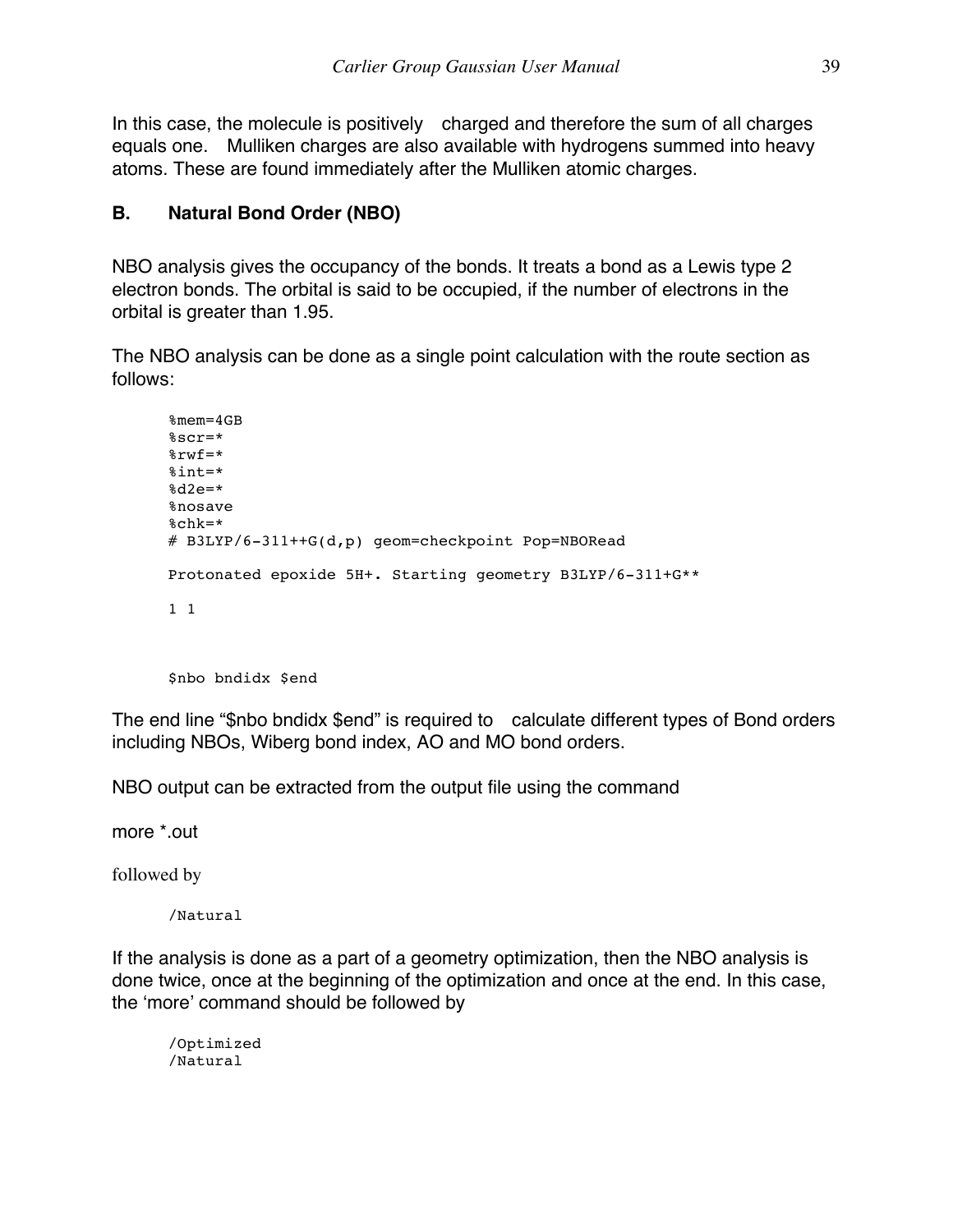### **C. NBO OUTPUT:**

NBO population analysis divides all the orbitals in four categories:

BD: Bonding orbital CR: Core orbital LP: Lone Pair orbital RY: Rydberg orbital (almost empty high energy to account for basis functions that include polarization)

An NBO output looks like the following:

```
(Occupancy) Bond orbital/ Coefficients/ Hybrids
         ---------------------------------------------------------------------------------
 1. (1.98970) BD (1) C 1 - H 2 
 ( 61.97%) 0.7872* C 1 s( 30.83%)p 2.24( 69.11%)d 0.00( 0.06%)
-0.0001 0.5549 0.0183 -0.0017 0.0001-0.4149 0.0145 0.0016 -0.0018 -0.06270.0117 0.0009 -0.0009 0.7170 0.0225 0.0021 -0.0020 -0.0028 -0.0151 0.0052
                                 0.0047 0.0190
       ( 38.03%) 0.6167* H 2 s( 99.95%)p 0.00( 0.05%)
                                 0.9998 -0.0006 -0.0000 -0.0000 0.0120
                                  0.0042 -0.0181
```
This is the C-H bond. This bond is between C1 and H2.

The values (61.97%) and (38.03%) give the percent of electron density on Carbon and Hydrogen respectively, thus showing the polarization of the bond (in this case, the bond is polarized towards carbon).

The s(30.83%) for Carbon and s(99.95%) for Hydrogen, show the extent of s character. In case of hydrogen, the 's' character is 99.95% and the 's' character for the carbon is 30.83% which shows 'sp $3$ ' hybridisation.

### **D. Wiberg NAO Bond Index (WBI)**

Wiberg bond index is used to measure the degree of bonding. WBI is calculated during a normal NBO analysis calculation.

WBI values can be extracted using the 'more' command followed by

/Wiberg

Even in this case, if the WBI values are being extracted after an optimization instead of a Single point calculation don't forget to use the command

/Optimized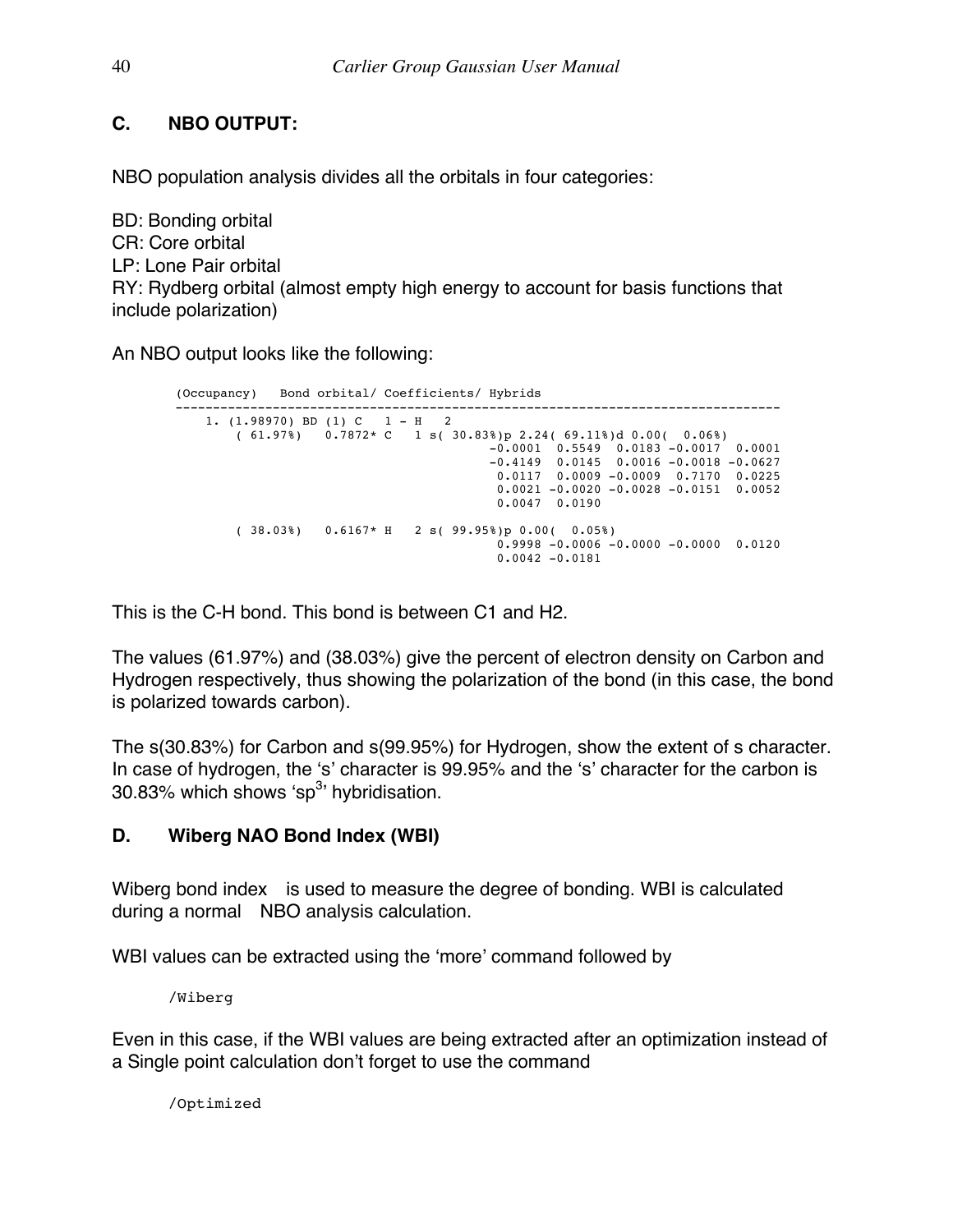/Wiberg

### **14. Basis Set Superposition Error: Counterpoise Correction**

### **A. Introduction**

Basis Set Superposition Error (BSSE) is an error incurred during the calculation of a super-molecule (i.e., dimer). Suppose two molecules, A and B join together to form AB dimer, as shown below.

$$
A + B \rightarrow AB
$$

The "dimerization energy" is not simply  $\Delta E = E_{AB} - (E_A + E_B)$ . The term  $\Delta E$  we would obtain in this way would be artificially low due to this BSSE. In this example, suppose that each fragment is calculated using 12 basis function orbitals, and the dimer AB, being composed of one A and one B fragment is calculated using 24 basis function orbitals. When the electronic energy of AB is calculated, all 24 basis function orbitals are available to each A or B fragment, which means that electrons from one A fragment can use the orbitals of the B fragment to stabilize it, and vice versa. The direct result of this is that the energy of the dimer AB will be too low.

### **B. Running a Counterpoise calculation**

In order to correct for the BSSE imposed when calculating clusters of molecular fragments (e.g. dimers, solvated monomers, etc.), a **counterpoise** correction can be implemented on an optimized geometry. The subject of how best to compensate for BSSE is quite complex and counterpoise is just one possible way to estimate the BSSE. But the counterpoise correction is defined as follows:

 $\Delta E^{CP} = E_{AB} - (E_{A\{AB\}} + E_{B\{AB\}})$ 

Where  $E_{A(AB)}$  signifies the energy of fragment A calculated using all the basis function orbitals available to dimer AB.

You will need to get the optimized geometry from your previous geometry optimization and put this in your input file. But you will need to be absolutely certain of your atom  $#$ assignments to properly create the input file.

Every atom of the structure in the input file must be correctly assigned to its proper molecular fragment. Use *Molden* or *GaussView* or *Spartan* and examine each atom to ensure each atoms numeric assignment (e.g. O is atom #1 above, Li is atom #2, a C is atom #3). **Be very, very careful. A misassignment will destroy a BSSE calculation. Make careful notes as you do this. Some people find it useful to**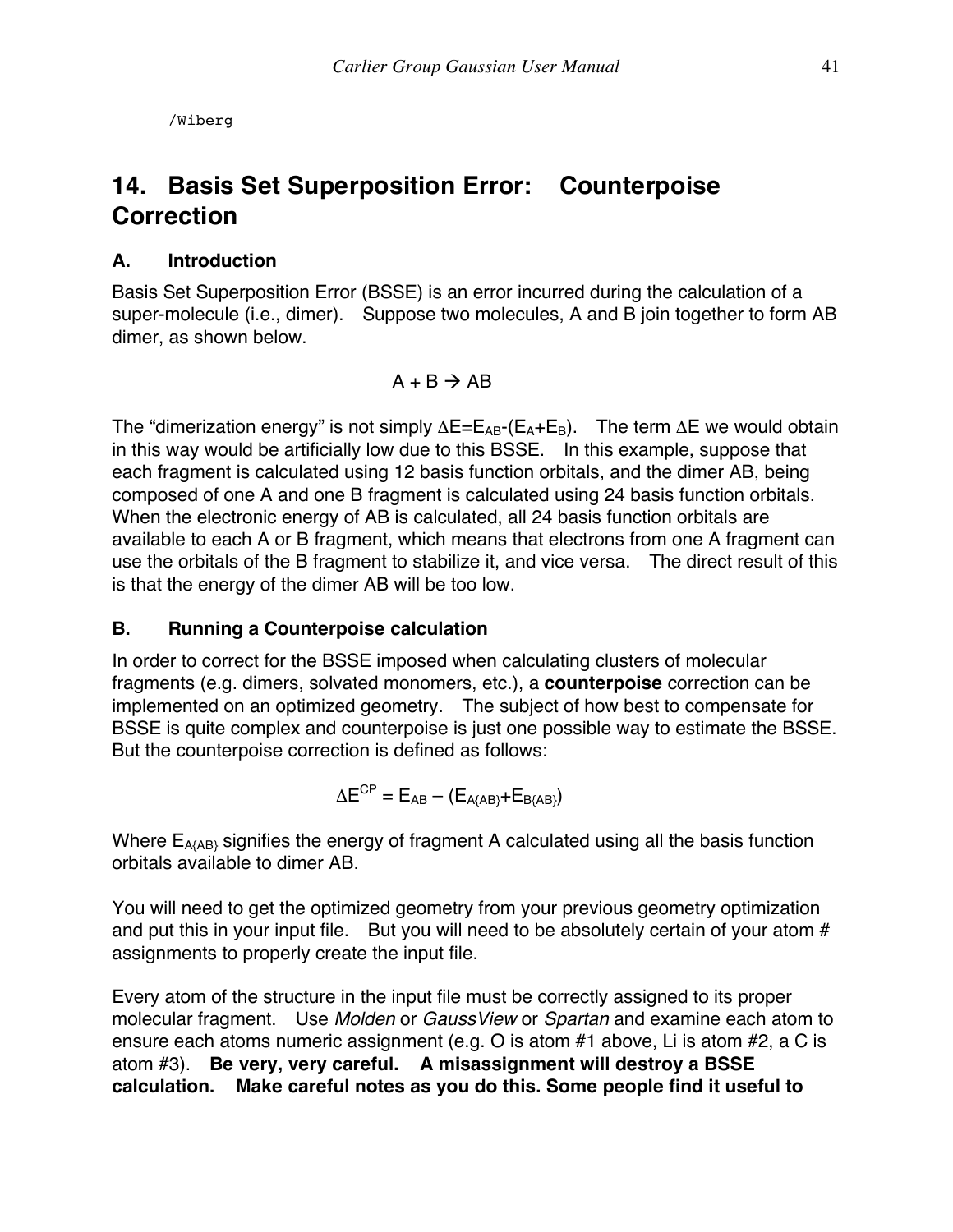### **write out the structure on paper and put the atom numbers on accordingly so you can assign each fragment correctly**.

Nipa prefers to open the structure in *Gaussview4* with the 'labels' option on. If the atom numberings are the same in both cases (which it absolutely is if you use *Gaussview4* to generate the .gjf file), then the technique works really well. The other advantage is that you can open up the XYZ coordinates in *Gaussview4* while doing this, this way you even have the Cartesian coordinates in the written form to check against your .gjf files (this works only if you have your .gjf file originating from *Gaussview4*, as using the XYZ coordinates usually has a different locus point , and hence different coordinates).

When editing the Z-Matrix, the format for internal coordinates is as follows: after the last number in the matrix line, add 0, Fragment #. The 0 must be present after the dihedral angle value. Note that this does not apply to atoms 1-3, as there is no dihedral angle that directly defines these three atoms. *For cartesian coordinates, simply place a comma and the fragment number after the Z coordinate value for each atom*.

Sample Counterpoise input format for internal coordinates:

# rb3lyp/6-31g(d) **Counterpoise=2** geom=connectivity **[Note: Counterpoise=# of fragments]**

THF monosolvate of C-Lithiated Monomer

| O <sub>2</sub> | [2 denotes fragment assignment] |            |                |              |                |                              |
|----------------|---------------------------------|------------|----------------|--------------|----------------|------------------------------|
| Li             |                                 | 1.873552,1 |                |              |                |                              |
| $\mathcal{C}$  | $\overline{c}$                  | 2.169765   | 1              | 156.968899,1 |                |                              |
| $\mathcal{C}$  | 3                               | 1.447149   | $\overline{2}$ | 75.359781    | 1              | $-158.376879,0,1$ [0 follows |
|                | dihedral, 1 is frag. #]         |            |                |              |                |                              |
| $\mathsf{C}$   | 4                               | 1.423789   | 3              | 120.986626   | $\mathbf{2}$   | 119.496245,0,1               |
| $\mathcal{C}$  | 5                               | 1.385636   | $\overline{4}$ | 121.493836   | 3              | $-174.151467, 0, 1$          |
| $\mathbf C$    | 6                               | 1.405027   | 5              | 121.306720   | $\overline{4}$ | 0.398801,0,1                 |
| $\mathcal{C}$  | 7                               | 1.390937   | 6              | 118.439055   | 5              | $-1.054454, 0, 1$            |
| $\mathcal{C}$  | 8                               | 1.401740   | 7              | 121.107820   | 6              | 0.785437,0,1                 |
| H              | 9                               | 1.089389   | 8              | 119.199427   | 7              | $-173.764885, 0, 1$          |
| H              | $\,8\,$                         | 1.088691   | 7              | 120.099408   | 6              | $-177.706375, 0, 1$          |
| H              | 7                               | 1.085794   | 6              | 120.650531   | 5              | $-179.916333.0.1$            |
| H              | 6                               | 1.087815   | 5              | 119.028538   | $\overline{4}$ | $-179.659010,0,1$            |
| H              | 5                               | 1.088013   | $\overline{4}$ | 118.658403   | 3              | 6.029556,0,1                 |
| $\mathcal{C}$  | 3                               | 1.394473   | $\overline{2}$ | 70.395488    | $\mathbf{1}$   | 71.801006,0,1                |
| $\mathbf N$    | 15                              | 1.182453   | 3              | 167.932274   | $\overline{c}$ | 12.919999,0,1                |
| H              | 3                               | 1.083311   | $\overline{2}$ | 129.699417   | $\mathbf{1}$   | $-41.007575, 0, 1$           |
| $\mathcal{C}$  | 1                               | 1.464954   | $\overline{2}$ | 116.328255   | 15             | 7.715954,0,2                 |
| $\mathcal{C}$  | 18                              | 1.538538   | $\mathbf{1}$   | 106.043581   | $\overline{c}$ | $-140.248791, 0, 2$          |
| $\mathbf C$    | 19                              | 1.540089   | 18             | 103.580800   | $\mathbf{1}$   | 17.428509,0,2                |
| $\mathcal{C}$  | 1                               | 1.446787   | $\overline{2}$ | 124.067007   | 15             | -133.878184,0,2              |
| H              | 21                              | 1.093723   | $\mathbf{1}$   | 107.508995   | $\overline{c}$ | $-6.756916, 0.2$             |
| H              | 21                              | 1.098053   | $\mathbf{1}$   | 109.147348   | $\overline{2}$ | $-124.893305, 0, 2$          |
| H              | 20                              | 1.093445   | 19             | 113.026823   | 18             | $-154.568022, 0, 2$          |
| H              | 20                              | 1.096149   | 19             | 110.759422   | 18             | 83.513792,0,2                |
| H              | 19                              | 1.092574   | 18             | 111.785554   | 1              | 138.973865,0,2               |

|          | 0.10101                             |            | [Note: format is overall charge, multiplicity, charge of fragment 1, multiplicity, etc.] |
|----------|-------------------------------------|------------|------------------------------------------------------------------------------------------|
|          | 0.2 [2] denotes fragment assignment |            |                                                                                          |
| – Li     |                                     | 1.873552.1 |                                                                                          |
| $\Gamma$ |                                     | 2.169765   | 156.968899.1                                                                             |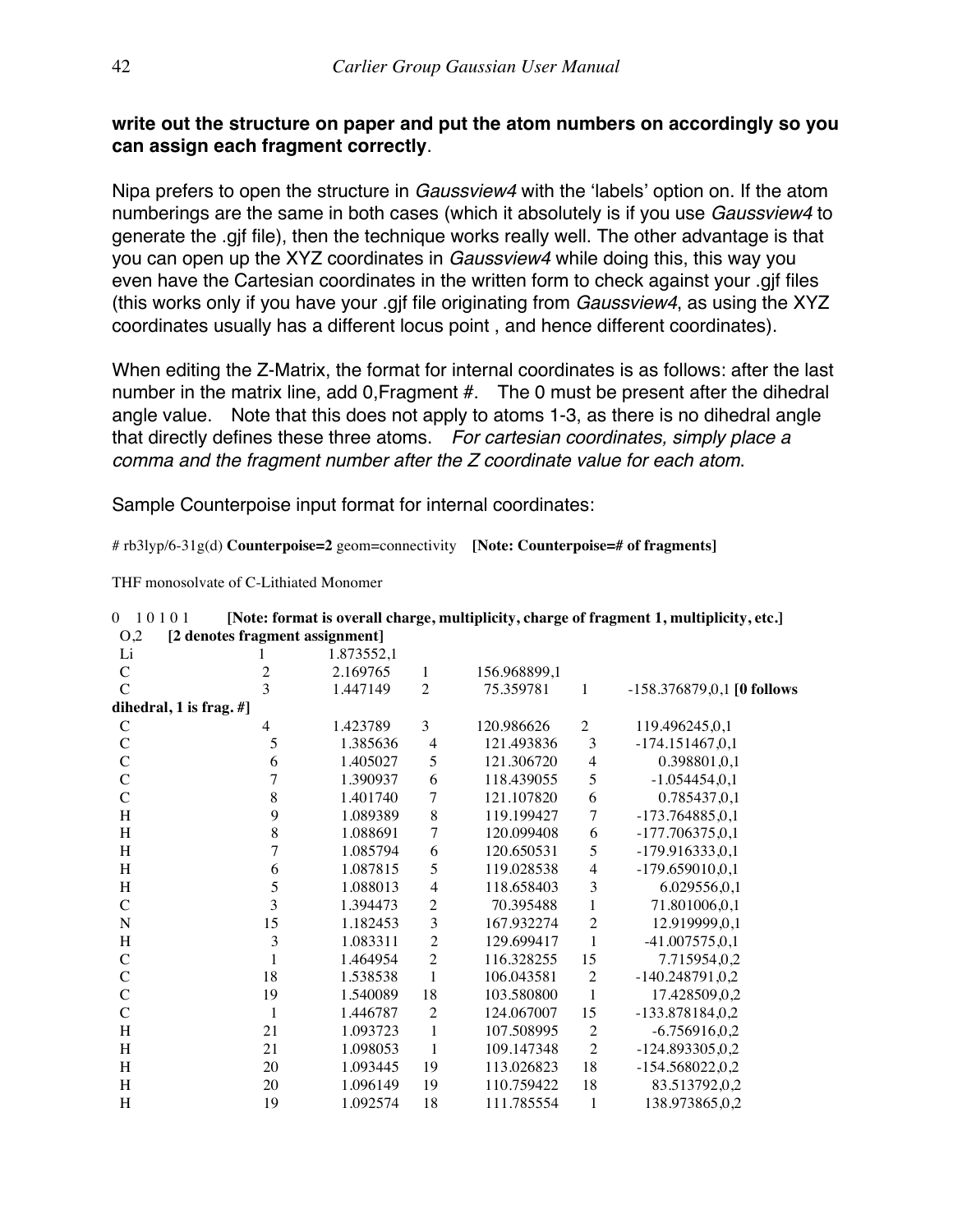| H | 1.094544 | - 18 | 110.667870 | $-100.723686.0.2$ |
|---|----------|------|------------|-------------------|
|   | 1.094182 |      | 106.606333 | -19.185987,0.2    |
|   | 1.094745 |      | 108.093137 | 98.488797,0,2     |

Sample Counterpoise input for Cartesian coordinates

# rb3lyp/6-31+G(d) counterpoise=2

DMA enolate and methyl chloride alkylation TS from h0113.xyz

|    | $-1$ 1 $-1$ 1<br>$\Omega$ |                   |                     |
|----|---------------------------|-------------------|---------------------|
| C  | 1.343477879814            | $-0.772380105194$ | 0.533385825331,1    |
| H  | 1.315014867780            | $-0.727099181959$ | 1.617767168140,1    |
| н  | 2.330957531784            | $-0.765202145223$ | 0.080848817173,1    |
| C  | 0.332689899132            | $-1.411446133045$ | $-0.226379130666,1$ |
| O  | 0.449943439420            | $-1.746161800948$ | $-1.435523596347,1$ |
| N  | $-0.960643624364$         | $-1.608148801034$ | 0.377766890013,1    |
| C  | $-1.127166224106$         | $-1.497677636275$ | 1.810404888802,1    |
| C  | $-1.820022974087$         | $-2.595581430403$ | $-0.244312502250,1$ |
| H  | $-0.701876036017$         | $-0.559643625034$ | 2.177377628416,1    |
| н  | $-0.657585551543$         | $-2.330861089859$ | 2.372451972720,1    |
| н  | $-2.199307822346$         | $-1.494426170911$ | 2.049886933846,1    |
| H  | $-2.875123811001$         | $-2.347995784228$ | $-0.057258866794,1$ |
| н  | $-1.638146760964$         | $-3.620351564286$ | 0.141609482528,1    |
| н  | $-1.625139972009$         | $-2.595687849551$ | $-1.317176083054,1$ |
| H  | $-0.088587554714$         | 1.452050478918    | 0.441362318283,2    |
| C  | 0.850854464496            | 1.657072996735    | $-0.046822504536,2$ |
| H  | 0.990444933971            | 1.244764082150    | $-1.034215443681,2$ |
| н  | 1.721934290714            | 1,780891235888    | 0.575942276256,2    |
| C1 | 0.533727968708            | 3.700586557530    | $-0.539202066073,2$ |

Remember. Be very careful in your atom assignment and in your assignment of charge and multiplicity to the fragments.

#### **C. How the Counterpoise calculation actually works**

During the counterpoise calculation, Gaussian '03 performs 5 separate single point energy (SPE) calculations at the level specified in the route section.

Step 1: SPE calculation of the dimer

Step 2: SPE calculation of fragment 1 using all available orbitals. This is called a DCBS calculation. Think D for dimer.

Step 3: SPE calculation of fragment 2 using all available orbitals.  $DCBS<sub>2</sub>$ .

Step 4: SPE calculation of fragment 1 using only orbitals associated with that fragment. This is called an MCBS calculation. Think M for monomer.

Step 5: SPE calculation of fragment 2 using only its own orbitals.  $MCBS<sub>2</sub>$ .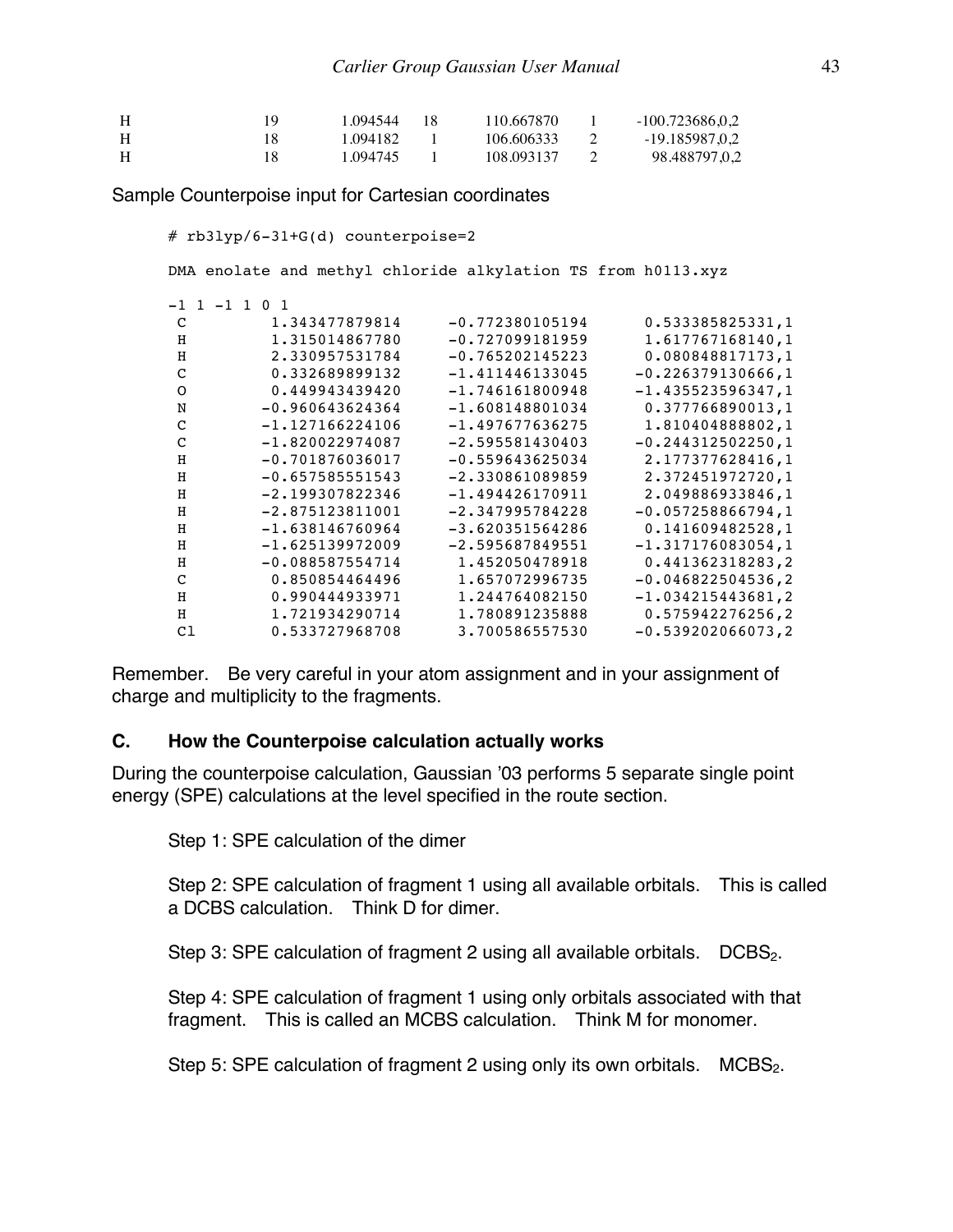Once these 5 electronic energies are determined, a Counterpoise correction is calculated as such:

counterpoise correction =  $(MCBS<sub>1</sub> + MCBS<sub>2</sub>) - (DCBS<sub>1</sub> + DCBS<sub>2</sub>)$ 

Note that by this definition the counterpoise correction is always positive.

Counterpoise corrected energy is simply the sum of the original electronic energy (calculated in Step1) and the BSSE correction.

### **C. Deciphering Counterpoise Calculation Output**

Three kinds of data can be found in the output for calculations of this type.

To obtain the Counterpoise corrected energy and the Counterpoise correction (called Counterpoise BSSE energy):

\$ egrep Counterpoise h0124.out

which will give you the following output:

```
Counterpoise: doing DCBS calculation for fragment 1 NewBq=T
Counterpoise: doing DCBS calculation for fragment 2 NewBq=T<br>Counterpoise: doing MCBS calculation for fragment 1
Counterpoise: doing MCBS calculation for fragment 1
Counterpoise: doing MCBS calculation for fragment 2
Counterpoise: corrected energy = -787.356695644622<br>Counterpoise: BSSE energy = 0.000470907464Counterpoise: BSSE energy =
```
If you want to examine the SCF energy for each of the steps 1-5 listed above, then

```
$ egrep SCF h0124.out
SCF Done: E(RB+HF-LYP) = -787.357166552 A.U. after 9 cycles
          Population analysis using the SCF density.
SCF Done: E(RB+HF-LYP) = -287.229868396 A.U. after 8 cycles
           Population analysis using the SCF density.
SCF Done: E(RB+HF-LYP) = -500.111250669 A.U. after 5 cycles
           Population analysis using the SCF density.
SCF Done: E(RB+HF-LYP) = -287.229604580 A.U. after 8 cycles
          Population analysis using the SCF density.
SCF Done: E(RB+HF-LYP) = -500.111043578 A.U. after 5 cycles
           Population analysis using the SCF density.
```
If you have any concerns about your counterpoise correction you can record each value. In the case of a simple 2A -> A2 dimerization, the two DCBS terms should be very similar, as should be the MCBS terms. If they are not similar, you may have missassigned the atoms to the respective fragments. For whatever reason, this missassignment can wreak havok with the calculated counterpoise correction.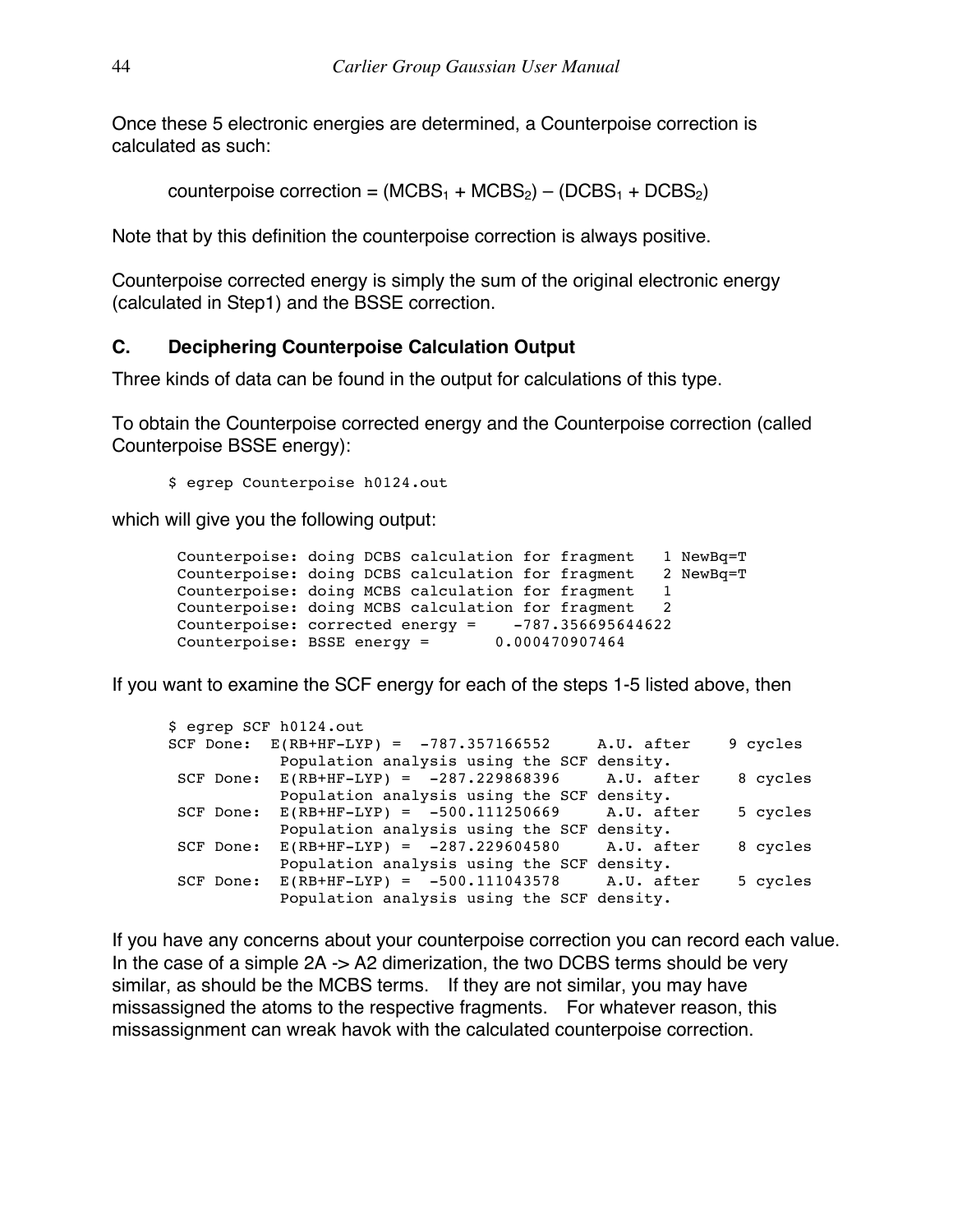### **D. An example of BSSE estimation using the counterpoise method:**

Consider the reaction: 2PhCHCN-Li  $\rightarrow$  [PhCHCN-Li]<sub>2</sub> (dimerization)

In calculating the dimerization energy, it may seem intuitive:

 $\Delta E_{\text{dimerization}} = E_{\text{dimer}} - 2 \times E_{\text{monomer}}$ 

Calculated data at B3LYP/6-31G\*:

 $E_{\text{monomer}} = -370.7372461$  hartrees  $E_{\text{dimer}} = -741.5601649$  hartrees

 $\Delta E_{\text{dimension}} = -53.76 \text{ kcal/mol}$ 

Because the right side of the reaction incorporates two molecular fragments, the energy of the dimer will be artificially lowered by the BSSE. To correct for this error, we perform a counterpoise calculation.

counterpoise data:

Step 1: -741.560091 Step 2: -370.7338629 Step 3: -370.7338738 Step 4: -370.7309419 Step 5: -370.7309527

Counterpoise correction: 0.005842195 Counterpoise corrected energy: -741.5542488

Now, with application of counterpoise corrected energy:

 $\Delta E_{\text{dimension}}$  (corr.)= $E_{\text{BSSEdimer}} - 2 E_{\text{monomer}} = -50.09$  kcal/mol

In this counterpoise calculation, the BSSE is estimated to be 3.67 kcal/mol.

Note that as the basis set increases in size, the basis set superposition error should decrease (by definition). By extension, the magnitude of the counterpoise correction should also decrease. This can be seen from a study of alkylation of dimethylacetamide enolate anion by methyl chloride.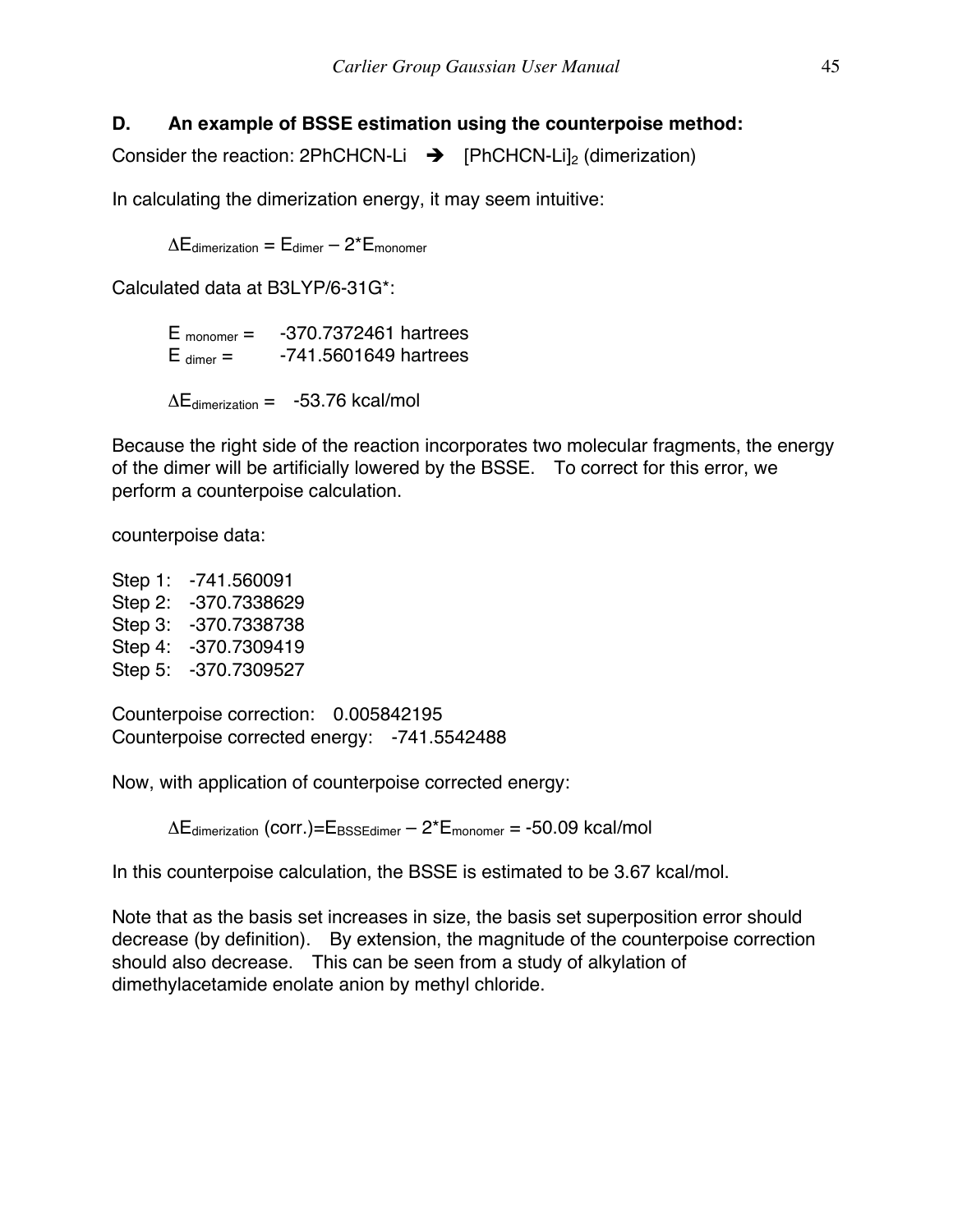|                  | $6 - 31G(d)$ | $6 - 31 + G(d)$ | $6 - 311 + G(d,p)$<br>$1/6 - 31 + G(d)$ | aug-cc-pVDZ<br>$1/6 - 31 + G(d)$ |
|------------------|--------------|-----------------|-----------------------------------------|----------------------------------|
| reactant complex | $-13.6$      | $-10.0$         | $-10.1$                                 | $-10.2$                          |
|                  | $(-10.4)$    | $(-9.7)$        | $(-9.8)$                                | $(-9.8)$                         |
| alkylation TS    | $-11.3$      | $-5.9$          | $-6.1$                                  | $-6.3$                           |
|                  | $(-6.7)$     | $(-5.3)$        | $(-5.4)$                                | $(-5.4)$                         |
| product complex  | $-74.8$      | $-68.5$         | $-67.5$                                 | $-68.2$                          |
|                  | $(-71.9)$    | (-68.4)         | $(-67.1)$                               | $(-67.8)$                        |
| basis functions  | 146          | 178             | <i>250</i>                              | 287                              |

**Table 1.** Effect of basis set on B3LYP relative electronic energies for the reaction of dimethylacetamide enolate anion and Methyl Chloride<sup>a</sup>

<sup>a</sup>Energies in kcal/mol relative to infinitely separated reactants; counterpoise corrected energies in parenthesis.

## **15. IRC Calculations**

*note: this section substantially revised June 25, 2007*

IRC calculations allow you to follow a reaction from the transition structure to the reactant (or reactant complex), and from the transition structure to the product (or product complex). Thus to map out the entire reaction coordinate you will need to run two IRC calculations (arbitrarily designated as forward and reverse), starting from the same transition structure.

Thus the first job is to get the transition structure. Once this is obtained it is easy to construct the input file.

```
%mem=4GB
sscr=h04628rwf=h0462%int=h0462
%d2e=h0462
%nosave
%chk=h0462
#b3lyp/6-31G(d) irc=(RCFC,reverse,maxpoints=20,stepsize=10) 
geom=checkpoint 
IRC calc based on h0441 MeBr alkylation TS of concave enolate 
(simplified). geom from checkpoint
-1 1
```
So in this example I have taken an enolate alkylation transition structure (h0441), copied its checkpoint file to h0462.chk, and used h0462.chk as the source of the initial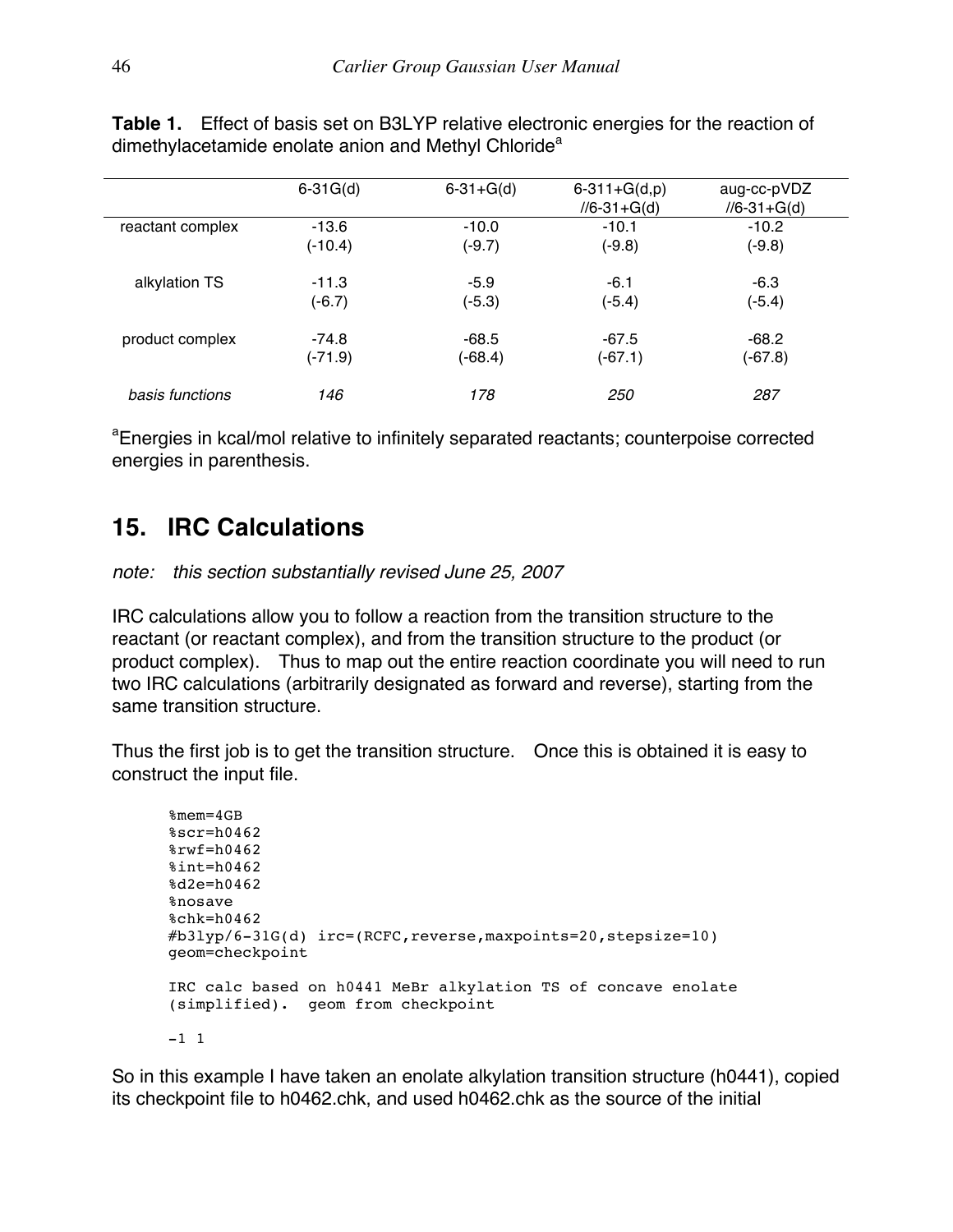geometry and the force constants (note RCFC option in route section). Similarly, the forward IRC input file was constructed in the same way:

```
%mem=4GB
%scr=h0461\frac{8}{5}rwf=h0461
%int=h0461
%d2e=h0461
%nosave
%chk=h0461
#b3lyp/6-31G(d) irc=(RCFC,forward,maxpoints=20,stepsize=10) 
geom=checkpoint 
IRC calc based on h0441 MeBr alkylation TS of concave enolate 
(simplified). geom from checkpoint
-1 1
```
Note that a priori one does not know which "way" a "forward" IRC calculation will proceed from the transition structure. However, in this case, the "forward" IRC calculation did go to the intended products.

In my experience the most critical factor for success in IRC calculations is setting the step size. You have to play with this. If the step size is too big, I have seen at least two unwanted things happen

1) you won't seem to progress along the reaction coordinate—this is confusing, because you will think you need to further increase the step size—which is tragically deceptive. 2) when you further increase the step size, crazy stuff starts happening.

For example, in the present case with a stepsize of 10, this IRC runs smoothly in the forward and reverse directions. With a stepsize of 50, this IRC runs only in the forward direction and the first point is UP in energy from the transition structure. It will not go anywhere productive in the backward direction with this large stepsize, even if the phase is specified (bond axis for movement). With a step size of 25, it runs in the forward direction, but again the energy of the first step is UP (not as much as when it was 50). In both the cases of 50 and 25, the forward IRC gets close to the product, but a vibrating behavior is seen and a stationary point is never reached. An attempt at running the backward IRC with a step size of 100 leads to a vibration, and an explosion. However, in the case of stepsize of 10, the forward and backward IRC go smoothly 20 points towards the product and SM respectively, but never give the message "Minimum found." Nevertheless, both give a successful termination message.

Thus although you may be successful at getting the IRC calclulations to proceed *towards* reactant and product, you may still not be successful at reaching your final destinations ("Minimum found"). Do not dismay. You must first assess how much progress you have made energetically, and to do this the easiest procedure is to take your points of furthest progress, save these geometries, and initiate geometry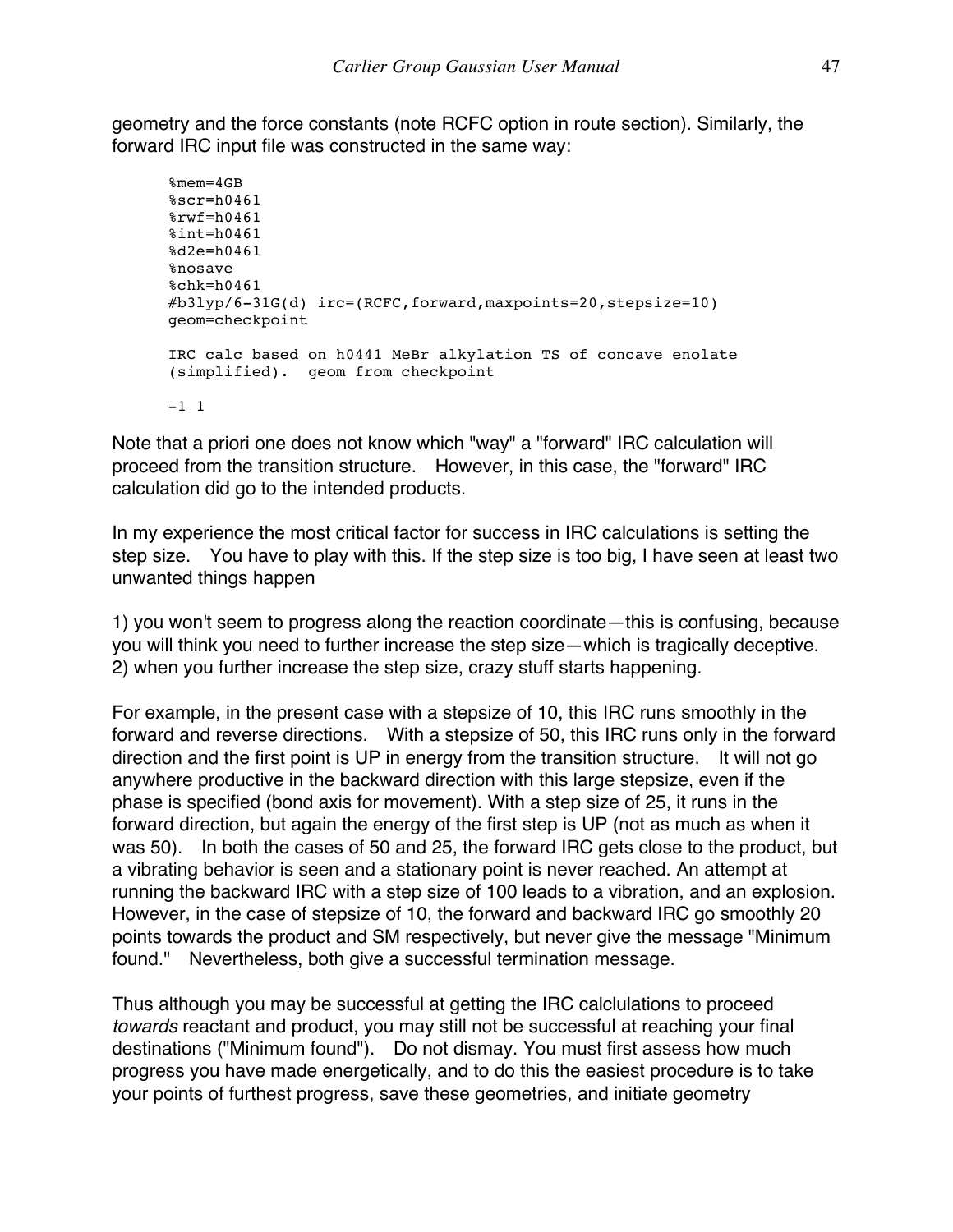optimizations. These equilibrium geometries and associated energies will tell you how far away your IRC final geometries are from the goal. At this point you may need to restart the IRC calculation.

To restart, you rename the .gjf file and .chk file (for safety), and increase the number of maxpoints, e.g.

```
%mem=4GB
%scr=h0461r
\frac{8}{\pi}Fwf=h0461r
%int=h0461r
%d2e=h0461r
%nosave
%chk=h0461r
\#b3lyp/6-31G(d) irc=(restart, RCFC, forward, maxpoints=40, stepsize=10)
geom=checkpo
int 
continue from h0461; IRC calc based on h0441 MeBr alkylation TS of 
concave enolate (simplified). geom from checkpoint
-1 1
```
In this job the first point will be 21 (since we ended at 20 in the original calculation), and will terminate at point 40. In this system I ended up restarting once for the reverse IRC calculation and twice for the forward IRC calculation. Note that even then, you may not get to a perfect equilibrium geometry; in my case an oscillating behavior ensued for both forward and reverse IRC calculations. However, by paying attention to the energies, it is clear that the reverse IRC calculation was very successful at bringing us to the reactant complex.

| File              | Calculation                                            | Energy (au)  | Rel energy<br>(kcal/mol) |
|-------------------|--------------------------------------------------------|--------------|--------------------------|
| h0477             | enolate                                                | -456.8687758 |                          |
| h0476             | CH3Br                                                  | -2611.616651 |                          |
|                   | total sep. reactants                                   | -3068.485427 | 0.0                      |
| H <sub>0441</sub> | A\alkylation transition state                          | -3068.491983 | $-4.1$                   |
| h0466             | reactant complex                                       | -3068.500544 | $-9.5$                   |
| h0462             | Reverse IRC                                            | -3068.497843 | $-7.8$                   |
| h0462r            | Restart of h0462                                       | -3068.498643 | $-8.2$                   |
|                   | (lowers slightly, then oscillates)                     |              |                          |
| h0461             | Forward IRC                                            | -3068.509155 | $-14.9$                  |
| h0461r            | Restart of h0461                                       | -3068.541975 | $-35.5$                  |
| h0461r2           | Restart of h461r (lowers slightly,<br>then oscillates) | -3068.544692 | $-37.2$                  |
| h0481             | Product complex                                        | -3068.581991 | $-60.6$                  |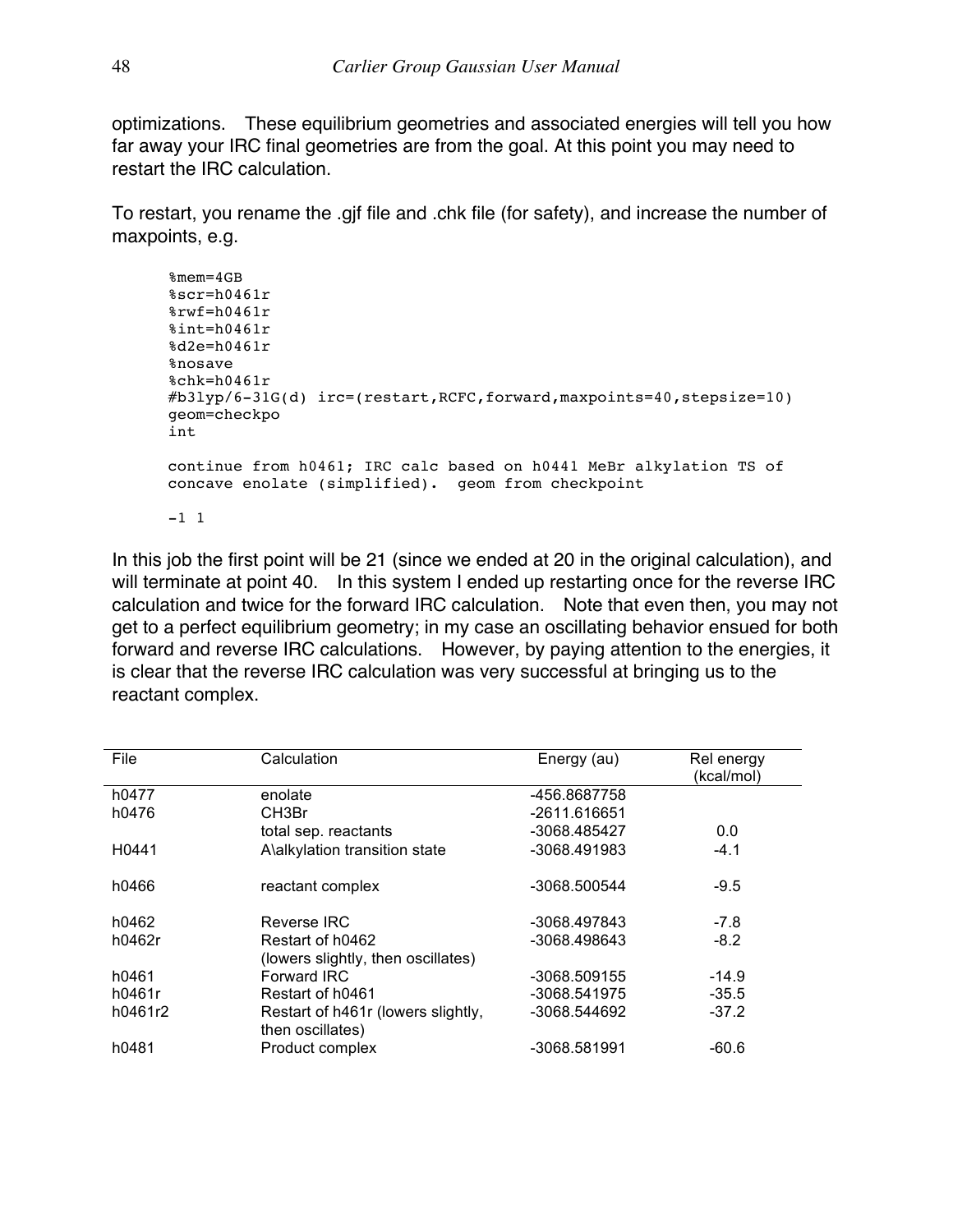As the table shows, the relative energy at the end of h0462r is -8.2 kcal/mol, very close to that of the reactant complex (-9.5 kcal/mol). What is wrong with the forward IRC calculation, where the furthest point is only -37.2 kcal/mol, where as the product complex is -60.6 kcal/mol? Inspection of the structure shows the C-C bond is fully formed and the product is in a good conformation. However, in this case the product is the alkylated enolate and a bromide ion, and the position of the bromide ion plays a huge role in the energy of the product complex. This is shown by deleting the bromide from both h0461r2 and h0481, and taking single point energies. In this case we showed that the organic fragment of h0461r2 was only 2.9 kcal/mol higher in energy than the organic fragment of the product complex h0481. Thus apparently, movement of the bromide to it's favored position is not driven by the same forces that move the IRC from the transition structure towards C-C bond formation.

### **16. Monitoring IRC Calculations**

You must follow what is happening, because failure is common and you don't want to waste your own (and everyone else's) time. Again, *Molden* or *GaussView3* will provide the easiest way to monitor these calculations. Visual inspection of geometries and energies is the key. Note that in *Molden* all one can assess is how many points have produced. Points are not the same as steps; a step moves you on the reaction coordinate a certain amount (governed by stepsize). However after each step is taken a constrained optimization follows, and this may take or or more points. In *Molden* if one looks at geometric convergence you can often see the energy go down in increments, and the bigger increments most often correspond to these steps. Note that the first step of an IRC calculation may actually be slightly higher in energy than the TS. Don't abort the IRC calculation too quickly—give it a chance to see if the energy starts going down.

Once the number of steps reaches the set maximum the calculation will quit. To see what step you are on from the command line interface, type

egrep Step filename.out

geometries on the reaction coordinate you have found

egrep Optimized filename.out

In the case of h0461, the IRC calculation terminated normally at the  $20<sup>th</sup>$  step, even though a minimum was not found. Using the egrep commands listed above on h0461.out you would find 20 steps and 20 optimized geometries.

To see whether the energy is decreasing as desired, the easiest way is to use *Molden* or *GaussView3*. But if you want, you can generate an .xmol file using ircextract2.awk, and then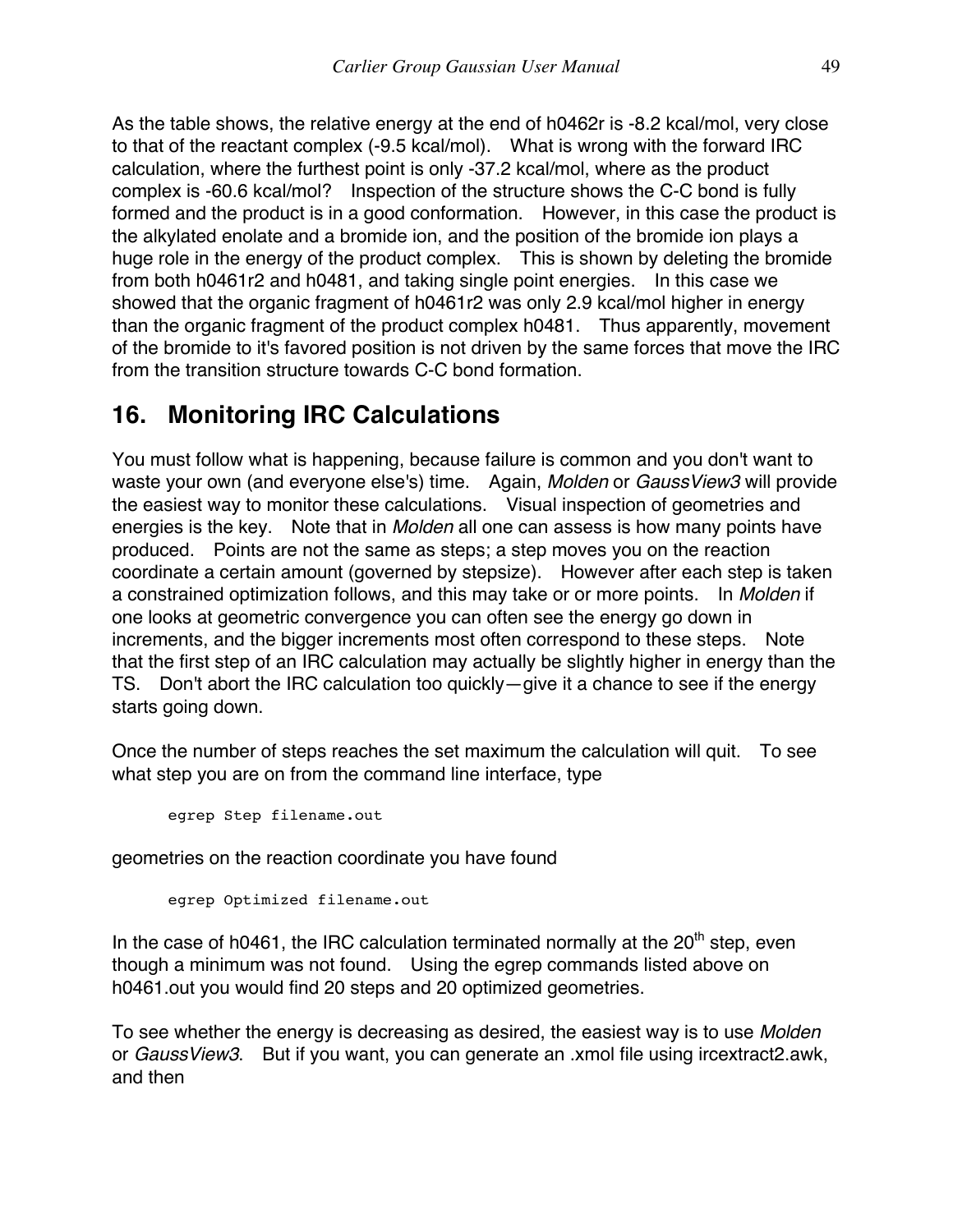egrep Point filename.xmol

See Section 17 below for a description of ircextract2.awk. This will give you the energies at each optimized point, which allows you to see if the energies are decreasing as desired.

To learn whether the calculation has found a stationary point, you need to look for " Minimum found on this side of the potential", so

egrep 'Minimum found'

Note that if the final step is calculated, you will get the nice quotation even if the last point is not a stationary point. As mentioned above, you can restart the calculation if you ran out of points, and possibly increase maxpoints. But even then, as described above, you may not find the stationary point.

### **17. Exporting IRC Data**

The IRC output will be in one or more .out files. Note that the first structure will NOT be the TS. You need to get the TS from the original optimization. Again, I think that *Molden* will sometimes be the best way to export structures from an IRC calculation. This can be done by selecting each point of interest, and using the "write" functionality. Nevertheless, there is a command line way to do this, and it is described below. The command line method is at present the best way to get the energies and structures out for the purpose of making a movie. I am hoping that *GaussView4* will make this process easier.

### **A. Use a script to extract coordinates and energies from these files and store them in an .xmol file.**

There are two scripts that will be useful (get them from Paul): ircextract.awk and ircextract2.awk. The second is to be used when you have edited gaussian's z-matrix. The syntax is as follows:

awk -f ircextract2.awk h0005a1.out >h0005a1.xmol

This takes the data from the output file and stores just what you need in an xmol file.

Note: to look at the unoptimized geometries Polo created another script to do the same thing--it is optextract.awk

It may be useful to use this script to look at the unoptimized structures when the irc calc is going awry.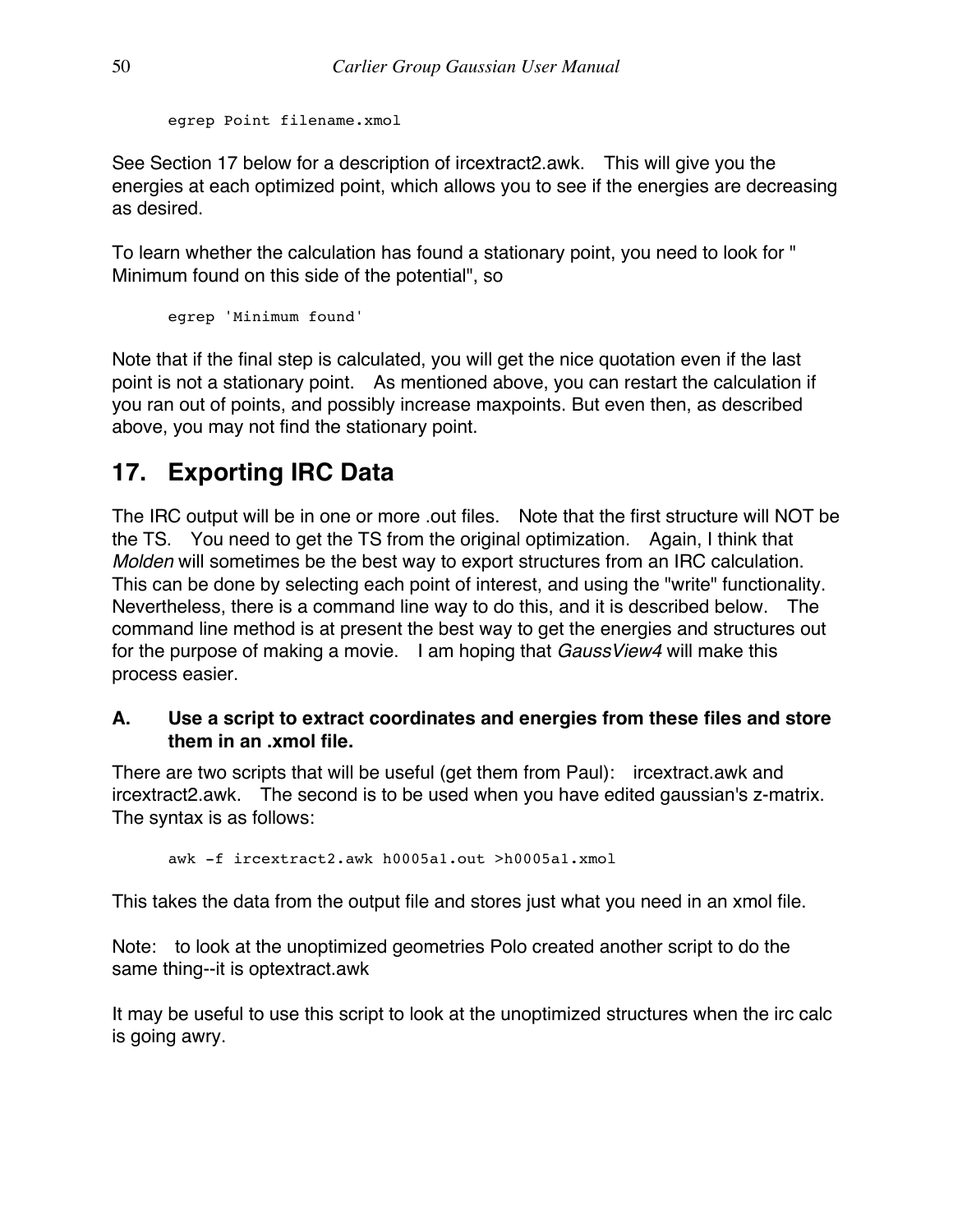### **B. Then use WordPad to create individual .txt files (step #, energy, coordinates).**

It may be easier to store these files in the PDB folder of the *PyMOL* folder for later use, but this is not crucial. Open two windows and copy each step into a new .txt file. In this case I took data from the .xmol file and made files h0005a1.txt to h0005a10.txt In future I recommend use of f and r for the forward and reverse IRC calc., e.g. h0007f.out, h0007r.out. The .xmol files would have the same name, and then, the .txt files could be named h0007f1.txt, h0007f2.txt etc.

### **C. Manually change suffix of all these files to .xyz.**

This can be done beautifully if you know DOS and use the Command Prompt

ls is now dir, cd is the same, what you can do is to go to the command prompt (programs -> accessories -> command prompt)

You need to go to the directory of where the files are located, then use the rename command, in this case:

rename h\*.xyz h\*.txt

I have been looking for good renaming programs for Mac. So far I have tried *Skooby Renamer* and *R-Name*. Still learning these.

### **18. Using** *PyMOL* **to Make Movies**

Note this section not revised in a long time. PyMOL can now read .xyz files.

### **A. Use** *PyMOL* **to load all the .pdb files (***PyMOL* **can't read .xyz).**

This is done at the command line, specifying the path

load pdb\h0005a1\h0005a1.pdb

Load the reverse IRC structures in reverse order Load the TS structure Load the forward IRC structures in forward order

Once you've loaded them all, use 'Save Session As' to save the collection of molecules for future use.

Once all of them are loaded, you can turn individual ones off by clicking the button, or type 'disable all' to turn them all off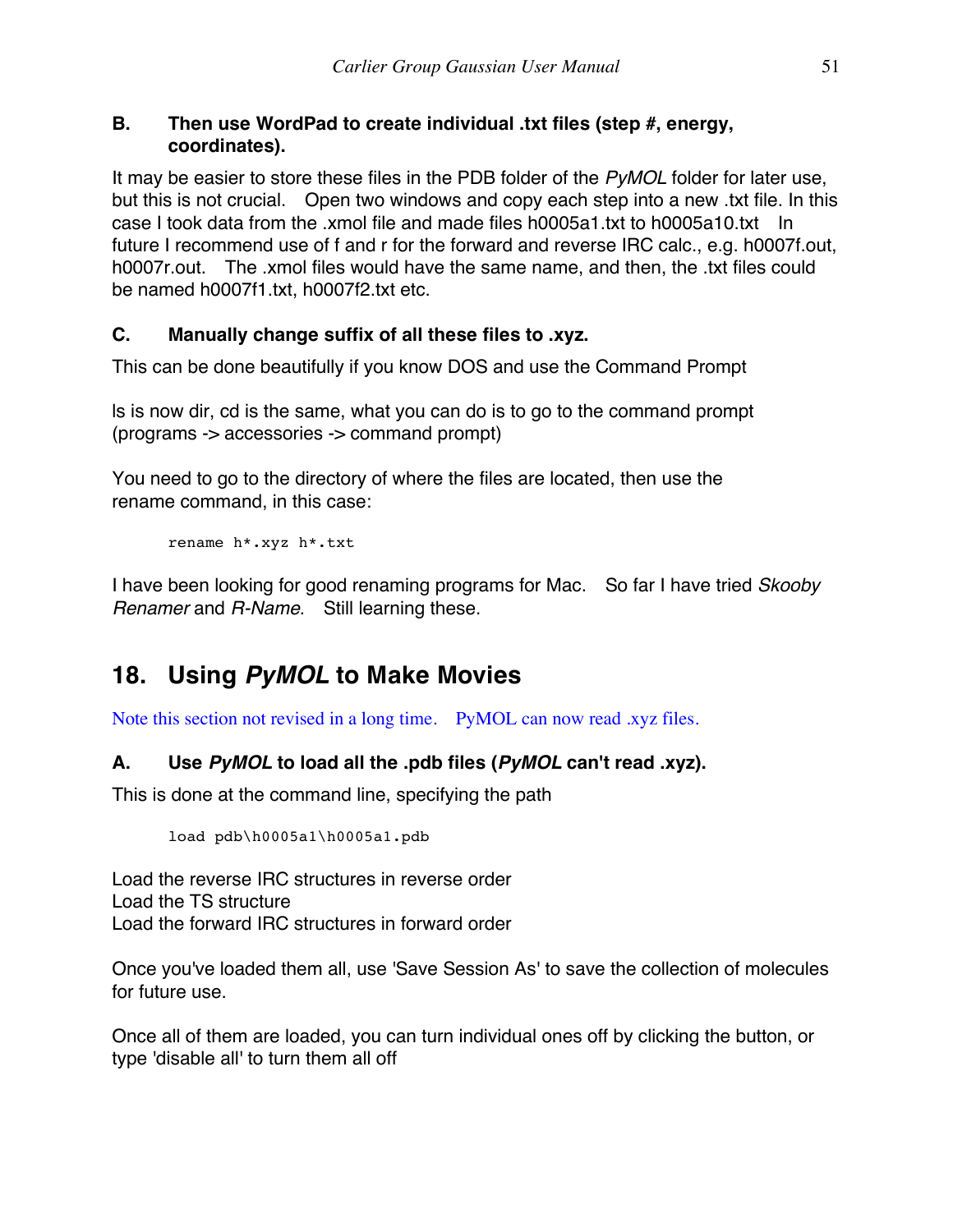### **B. Reorient selected structures, if necessary**

Sometimes the coordinate system appears to have changed and the molecules don't overlay correctly. You can then select the first structure and the second structure. Go to Wizard/Pair Fitting and then use CNTRL-Middle Click to select atom pairs--in each case select the one you want to move, and then the one you want to move it to. Select three pairs in all, and then click the 'Fit 3 pairs' button. If it looks good, click done. Then turn off the first structure, turn on the third, and fit the third to the second. Be sure to use the same anchor atoms in each case.

When you are done, 'Save Session'

### **C. Select your display options**

You will want to make all the carbons the same color and set your other display options. Type in at the command line:

```
show sticks, all
set stick radius, 0.1
set stick_ball, 1
set stick ball ratio, 3
color carbon, symbol c
```
If you have a bond-breaking TS, at the TS the non-bonded atom may appear as a cross. To fix this problem with non-bonded atoms

show nb\_spheres

### **D. Decide on resolution (normally 1024x768)**

Polo recommends the following

```
viewport 1024,768
set orthoscopic
```
(this command makes the display and ray tracing programs adopt the same perspective)

### **E. Decide on which views you want to start with and move to**

For example v1 is far away, v2 is rotated far away and v3 is close up

As you get each desired view, type

view v1, store (then continue for v2, v3, as needed).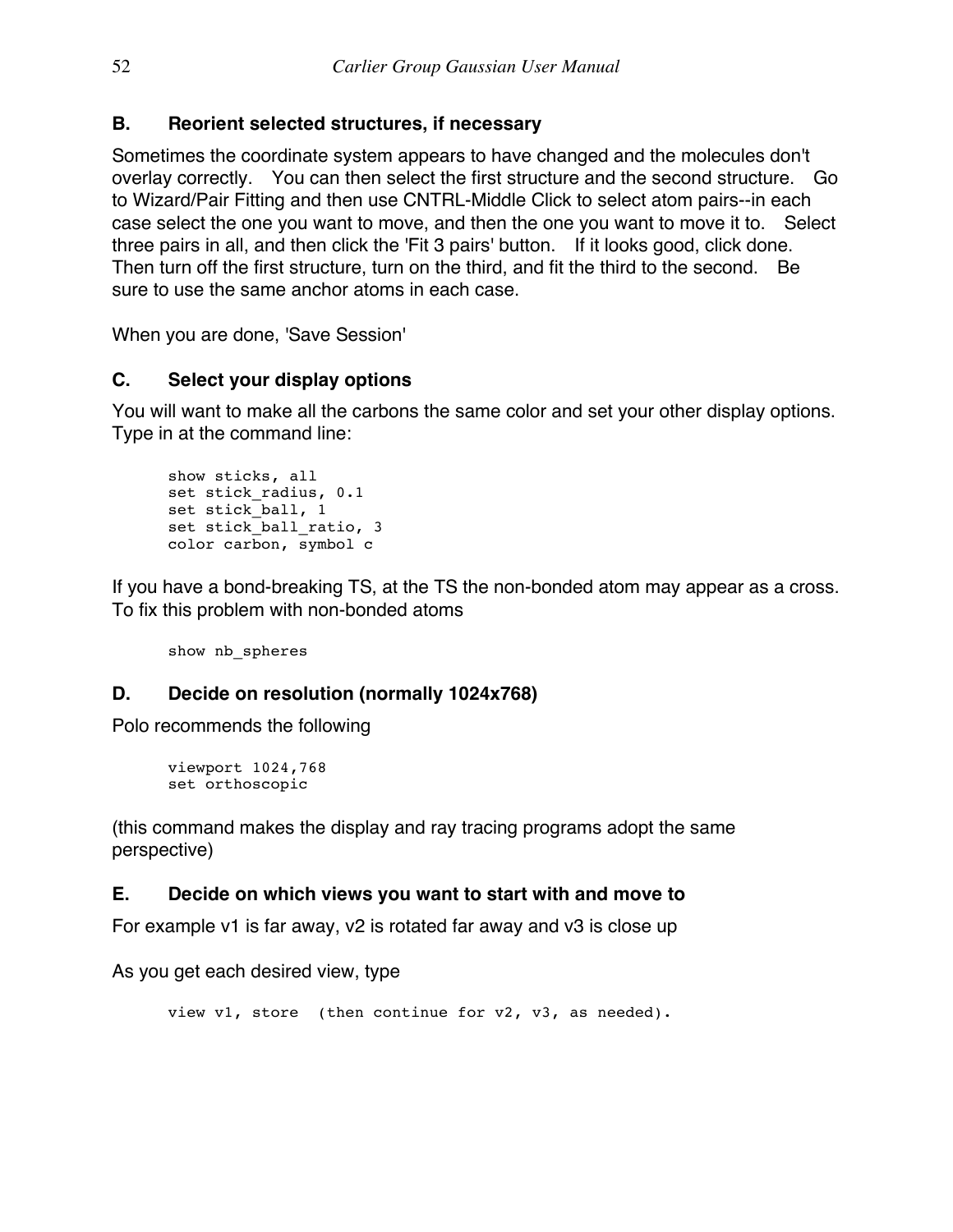#### **F. Then use scripts to generate an animation and change viewing options.**

This is best done in a text editor. The basic command is mvCmd, followed by a frame number, a command, and a filename. Here is the script for my LiNH2 cyclopropyl nitrile deprotonation movie:

```
mvCmd 1, disable h0007a13
mvCmd 1, enable h0007r22
mvSinViewTravel 1-30, v1, v2
mvSinViewTravel 31-60, v2, v3
mvCmd 61, disable h0007r22
mvCmd 61, enable h0007r21
mvCmd 62, disable h0007r21
mvCmd 62, enable h0007r20
mvCmd 63, disable h0007r20
mvCmd 63, enable h0007r19
mvCmd 64, disable h0007r19
mvCmd 64, enable h0007r18
mvCmd 65, disable h0007r18
mvCmd 65, enable h0007r17
mvCmd 66, disable h0007r17
mvCmd 66, enable h0007r16
mvCmd 67, disable h0007r16
mvCmd 67, enable h0007r15
mvCmd 68, disable h0007r15
mvCmd 68, enable h0007r14
mvCmd 69, disable h0007r14
mvCmd 69, enable h0007r13
mvCmd 70, disable h0007r13
mvCmd 70, enable h0007r12
mvCmd 71, disable h0007r12
mvCmd 71, enable h0007r11
mvCmd 72, disable h0007r11
mvCmd 72, enable h0007r10
mvCmd 73, disable h0007r10
mvCmd 73, enable h0007r9
mvCmd 74, disable h0007r9
mvCmd 74, enable h0007r8
mvCmd 75, disable h0007r8
mvCmd 75, enable h0007r7
mvCmd 76, disable h0007r7
mvCmd 76, enable h0007r6
mvCmd 77, disable h0007r6
mvCmd 77, enable h0007r5
mvCmd 78, disable h0007r5
mvCmd 78, enable h0007r4
mvCmd 79, disable h0007r4
mvCmd 79, enable h0007r3
mvCmd 80, disable h0007r3
mvCmd 80, enable h0007r2
mvCmd 81, disable h0007r2
mvCmd 81, enable h0007r1
mvCmd 82, disable h0007r1
mvCmd 82, enable h0006a
mvCmd 83, disable h0006a
mvCmd 83, enable h0007a1
mvCmd 84, disable h0007a1
```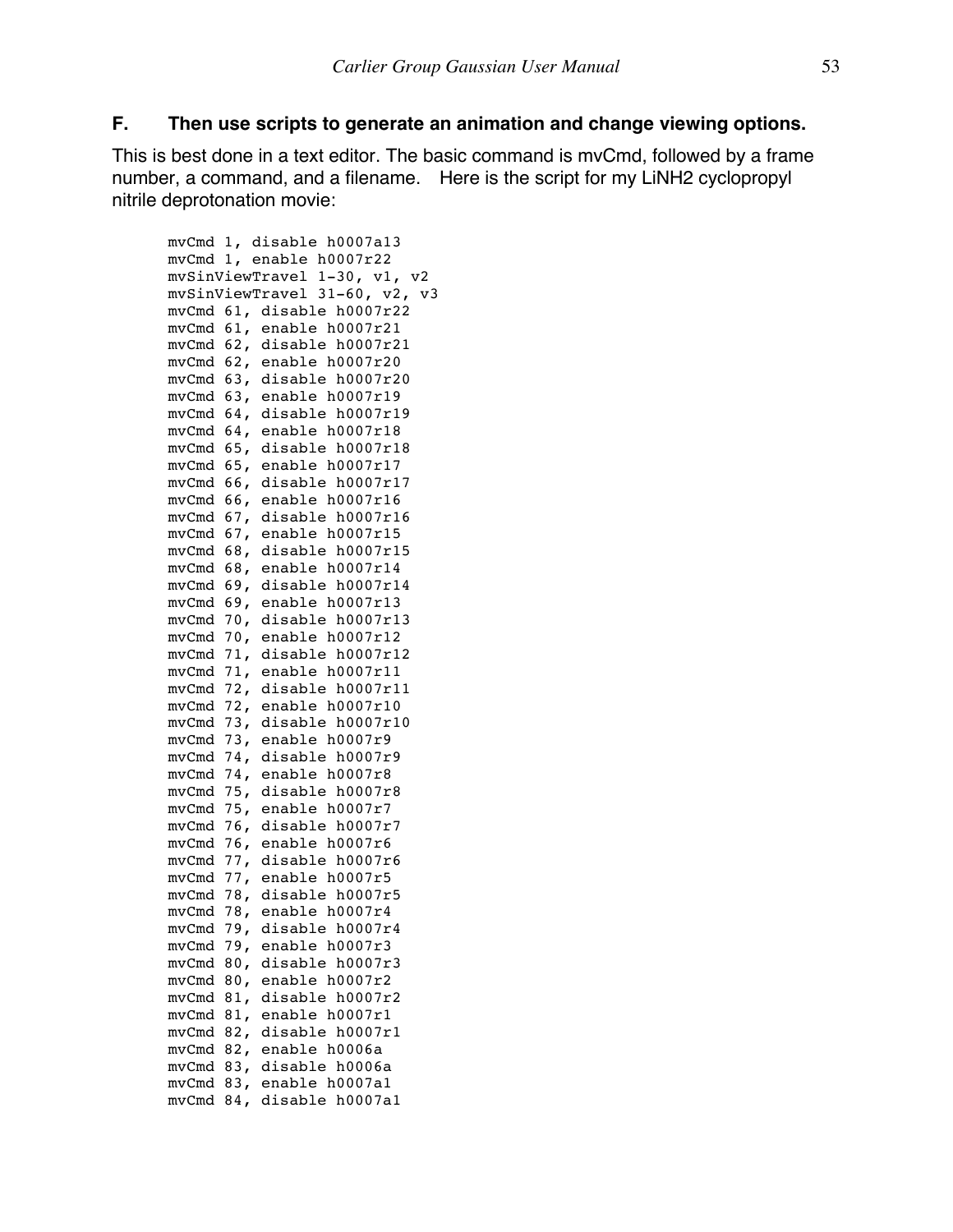```
mvCmd 84, enable h0007a2
mvCmd 85, disable h0007a2
mvCmd 85, enable h0007a3
mvCmd 86, disable h0007a3
mvCmd 86, enable h0007a4
mvCmd 87, disable h0007a4
mvCmd 87, enable h0007a5
mvCmd 88, disable h0007a5
mvCmd 88, enable h0007a6
mvCmd 89, disable h0007a6
mvCmd 89, enable h0007a7
mvCmd 90, disable h0007a7
mvCmd 90, enable h0007a8
mvCmd 91, disable h0007a8
mvCmd 91, enable h0007a9
mvCmd 92, disable h0007a9
mvCmd 92, enable h0007a10
mvCmd 93, disable h0007a10
mvCmd 93, enable h0007a11
mvCmd 94, disable h0007a11
mvCmd 94, enable h0007a12
mvCmd 95, disable h0007a12
mvCmd 95, enable h0007a13
```
The key thing to remember is that you need to enable and disable individual views, The enabling and disabling is best done in a single frame. In frame 1 we are disabling the last view (so that playback is not compromised), then showing the first view, and beginning a rotation.

The movement from view 1 to view 2 takes place over 30 frames (will be 2 seconds), then the movement from view 2 to view 3 takes place over 30 frames.

### **G. Preview the movie**

Copying the text in this script and pasting it into the command line. Hit return and give it a second. Then type movie in the command line, and hit the play triangle on the lower left. Note that you want to clear all extraneous views before doing this.

If you like it, great. If you want to make changes, go ahead. But before playing the new script you need to type

```
mvClear
mClear
mset
```
### **H. Make your movie frames.**

Once you think you've got it, make sure you are at the beginning view of the movie, deselect any extraneous views, and type

```
set ray trace frames=1
set cache_frames=0
```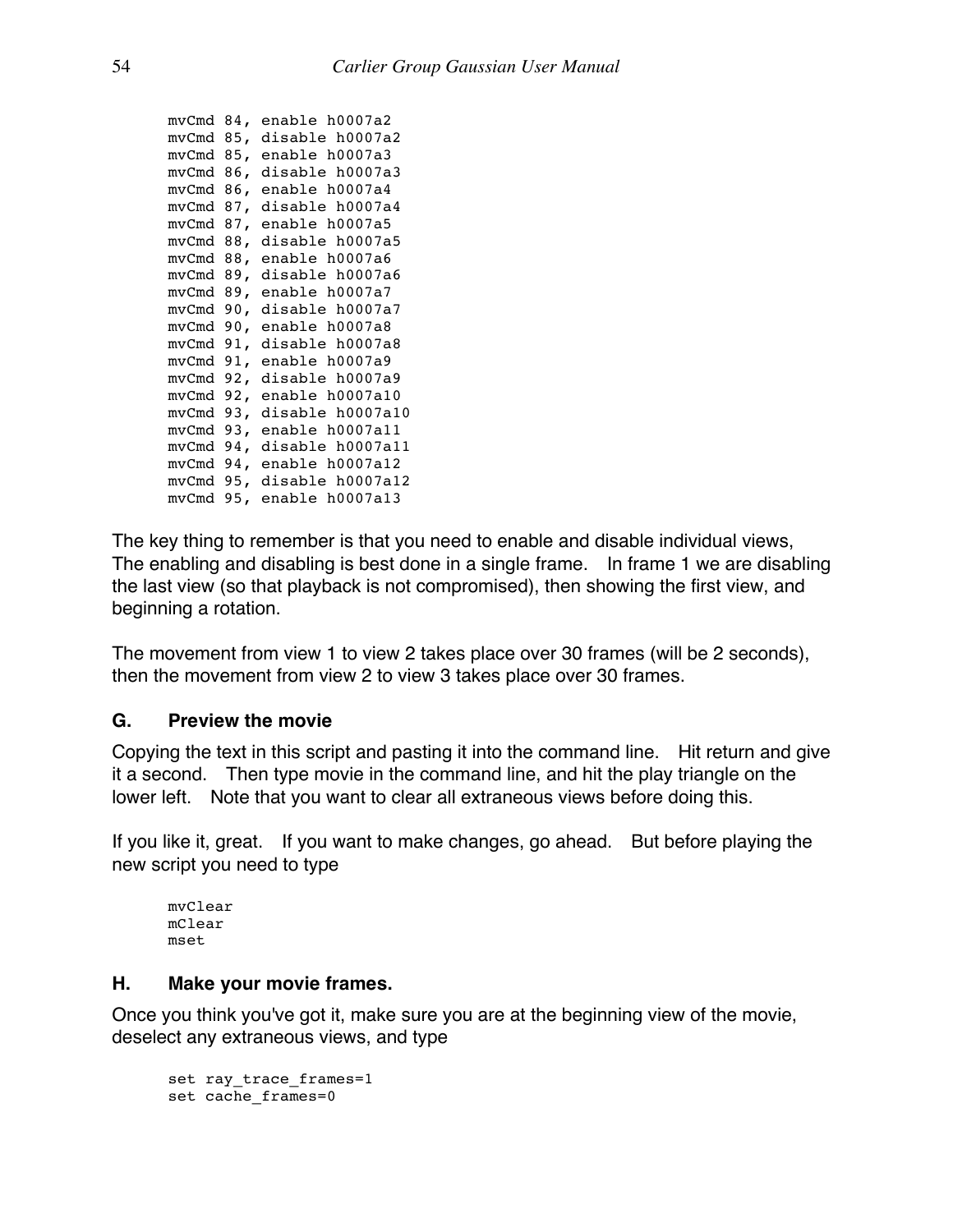mclear mpng mov

This will generate the png files in the *PyMOL* directory.

### **I. Assemble the movie frames into a movie file**

We have not done this in a long time. As of 1/12 I don't know what the best PC and Mac programs are to accomplish this.

### **19. Acknowledgements**

We thank Professors T. Daniel Crawford and Diego Troya for many helpful discussions and suggestions, but we take responsibility for any and all errors, typographical or conceptual. This manual was compiled in the course of research supported by the National Science Foundation (NSF-0213525 and NSF-0750006).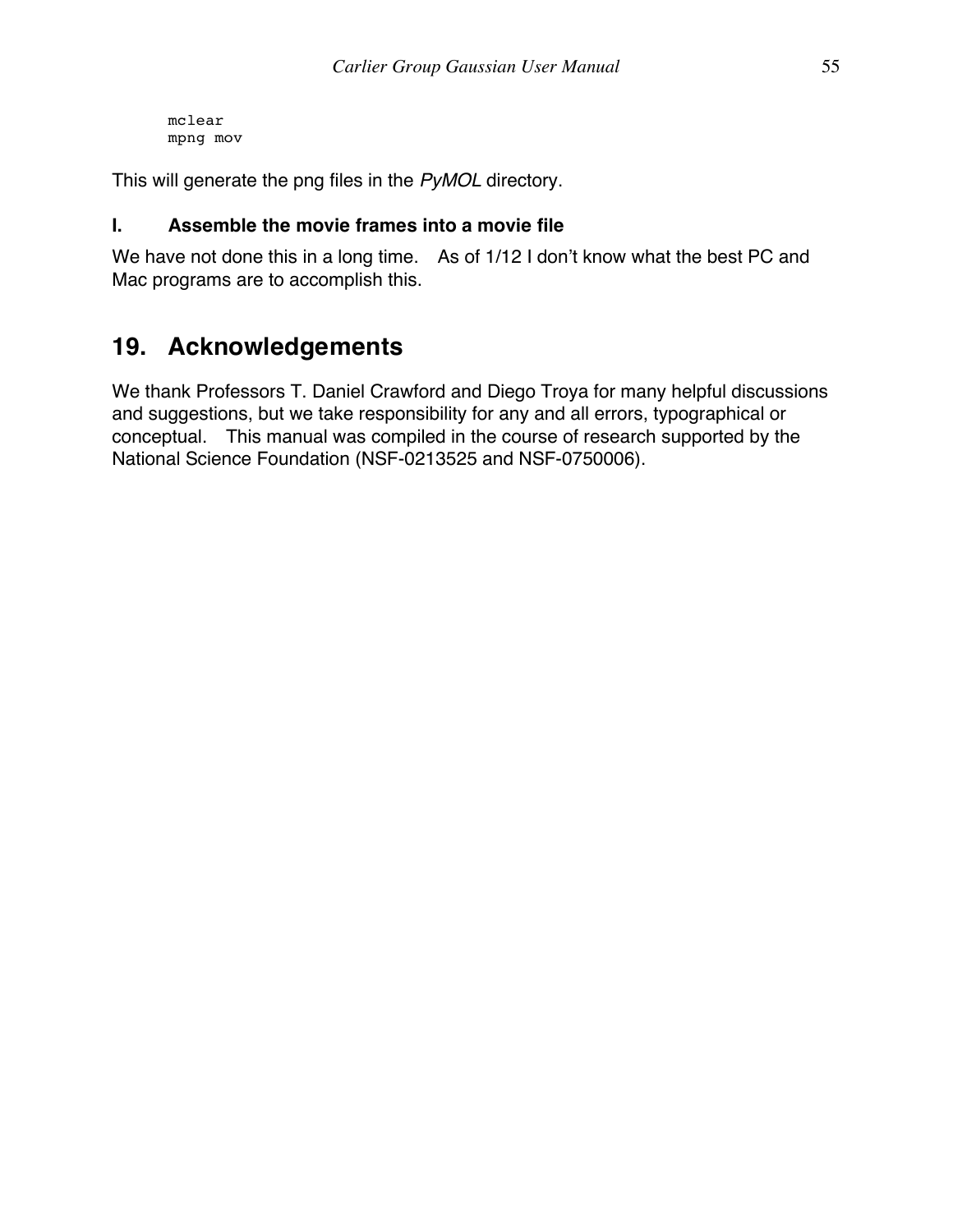## **Appendix 1: Why your calculation failed (not yet updated for g09)**

**1)** If Calculation does not start on giving the qsub command:

- because of a wrong pathway specified in the .sh file.
- Because of the presence of ampersand at the end of nohup command
- If you see your job queued up: You have specified more memory or processors than currently available, or you have surpassed the number of jobs allowed.

If the calculation failed after starting (you will have the \*.rwf, \*.scr and \*.out files in your directory) Commonly occurring errors and causes:

**2)** Charge and multiplicity card seems defective: Charge is bogus. **Reason:** There is an extra space between your title line and your description

**3)** End of file in ZSymb.

Error termination via Lnk1e in /apps/packages/gaussian03c02/g03/l101.exe **Reason:** This means that there is no space after the last geometry line. You need to have at least 1 space after geometry specification.

**4)** The combination of multiplicity 1 and 39 electrons is impossible. **Reason:** check your charge and multiplicity – one of them is wrong!

**5)** Convergence criterion not met or Convergence failure -- run terminated. **Reason:** There is a problem with convergence during geometry optimization. Try opt=tight or opt=vtight

**6)** Error termination request processed by link 9999. Error termination via Lnk1e in /apps/packages/gaussian03c02/g03/l9999.exe at Sat Nov 15 10:43:07 2008.

**Reason:** This is also a convergence issue, though I have usually seen this occur after a number of cycles (usually more than a day of computational time) and could also be due to lack of sufficient resources. Try using MaxCycle=N to increase the number of cycles.

**7)** No Z-matrix found on checkpoint file.

Cartesian coordinates read from the checkpoint file: thfer.chk FileIO operation on non-existent file.

**Reason:** This happens if you specify geom=checkpoint but forget to make the .chk file.

**8)** Symbolic Z-matrix: Charge =  $0$  Multiplicity =  $1$ There are no atoms!

**Reasons:** 1. You forgot to paste your geometry or specify geom=checkpoint 2. You have specified geometry but have forgotten to put a description.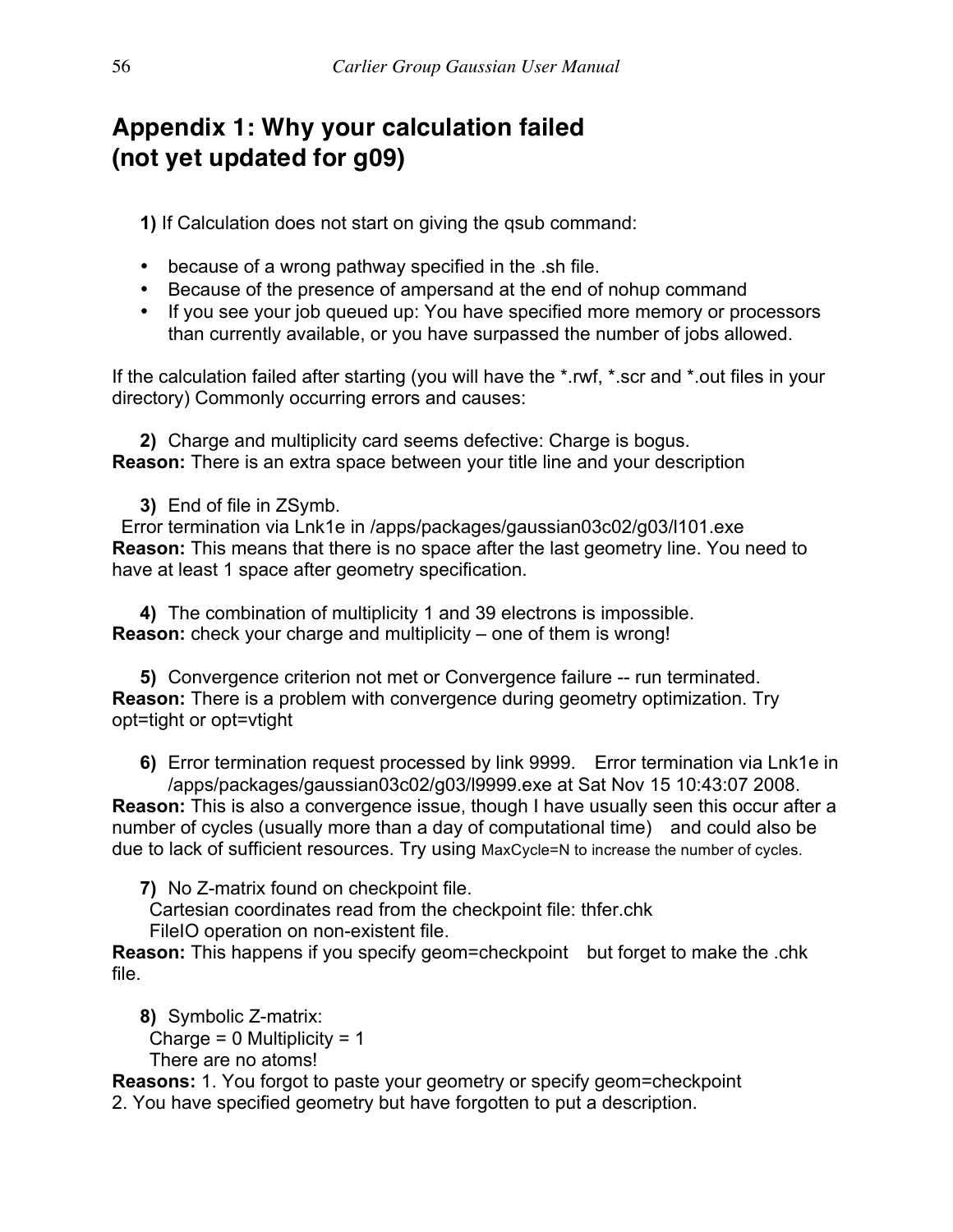3. There is an extra line between your command line and description.

### **Appendix 2: Useful awk scripts**

#### **A. unixdosconvert.awk**

#converts dos formatted files to Unix format #use format \$awk -f unixdosconvert.awk dosformat.file >unixformatted.file #the command sub is a simple substitution with the format sub(/what to look for/what to replace it with)  $\#\$ r means carriage return, the \$ means every instance of that carriage return #print simply reprints the line after alteration  $\{sub(\sqrt{r}\$ /, ""); print}

#### **B. enantiomer.awk**

#takes a cartesian coordinate file and inverts it by multiplying x coord. by  $-1$ ; thank you Daniel Crawford for writing this code!<br>{ new =  $$2 \times -1.0$ ; printf("\$s \$15.12f \$15.12f { new =  $\frac{1}{52}$  \* -1.0; printf("%s %15.12f %15.12f  $\$15.12f\$ , \\$1, new, \\$3, \\$4);

#### **C. Spartan3678.awk**

#takes a spartan pdb file and generates cartesian coord. from columns 3 6 7 8 /HET/{ print \$3 " " \$6 " " \$7 " " \$8}

#### **D. ircextract2.awk**

```
\texttt{BEGIN}{j=0at symbol[1]="H"at_symbol[2]="He"
at_symbol[3]="Li"
at_symbol[4]="Be"
at_symbol[5]="B"
at symbol[f(6)]="C"at symbol[7]="N"at_symbol[8]="O"
at_symbol[9]="F"
at symbol[10]="Ne"at symbol[11]="Na"
at_symbol[12]="Mg"
at_symbol[13]="Al"
at_symbol[14]="Si"
at symbol[15]="P"at symbol[16]="S"
```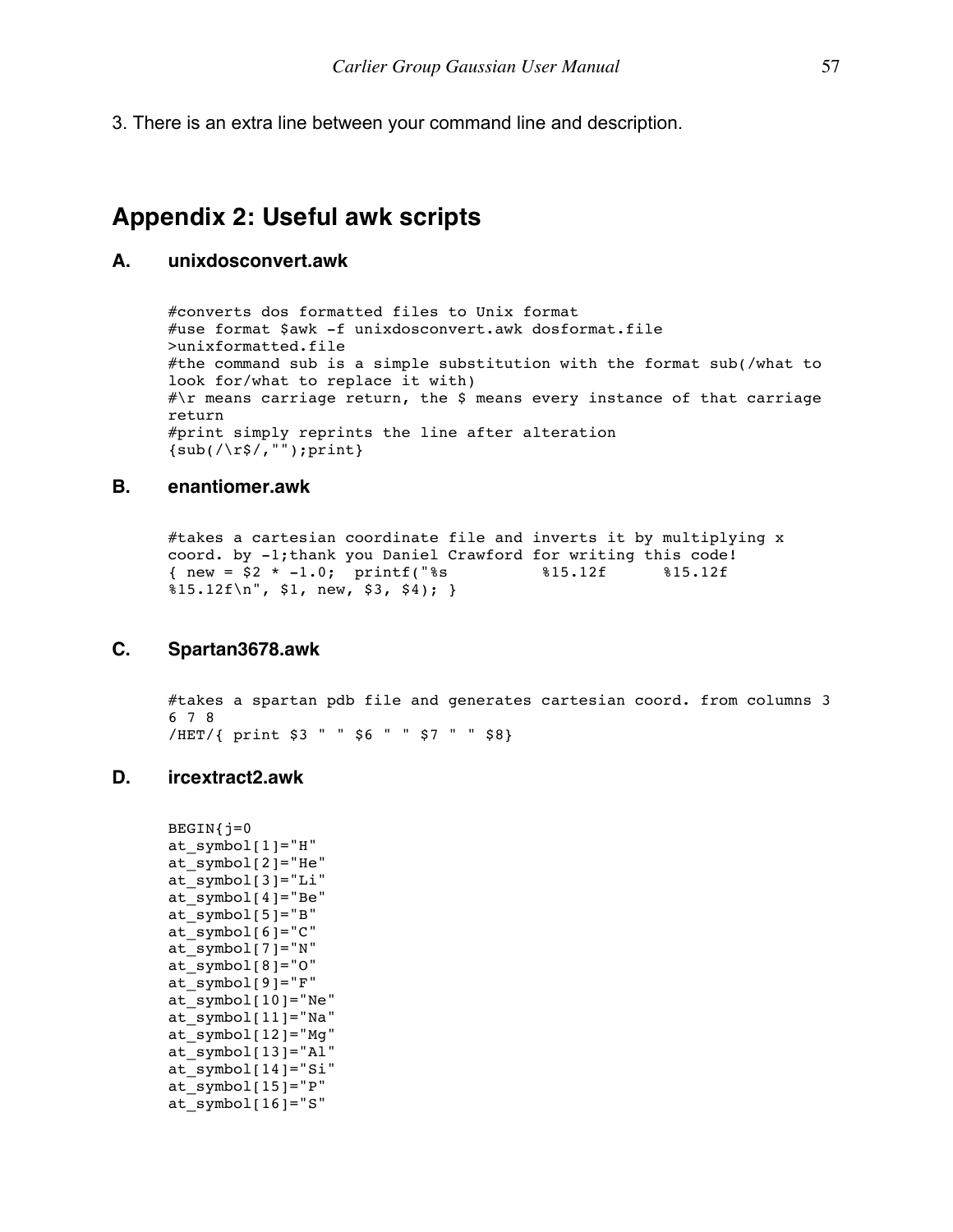```
at_symbol[17]="Cl"
at symbol[18]="Ar"
at symbol[19] = "K"at_symbol[20]="Ca"
at_symbol[21]="Sc"
at symbol[22]="Ti"
at_symbol[23]="V"
at symbol[24]="Cr"
at symbol[25]="Mn"at symbol[26]="Fe"at_symbol[27]="Co"
at symbol[28]="Ni"
at_symbol[29]="Cu"
at symbol[30]="Zn"at symbol[31]="Ga"
at_symbol[32]="Ge"
at symbol[33]="As"
at_symbol[34]="Se"
at symbol[35]="Br"at synbol[36]="Kr"at symbol[46]="Pd"at_symbol[47]="Ag"
at symbol[48]="Cd"
at_symbol[50]="Sn"
at synbol[51]="Sb"at_symbol[53]="I"
at_symbol[54]="Xe"
at symbol[(64]="Pt"
at_symbol[65]="Au"
at_symbol[66]="Hg"
at synbol[67]="TI"at symbol[68]="Pb"
at_symbol[69]="Bi"
}
{
 if ($1=="Standard" && $2=="orientation:") {
    getline
    getline
    getline
    getline
    getline
   i=0while (NF!=1) {
      i++ at[i]=$2
       if (NF==5) {
         x[i]=$3
        y[i]=$4
         z[i]=$5 
         }
       else {
         x[i]=$4
         y[i]=$5
         z[i]=$6 
         }
       getline
       }
    }
```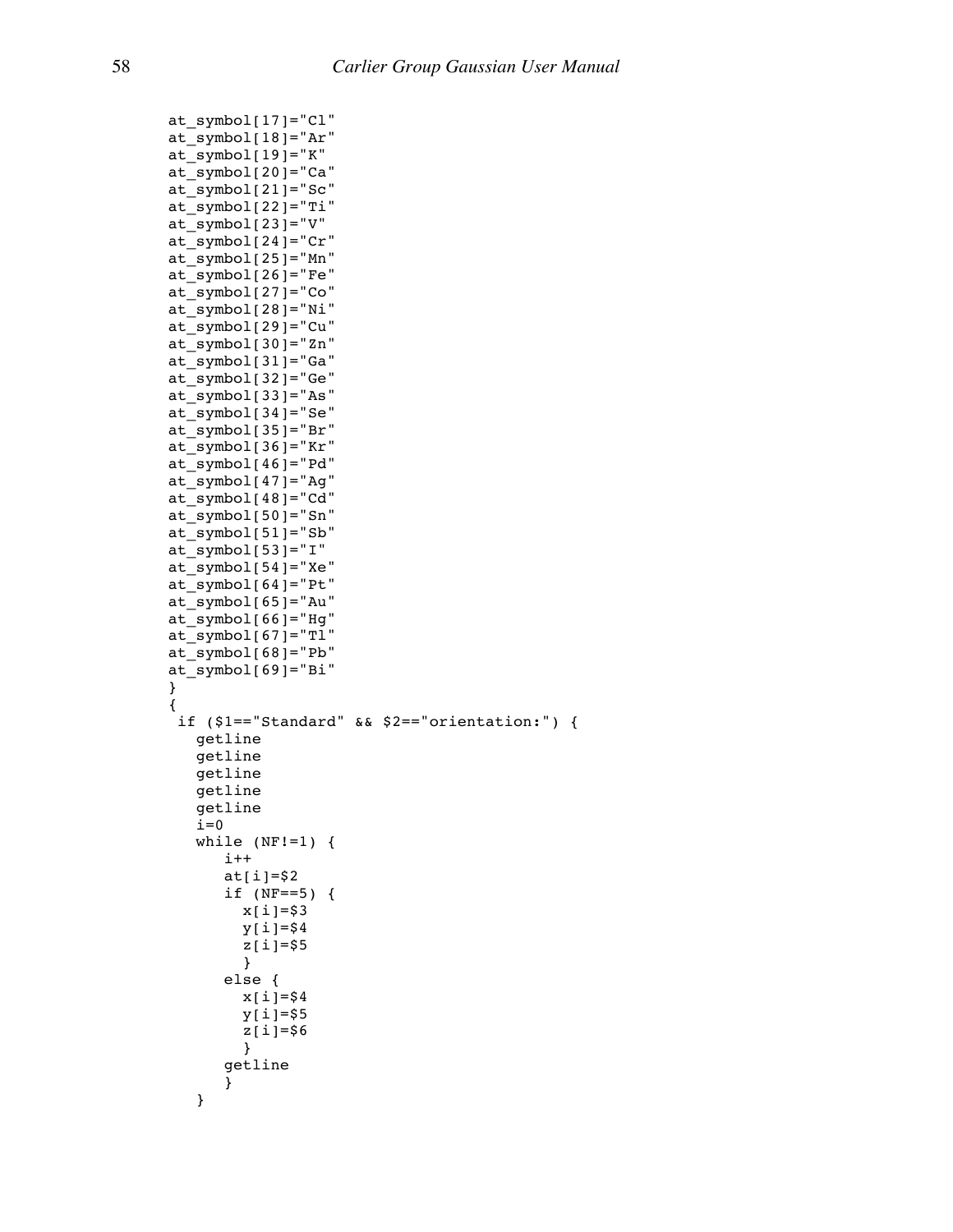```
 if ($1=="SCF" && $2=="Done:") {
   energy=$5
  }
 if ($3=="Threshold") {
   getline
   if ($5=="YES") uno=1
     else uno=0
   getline 
   if ($5=="YES") dos=1
     else dos=0
   getline 
  if (55 == "YES") tres=1
     else tres=0
   getline 
   if ($5=="YES") cuatro=1
     else cuatro=0
   if (uno==1 && dos==1 && tres==1 && cuatro==1) {
    j++ print i
     print "Point ",j, " Energy= ",energy
    for (k=1; k<=i; k++) {
       print at_symbol[at[k]], x[k], y[k], z[k]
      }
    }
  }
```
 $\texttt{BEGIN}$ { $j=0$ 

at\_symbol[2]="He" at\_symbol[3]="Li" at  $symbol[4]="Be"$ at  $symbol[5]="B"$ 

at  $symbol[6]="C"$ at\_symbol[7]="N" at  $symbol[8]="0"$ at  $symbol[9]="F"$ at  $symbol[10]="Ne"$ at\_symbol[11]="Na" at\_symbol[12]="Mg" at  $symbol[13]="Al"$ at\_symbol[14]="Si" at  $synbol[15]="P"$ at  $symbol[16]="S"$ at  $symbol[17]="C1"$ at\_symbol[18]="Ar" at\_symbol[19]="K" at\_symbol[20]="Ca" at  $synbol[21] = "Sc"$ at  $synbol[22] = "Ti"$ at  $symbol[23] = "V"$ at  $symbol[24]$ ="Cr" at\_symbol[25]="Mn" at  $symbol[26]$ ="Fe"

at  $symbol[1]="H"$ 

#### **E. optextract.awk**

}